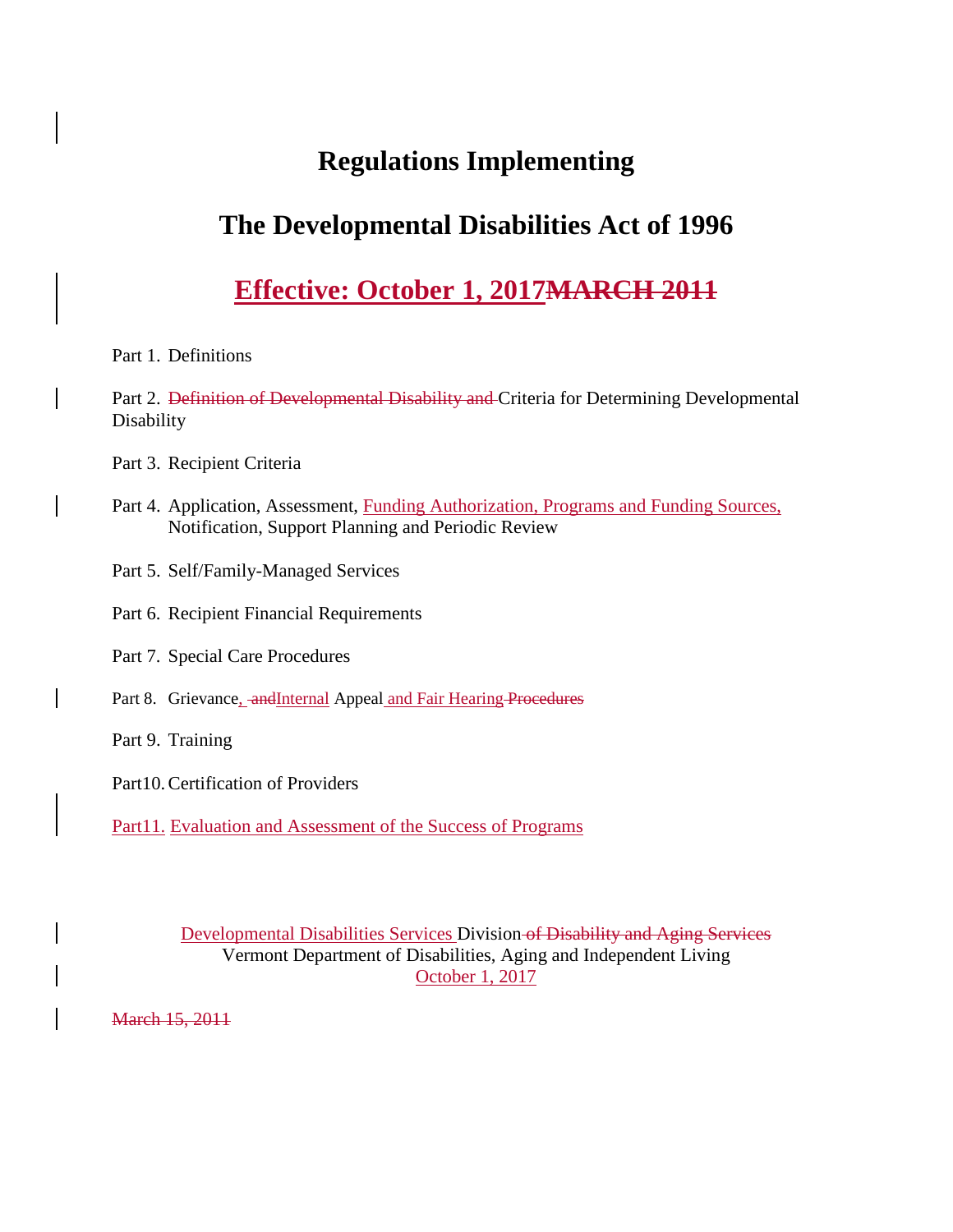# **TABLE OF CONTENTS**

| Part 1 |                                                                                    |
|--------|------------------------------------------------------------------------------------|
| Part 2 | Definition of Developmental Disability and Criteria for dDetermining               |
|        |                                                                                    |
|        |                                                                                    |
| 2.23   |                                                                                    |
| 2.34   |                                                                                    |
| 2.45   |                                                                                    |
| 2.56   | Criteria for determining whether a school-age child or adult has                   |
|        |                                                                                    |
| 2.6    | Process for determining whether a school-aged child or adult has an intellectual   |
|        |                                                                                    |
| 2.7    | Criteria for determining whether a school-age child or adult has an Autism         |
|        | Spectrum Disorder pervasive developmental disorder (PDD) and is a person with      |
|        |                                                                                    |
| 2.8    |                                                                                    |
| 2.9    | Criteria for determining whether a person has PDDAutism Spectrum Disorder 14       |
| 2.10   | Essential components of an assessment to determine Autism Spectrum Disorder        |
|        |                                                                                    |
| 2.11   |                                                                                    |
| 2.12   |                                                                                    |
| 2.13   |                                                                                    |
| 2.14   |                                                                                    |
|        |                                                                                    |
| Part 3 |                                                                                    |
| 3.1    |                                                                                    |
| 3.2    |                                                                                    |
| 3.3    |                                                                                    |
| 3.4    |                                                                                    |
| 3.5    |                                                                                    |
|        |                                                                                    |
| Part 4 | Application, Assessment, Funding Authorization, Programs and Funding Sources,      |
|        |                                                                                    |
| 4.1    |                                                                                    |
| 4.2    |                                                                                    |
| 43     | 20<br>Where to apply                                                               |
| 4.4    |                                                                                    |
| 4.5    |                                                                                    |
| 4.6    |                                                                                    |
| 4.7    | Notification of decision on application Available programs and funding sources  22 |
| 4.8    |                                                                                    |
| 4.9    |                                                                                    |
| 4.9    |                                                                                    |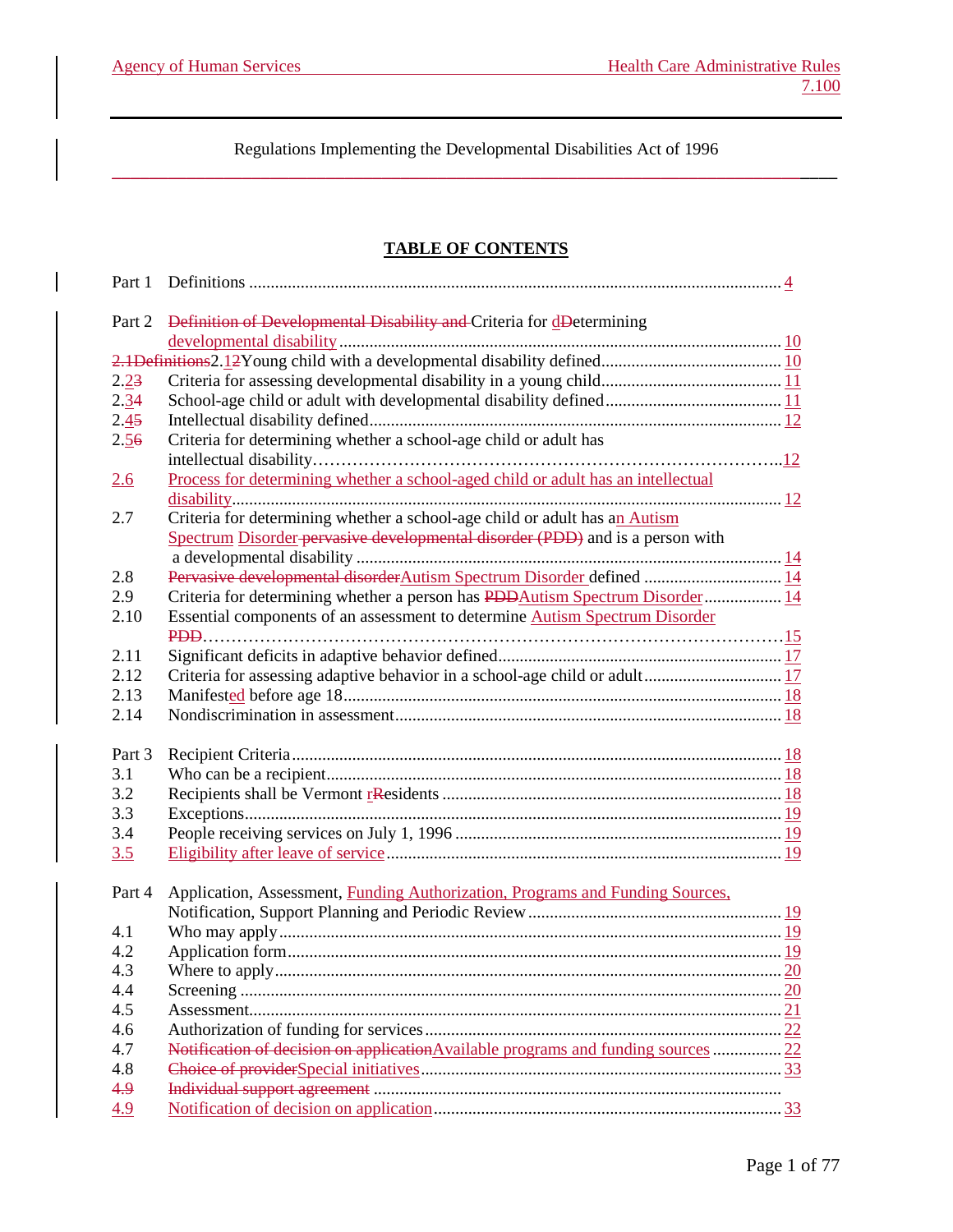# Regulations Implementing the Developmental Disabilities Act of 1996

| 4.10   |                                                                          |  |
|--------|--------------------------------------------------------------------------|--|
| 4.11   |                                                                          |  |
| 4.120  |                                                                          |  |
| 4.143  |                                                                          |  |
| 4.124  |                                                                          |  |
| 4.135  |                                                                          |  |
| 4.146  |                                                                          |  |
| 4.157  |                                                                          |  |
| 4.168  |                                                                          |  |
|        |                                                                          |  |
| Part 5 |                                                                          |  |
| 5.1    |                                                                          |  |
| 5.2    | Responsibilities of an individual or family member a person who          |  |
|        |                                                                          |  |
| 5.3    |                                                                          |  |
| 5.43   |                                                                          |  |
| 5.54   | Responsibilities of a Supportive ISO when an individual or family member |  |
|        |                                                                          |  |
| 5.65   | Determination that the individual or family member person is unable to   |  |
|        |                                                                          |  |
| 5.76   | Responsibilities of an individual or family member a person who          |  |
|        |                                                                          |  |
|        |                                                                          |  |
| Part 6 |                                                                          |  |
| 6.1    |                                                                          |  |
| 6.2    |                                                                          |  |
| 6.3    |                                                                          |  |
|        |                                                                          |  |
| Part 7 |                                                                          |  |
| 7.1    |                                                                          |  |
|        |                                                                          |  |
| 7.2    |                                                                          |  |
| 7.3    |                                                                          |  |
| 7.4    |                                                                          |  |
| 7.5    |                                                                          |  |
| 7.6    |                                                                          |  |
| 7.7    |                                                                          |  |
| 7.8    |                                                                          |  |
| 7.9    |                                                                          |  |
| 7.10   |                                                                          |  |
|        |                                                                          |  |
| Part 8 |                                                                          |  |
|        |                                                                          |  |
| 8.1    |                                                                          |  |
| 8.2    |                                                                          |  |
| 8.3    |                                                                          |  |
| 8.4    |                                                                          |  |
| 8.5    |                                                                          |  |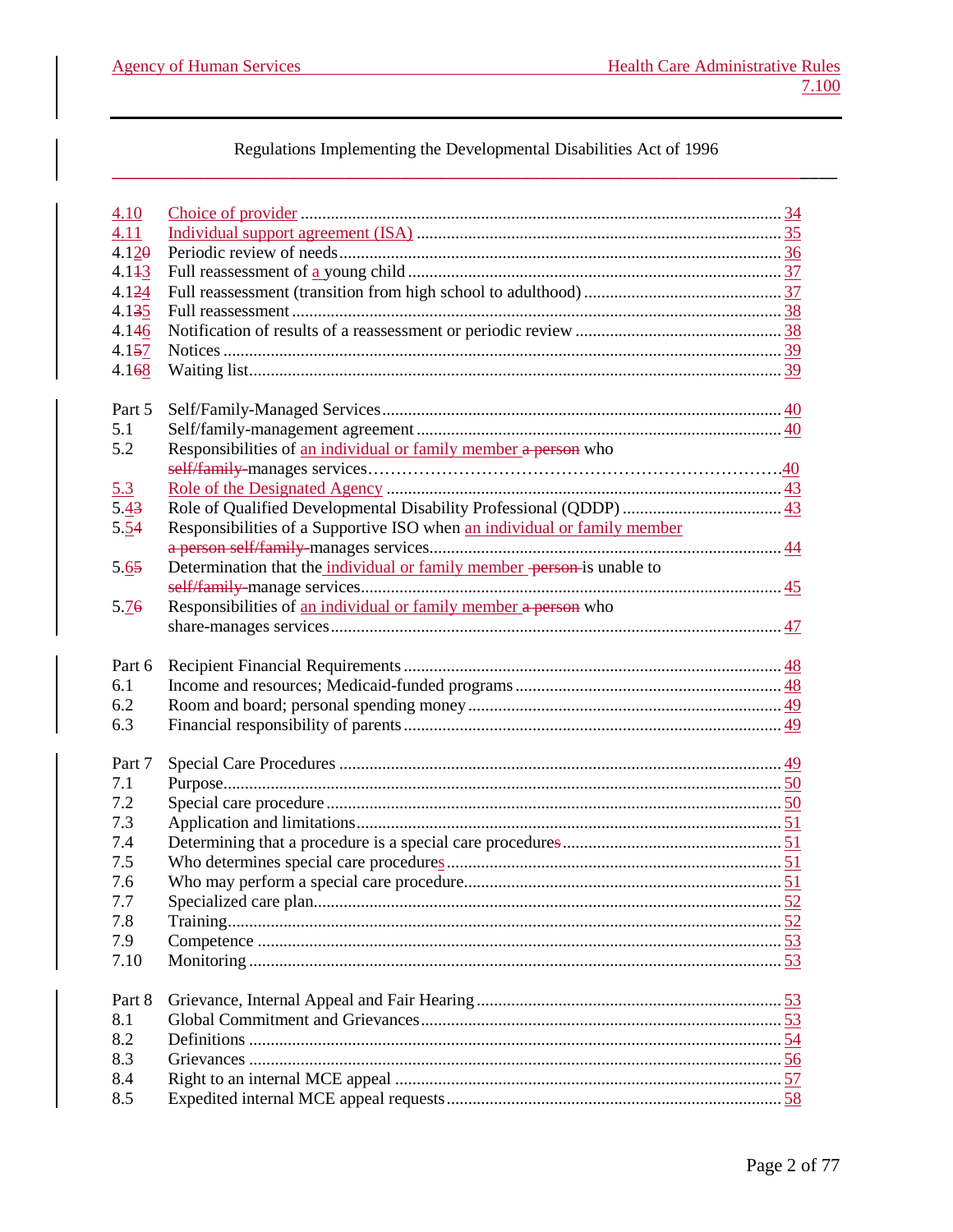**Agency of Human Services** 

# Regulations Implementing the Developmental Disabilities Act of 1996

| 8.6             |                                                                                            |  |
|-----------------|--------------------------------------------------------------------------------------------|--|
| 8.7             |                                                                                            |  |
| 8.8             |                                                                                            |  |
| 8.9             |                                                                                            |  |
| 8.10            |                                                                                            |  |
| 8.11            |                                                                                            |  |
|                 |                                                                                            |  |
| Part 9          |                                                                                            |  |
| 9.1             |                                                                                            |  |
| 9.2             |                                                                                            |  |
| 9.3             | Agency and Supportive Intermediary Support Organization responsibilities 62                |  |
| 9.4             |                                                                                            |  |
| 9.5             |                                                                                            |  |
| 9.6             |                                                                                            |  |
|                 |                                                                                            |  |
|                 |                                                                                            |  |
| 10.1            |                                                                                            |  |
| 10.2            |                                                                                            |  |
| 10.3            |                                                                                            |  |
| $+0.4$          |                                                                                            |  |
| 10.45           |                                                                                            |  |
| 10.5            |                                                                                            |  |
| 10.6            |                                                                                            |  |
| $10.6 -$        |                                                                                            |  |
| $10.7 -$        |                                                                                            |  |
| $10.8 -$        | Adherence to federal and state rules, regulations, policies and procedures                 |  |
| <del>10.9</del> |                                                                                            |  |
|                 |                                                                                            |  |
|                 |                                                                                            |  |
|                 | 10.12 Additional certification requirements for providers that are not designated agencies |  |
|                 |                                                                                            |  |
|                 |                                                                                            |  |
|                 |                                                                                            |  |
|                 |                                                                                            |  |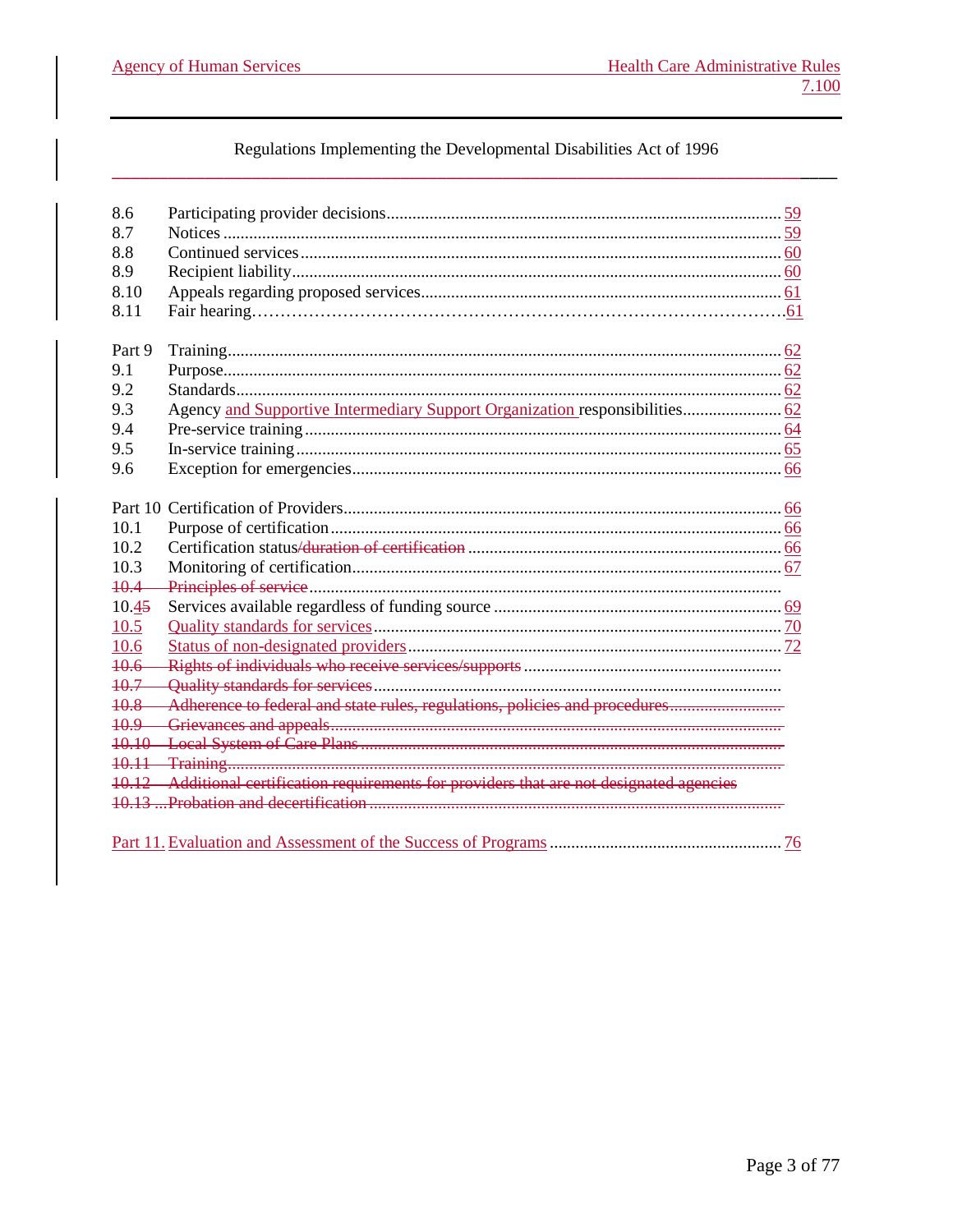#### **Department of Disabilities, Aging and Independent Living Regulations Implementing the Developmental Disabilities Act of 1996** Part 1—. Definitions

The following terms are defined for the purpose of these regulations.

1.1 **"Adult"** means a person age 18 eighteen or older. The term includes people age 18eighteen or older who attend school...

1.2 **"Agency"** means the responsible designated agency or specialized service agency.(DA/SSA)

1.3 **"Appeal"** means a request for an internal review of an action by the Department or a designated agency or a specialized service agency (DA/SSA). (See Part 8).

1.4 **"Applicant"** means a person who files a written application for services, supports or benefits in accordance with Part  $\frac{45}{15}$  of these regulations.  $\frac{1}{15}$  the applicant is a guardian or family member or a designated agency, the term "applicant" also includes the person with a developmental disability.

1.5 **"Autism"** means the same as the term "Autistic Disorder" as it is defined in the current Diagnostic and Statistical Manual of Mental Disorders (DSM).

1.5 **"Authorized Funding Limit"** (AFL) means all funding related to an individual's home and community-based services budget, including the administration amount available to transfer (as specified in division policy), but does not include: funding for state and local crisis services, the Fiscal Employer/Agent and statewide communication resources.

1.6 **"Certification"** means the process by which the Department of Disabilities, Aging and Independent Living determines whether a provider meets minimum standards for receiving funds it administersadministered by the Department to provide services or supports to people with developmental disabilities.

1.7 **"Certified provider"** means an designated agency , specialized servic agency, or other corporate organization that has as one of its primary purposes to deliver services and supports for people who have developmental disabilities and that currently is certified by the Department of Disabilities, Aging and Independent Living in accordance with Part 10 of these regulations $\frac{1}{\cdot}$ .

1.8 **"Clinical Services"** means assessment; individual, family and group therapy; and medication or medical services provided by clinical or medical staff, including a qualified clinician, therapist, psychiatrist or nurse. Clinical Services are medically necessary services and equipment (such as dentures, eyeglasses, assistive technology) that cannot be accessed through the Medicaid State Plan.

1.9 8**"Commissioner"** means the Commissioner of the Department of Disabilities, Aging and Independent Living.

1.10 **"Community Supports"** means support provided to assist individuals to develop skills and social connections. The supports may include teaching and/or assistance in daily living, support to participate in community activities, and building and sustaining healthy personal, family and community relationships.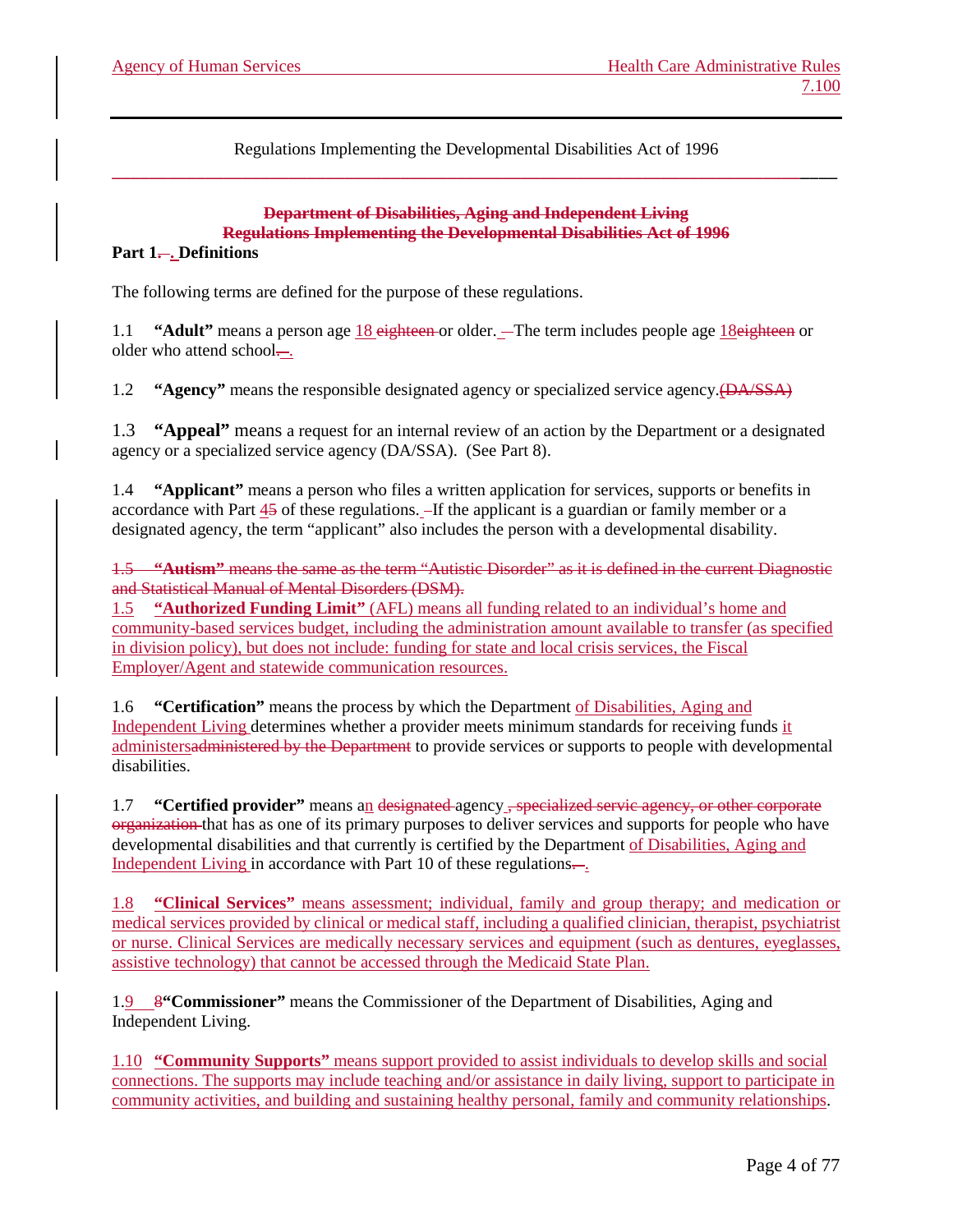Community Supports may involve individual supports or group supports (two or more people). Supports must be provided in accordance with the desires of the individual and their Individual Support Agreement and take place within settings that afford opportunities for choice and inclusion that are consistent with federal home and community-based services rules.

1.11 **"Crisis Services"** means time-limited, intensive supports provided for individuals who are currently experiencing, or may be expected to experience, a psychological, behavioral, or emotional crisis. Crisis Services may include crisis assessment, support and referral or crisis beds and may be individualized, regional or statewide.

1.12 9 **"Day"** means calendar day, not **businessworking** day, unless otherwise specified.

1.1013**"Department"** means the Department of Disabilities, Aging and Independent Living.

1.1114**"Designated Agency"** (DA) means an agency designated by the Department, pursuant to 18 V.S.A. §8907, and the regulations implementing that law, to oversee, provide and ensure the delivery of services and/or service authorizations for eligible individuals with developmental disabilities in an identified geographic area of the state. The requirements for being a DAdesignated agency are explained described in the Department's *Administrative Rules on Agency Designation*.

1.152 **"Designated Representative"** means an individual, either appointed by an applicant for or recipient of developmental disabilities services or authorized under State or other applicable law, to act on behalf of the applicant or recipient in obtaining a determination or in participating in any of the levels of the internal managed eare entity (MCE) appeal, fair hearing or grievance process. —Unless otherwise stated in theseis regulationsrule, the designated representative has all of the rights and responsibilities of an applicant or recipient in obtaining a determination or in dealing with any of the levels of the appeals, fair hearing or grievance process.

1.16 3**"Developmental Disability"** (DD) means an intellectual disability or an Pervasive Developmental DisorderAutism Spectrum Disorder which occurred before age 18 and which results inhas significant deficits in adaptive behavior that were manifested before age 18 (See Part 2). Temporary deficits in cognitive functioning or adaptive behavior as the result of severe emotional disturbance before age 18 are not a developmental disability. The onset after age 18 of impaired intellectual or adaptive functioning due to drugs, accident, disease, emotional disturbance, or other causes is not a developmental disability.

1.17 4**"Division"** means the Developmental Disabilities Division of Disability and Aging Services Division (DDSD) within the Department.

1.18 **"Employment Supports"** means support provided to assist transition age youth and adults in establishing and achieving work and career goals. Employment supports include assessment, employer and job development, job training and ongoing support to maintain a job, and may include environmental modification, adaptive equipment and transportation, as necessary.

1.19 15**"Family"** means a group of individuals that includes a person with a developmental disability and that is related by blood, marriage or adoption or that considers itself a family based upon bonds of affection, which means enduring ties that do not depend upon the existence of an economic relationship.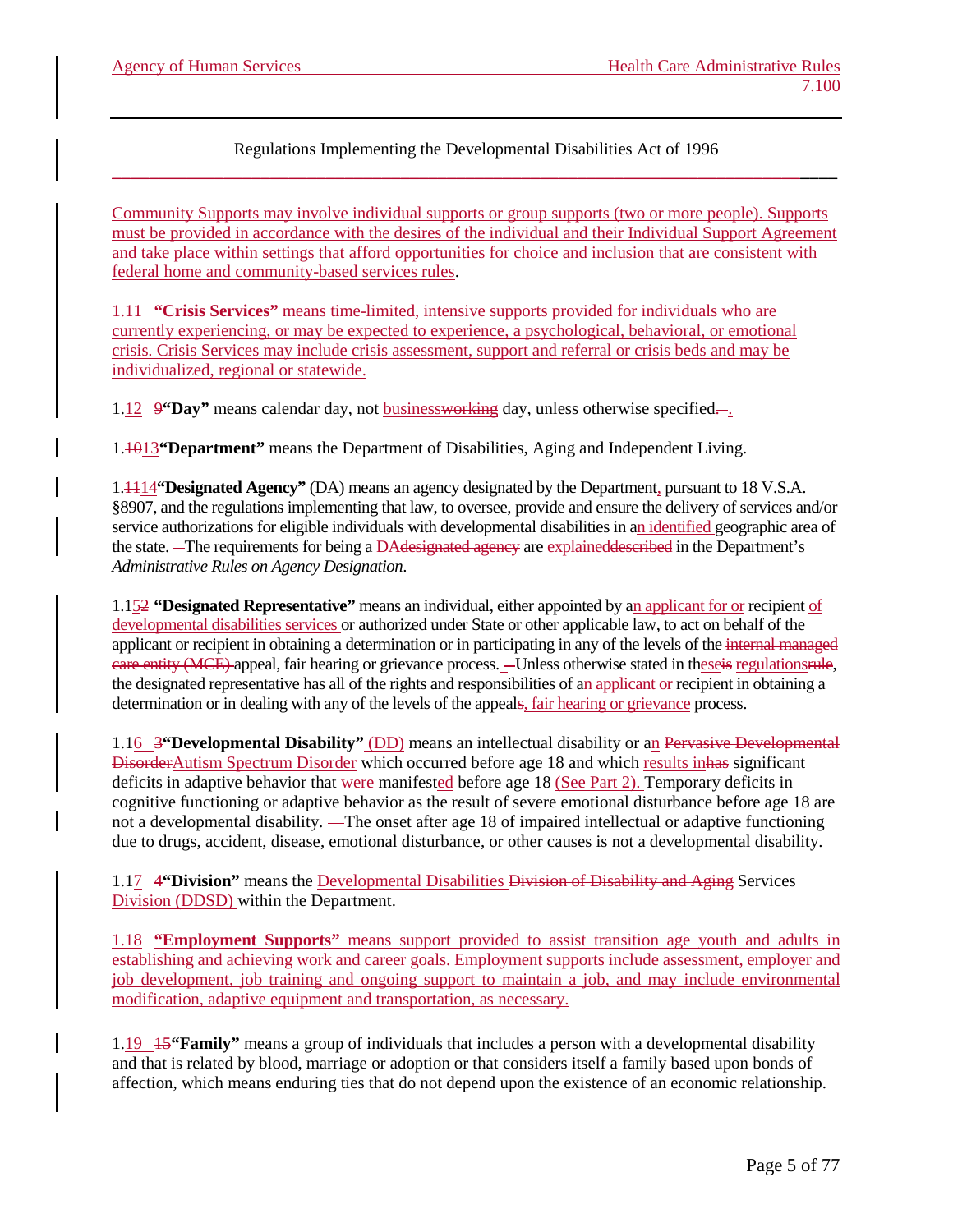1.20 16**"Fiscal Employer/Agent Support Organization"** (FE/A**)** (Fiscal ISO) means an organization that is:

(a) Qualified under Internal Revenue Service rules to pay taxes and provide payroll services for employers as a fiscal agent; and

(b) Under contract with the Department to handle payroll duties for shared living providers who hire workers and recipients or families who choose to self/family-manage services.

1.21 **"Global Commitment to Health Section 1115 Demonstration ("Demonstration")** means the Section 1115 Demonstration under which the Federal government waives certain Medicaid coverage and eligibility requirements found in Title XIX of the Social Security Act.

1.22 **"Home and Community-Based Services"** (HCBS) means an array of long term services developed to support an individual to live and participate in his/her home and community rather than in an institutional setting, consistent with Centers for Medicare and Medicaid Services (CMS) federal HCBS Rules.

1.23 **"Home Supports"** means services, supports and supervision provided for individuals in and around their residences up to 24 hours a day, seven days a week (24/7). Services include support for individuals to acquire and retain life skills and improve and maintain opportunities and experiences for individuals to be as independent as possible in their home and community. Services include maintaining health and safety and home modifications required for accessibility related to an individual's disability, including cost-effective technology that promotes safety and independence in lieu of paid direct support. Home supports shall be in compliance with HCBS rules which emphasize choice, control, privacy, tenancy rights, autonomy, independence and inclusion in the community.

1.24 **"IndividualPerson with a developmental disability"** means a young child, with a developmental disability or a school-age child or an adult with a developmental disability.

1.25 **"Individual Support Agreement"** (ISA) means the agreement between an individual and an agency or Supportive Intermediary Service Organization that describes the plan of services and supports.

1.26 17**"In-service training"** means training that occurs after a worker has been employed or is under contract. In-service training is intended to promote professional development and increase skills and knowledge.

1.18 **"Intellectual disability"** means significantly sub-average cognitive functioning that is at least two standard deviations below the mean for a similar age normative comparison group. This is documented by a full scale score of 70 or below on an appropriate norm-referenced standardized test of intelligence and resulting in significant deficits in adaptive behavior that were manifest before age 18. "Intellectual disability" was previously known as "mental retardation" as the term is defined and referred to in the Developmental Disabilities Act.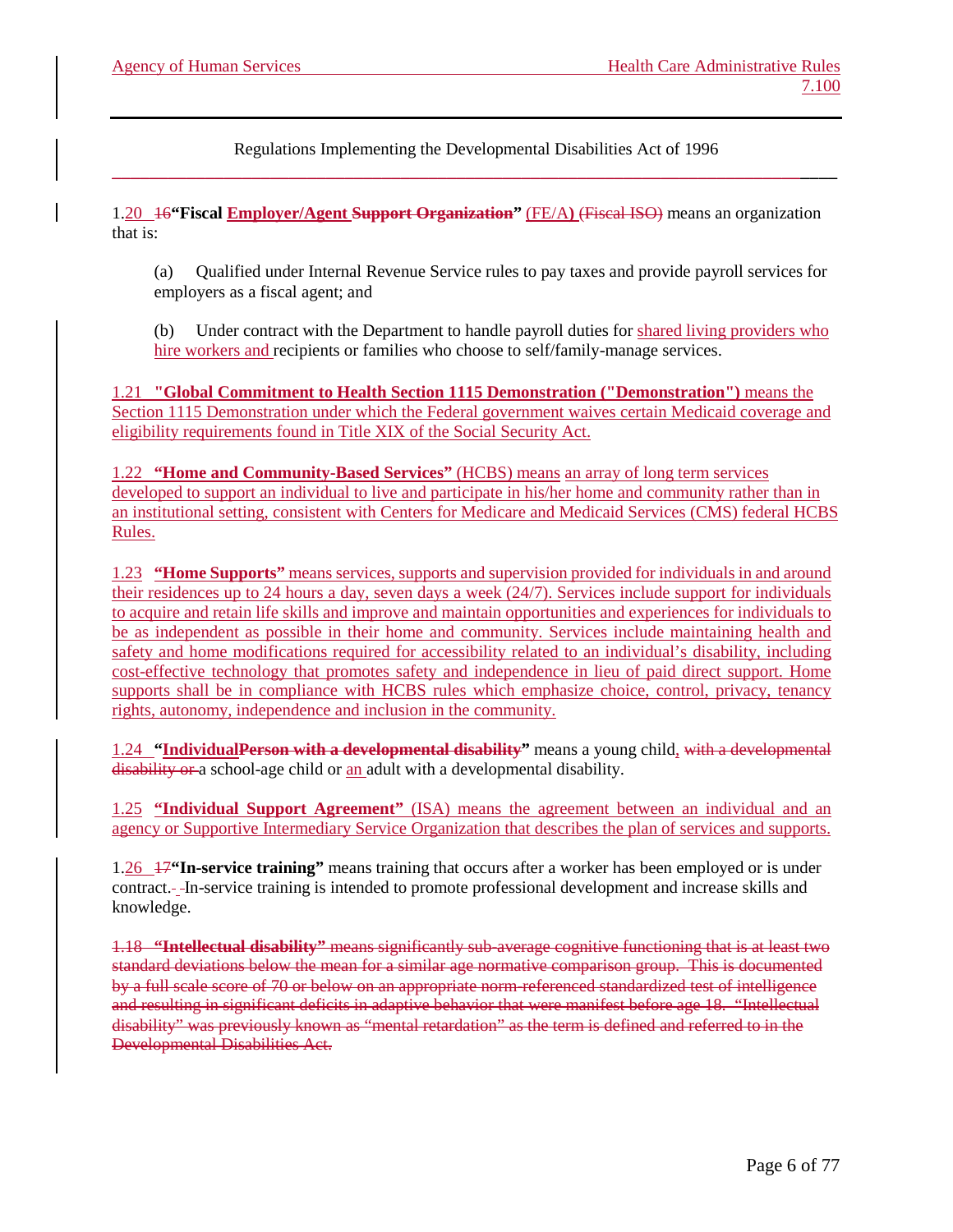1.27 19**"Network"** means providers enrolled in the Vermont Medicaid program who are designated by the Commissioner of the Department of Disabilities, Aging and Independent Living to provide or arrange developmental disabilities services and who provide services on an ongoing basis to recipients.

1.20 **"Pervasive Developmental Disorder" (PDD)** means the same as it is defined in the Diagnostic and Statistical Manual of Mental Disorders (DSM). The diagnostic category of pervasive and developmental disorders includes the five diagnoses currently listed in DSM: Autistic Disorder (Autism), Asperger's Disorder, Pervasive Developmental Disorder, Not Otherwise Specified, Rett's Disorder and Childhood Disintegrative Disorder.

1.28 21**"Pre-service training"** means training that occurs before workers are alone with a person with developmental disabilities...

1.29 22**"Provider"** means a person, facility, institution, partnership or corporation licensed, certified or authorized by law to provide health care service to a recipient during that individual's medical care, treatment or confinement.  $-A$  provider cannot be reimbursed by Medicaid unless he/she is they are enrolled with Medicaid; however, a provider may enroll to serve only a specific beneficiary recipient. - A developmental home provider, employee of a provider, or an individual or family that self/familymanages services is not a provider for purposes of this these regulations rule.

1.30 23**"Psychologist"** means a person licensed to practice psychology in the state where the evaluation occurred.

1.31 24**"Qualified Developmental Disabilities Professional"** (QDDP) means a person who meets the Department's qualifications as specified in Department policy for education, knowledge, training and experience in supporting people with developmental disabilities and their families.

1.32 25**"Recipient"** means a person who meets the criteria contained in Part 2 of these regulations, and who has been authorized to receive funding or services, or a family that has been approved to receive services or funding or services under criteria specified in these regulations. system of care plan. A recipient is a person who has been approved to receive services, supports, or cash benefits funded by the Department under criteria specified in the System of Care Plan.

1.33 26"**Resident"** means a person who is physically present in Vermont and intends to remain in Vermont and to make his or her home in Vermont, except a resident may also be:

(a) A person placed in an out of state school, facility, correctional center, or hospital by a department of the State of Vermont; or

(b) A person placed and supported in an unlicensed home in an adjoining state by a Vermont developmental disabilities services agency; or -

(c) A person who meets criteria listed in Section 3.2.

1.34 **"Respite Supports"** means alternative caregiving arrangements for family members or home providers/foster families and the individual being supported, on an intermittent or time limited basis,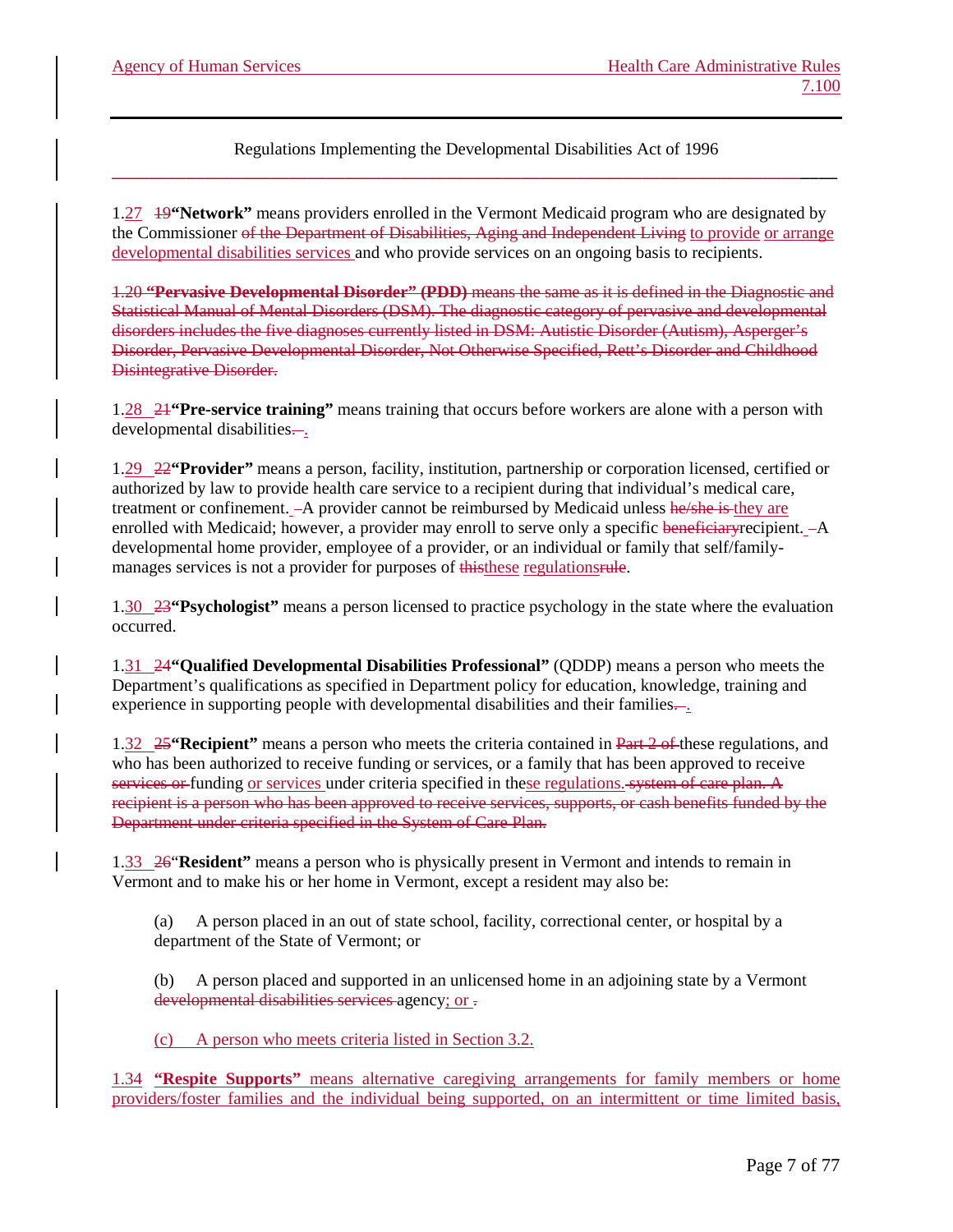because of the absence of or need for relief of those persons normally providing the care to the individual, when the individual needs the support of another caregiver.

1.27 "School-age child" means a person who is old enough to enter first grade and younger than age eighteen.

**1.28** "Self-directed" **services means the recipient provides direction to the agency about his or her services but does not manage the services.**

1.35 29**"Self/family-managed"** services means the recipient or his or /her family plans, establishes, coordinates, maintains, and monitors all developmental disabilities services and manages the recipient's budget within federal and state guidelines.

1.36 30"**Self/family-managed worker"** means a person who is employed or contracted and directed by a recipient or by a family member and paid with Department funds to provide supports or services for the recipient.

1.37 31**"Service"** means a benefit:

Covered under the  $\frac{1115(a)}{a}$  Global Commitment to Health Section 1115 Demonstrationwaiver as set out in the Special Terms and Conditions approved by the Center for Medicare and Medicaid Services (CMS);

(b) Included in the State Medicaid Plan if required by CMS;

(c) Authorized by state regulationrule or law; or

(d) Identified in the IGAntergovernmental Agreement between the Office of Vermont Health Access DVHA and the Agency of Human Services (AHS), DVHA and the departments within AHS, Departments or DVHA and the Department Agency of Education for the administration and operation of the Global Commitment to Health Section 1115 Demonstrationwaiver. .

1.38 **"Service Coordination"** means assistance to recipients in planning, developing, choosing, gaining access to, coordinating and monitoring the provision of needed services and supports for a specific individual. Service Coordination responsibilities include, but are not limited to, developing, implementing and monitoring the ISA; coordinating medical and clinical services; establishing and maintaining a case record; reviewing and signing off on critical incident reports; and providing general oversight of services and supports. The provision of Service Coordination will be consistent with the HCBS requirements for conflict-free case management.

1.32 **"Significant deficits in adaptive behavior"** means deficits in adaptive functioning which result in:

(a) A composite score on a standardized adaptive behavior scale at least two standard deviations below the mean for a similar age normative comparison group, and also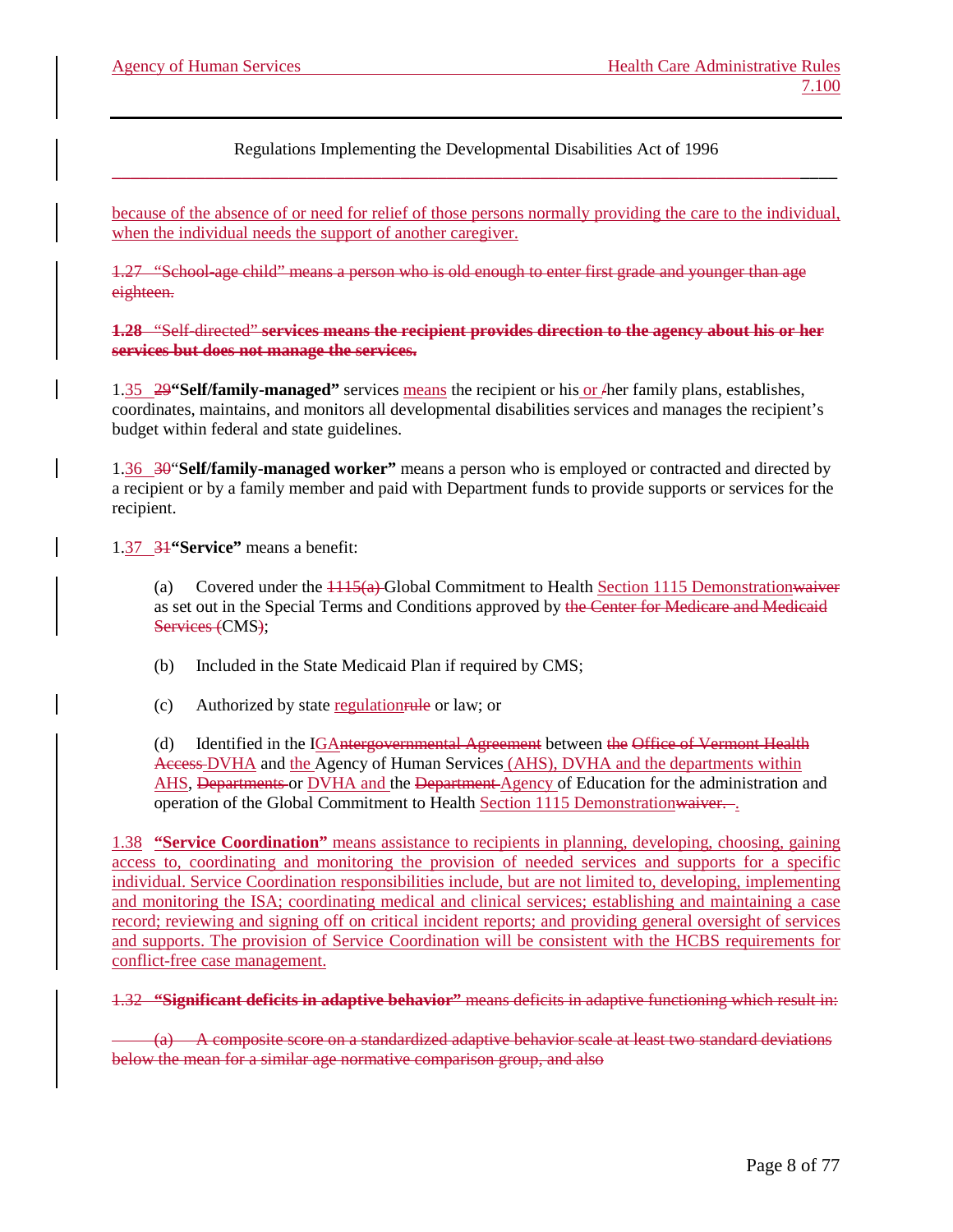(b) A score at least two standard deviations below the mean for a similar age normative comparison group in two or more of the following areas of adaptive behavior: communication; self-care; home living; social/interpersonal skills; use of community resources; self-direction; functional academic skills; work; health; or safety.

1.39 33**"Shared management of services"** means that the recipient or his or /her family manages some but not all Medicaid-funded developmental disabilities services, and an agency manages the remaining servicesrest.

1.40 34**"Special care procedure"** means nursing procedures that a lay individual (a person who is not a qualified health professional) does not typically have the training and experience to perform.

1. 41 35**"Specialized service agency"** (SSA) means an agency designated by the Department and that meets criteria for contracting with the Department as an  $SSA<sub>1</sub>$  as described in the Department's *Administrative Rules on Agency Designation*, and that contracts with the Department to provide services to individuals with developmental disabilities.

1.4236 **"Supportive Intermediary Service Organization"** (Supportive ISO) means an organization under contract with the Department to provide support to individuals and families to learn and understand the responsibilities of self/family-managed services.

1.43 "**Supportive Services"** means therapeutic services that cannot be accessed through State Plan Medicaid. These are therapeutically or medically appropriate services that include behavior support and consultation; assessment, consultation and training for communication supports; skills-based training such as dialectical behavior therapy skills groups or sexuality groups. This includes other therapeutic or medically appropriate services not covered under State Plan Medicaid when provided by licensed or certified individuals (such therapeutic horseback riding).

1.44 37**"System of Care Plan"** means the plan required by 18 V.S.A. §8725 describing the nature, extent, allocation and timing of services that willshall be provided to people with developmental disabilities and their families.

1.45 **"Transportation Services"** means acquisition and maintenance of accessible transportation for an individual living with a home provider or family member or reimbursement for mileage for transportation to access Community Supports.

1.38 **"Was manifest before age 18"** or **"were manifest before age 18"** means that the impairment and resulting significant deficits in adaptive behavior were observed before age eighteen. Evidence that the impairment and resulting significant deficits in adaptive behavior occurred before the age 18 may be based upon records, information provided by the individual, and/or information provided by people who knew the individual in the past.

1.46 39**"Worker"** means any employee or contractoree compensated with funds paid or administered by the Department to provide services to one or more people with a developmental disability. -Professionals, such as nurses or psychologists practicing under a license granted by the State of Vermont are not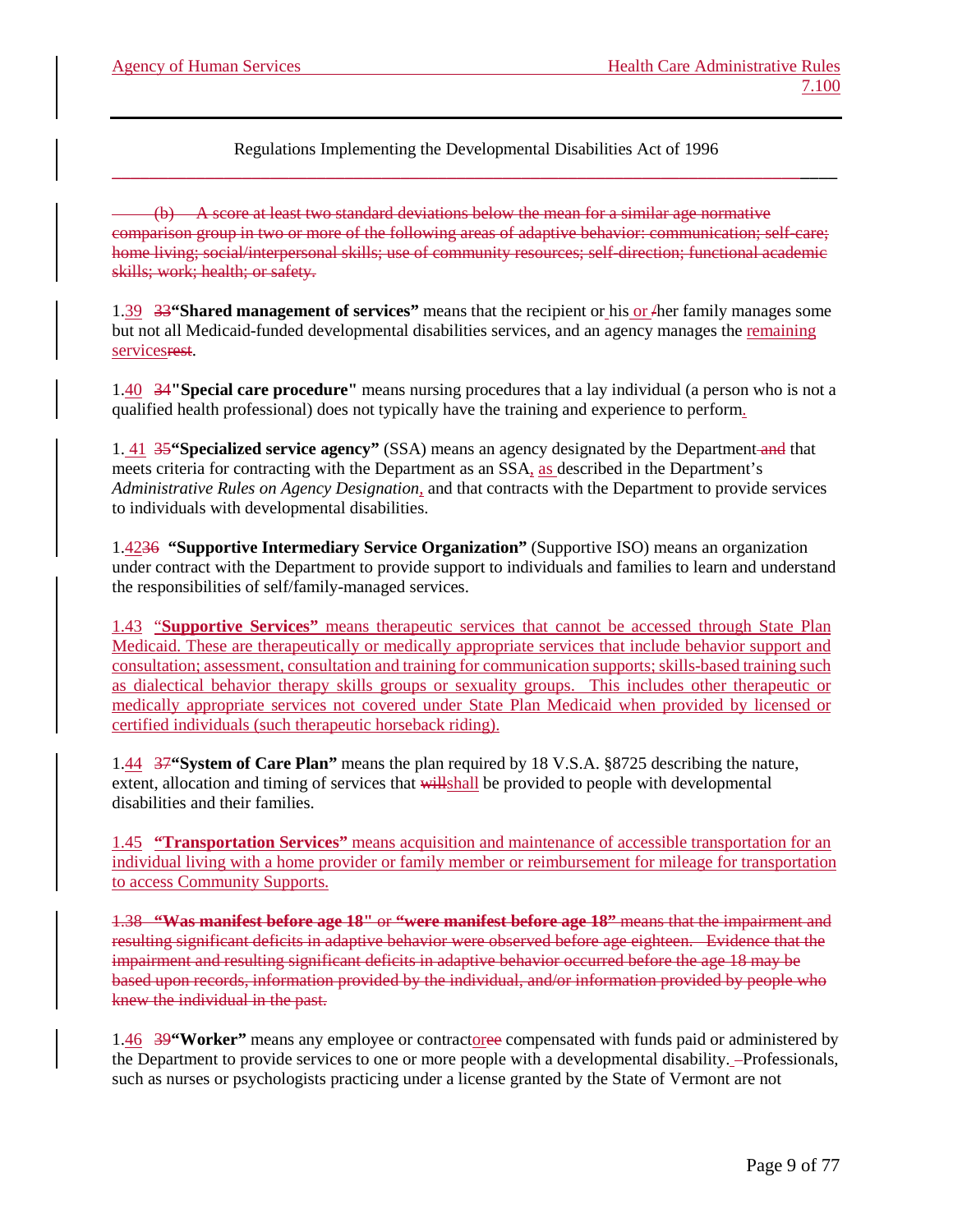included within this definition. -Family-hired<del>directed</del> respite workers paid by Flexible Family Funding are not included within this definition.

1.47 40**"Young child"** means a person who is not yet old enough to enter first grade.

**Part 2.... Definition of developmental disability and eCriteria for determining developmental disability**

#### 2.1 Definitions:

(a) "Adult" means a person age eighteen or older. The term includes people age eighteen or older who attend school.

(b) "Autism" means the same as the term "Autistic Disorder" as it is defined in the current Diagnostic and Statistical Manual of Mental Disorders (DSM).

(c) "Person with a developmental disability" means a young child with a developmental disability or a school-age child or adult with a developmental disability. (d) "Psychologist" means a person licensed to practice psychology in the state where the evaluation occurred.

(e) "School-age child" means a person who is old enough to enter first grade and younger than age eighteen.

(f) "Young child" means a person who is not yet old enough to enter first grade.

2.2 Young child with a developmental disability defined.

A young child with a developmental disability is a child who has one of the three following conditions:

(a) A condition so severe that it has a high probability of resulting in intellectual disability. This means a diagnosed physical or mental condition and includes, but is not limited to, the following:

> Anoxia Degenerative central nervous system disease (such as Tay Sachs syndrome) Encephalitis Fetal alcohol syndrome Fragile X syndrome Inborn errors of metabolism (such as untreated PKU) Traumatic brain injury Multisystem developmental disorder Shaken baby syndrome Trisomy 21, 18, and 13 Tuberous sclerosis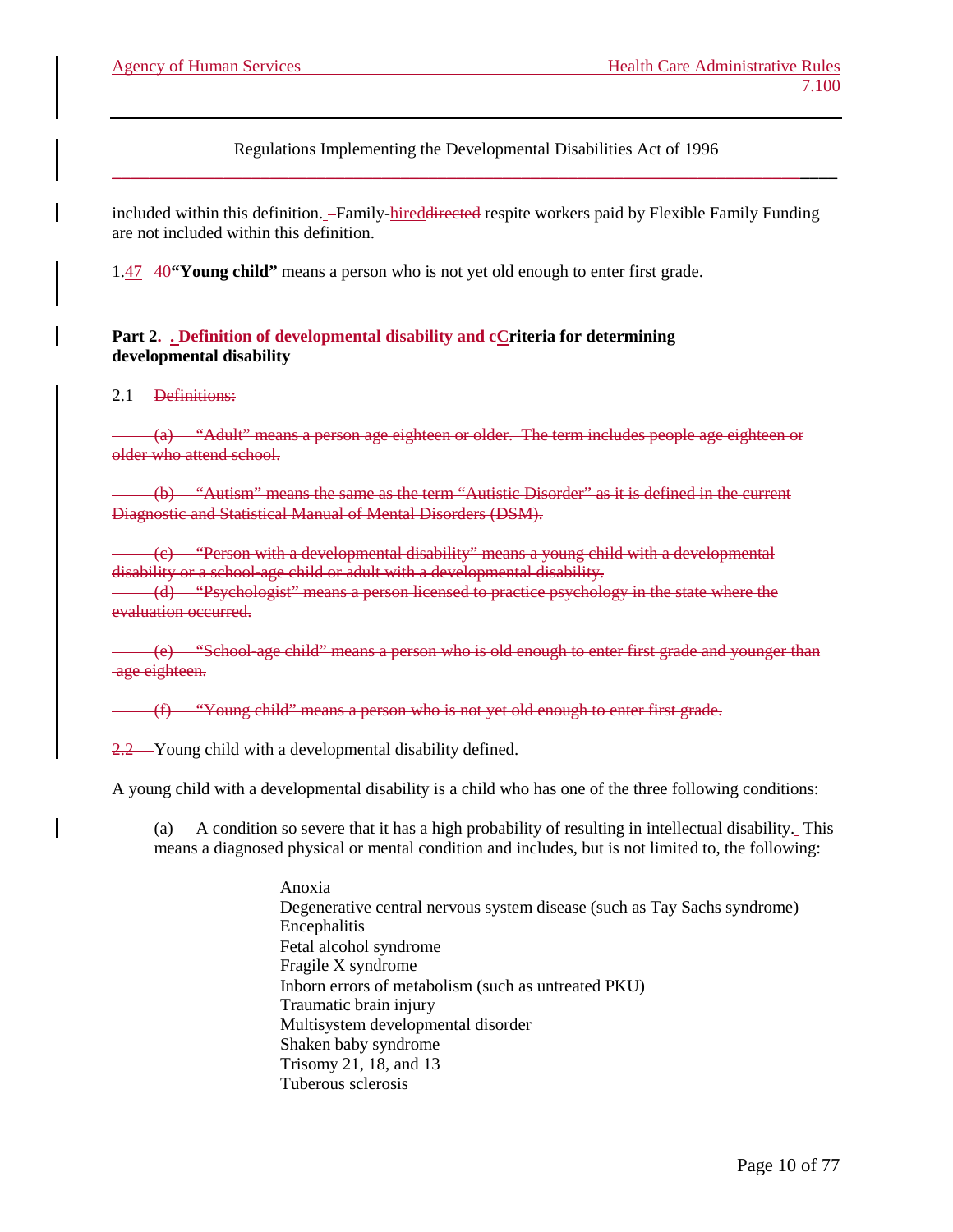(b) A condition of clearly observable and measurable delays in cognitive development and significant and observable and measurable delays in at least two of the following areas of adaptive behavior:

> Communication Social/emotional development Motor development Daily living skills

(c) An Autism Spectrum Disorder pervasive developmental disorder (Section 2.8-2.10) resulting in significant, and observable and measurable delays in at least two of the following areas of adaptive behavior:

> Communication Social/emotional development Motor development Daily living skills.

#### 2.2**3 Criteria for assessing developmental disability in a young child.**

(a) The diagnosis of a condition which has a high probability of resulting in intellectual disability (Section  $2.12(a)$ ) shall be made by a physician or psychologist.

(b) The documentation of significant delays in cognitive and adaptive behavior (Section  $2.12(b)$ ) or significant delays in adaptive behavior for a young child with pervasive developmental  $disorderAutism$  Spectrum Disorder (Section 2.12(c)) shall be made through a family-centered evaluation process which includes the family. The evaluation process shall include:

(1) Observations and reports by the family and other members of the assessment team, such as a physician, behavior consultant, psychologist, speech therapist, physical therapist, occupational therapist, representative from the Part C Early Intervention Team, representative from Early Essential Education (EEE), representative from Children with Special Health Needs, representative from an agency;

(2) A review of pertinent medical/educational records, as needed; and

(3) Appropriate screening and assessment instruments.

(c) The diagnosis of a pervasive developmental disorder Autism Spectrum Disorder shall be made according to Section 2.8-2.10.

#### 2.3**4 School-age child or adult with developmental disability defined.**

(a) A school-age child (old enough to enter first grade and younger than age 18) or adult with a developmental disability is an individual person who: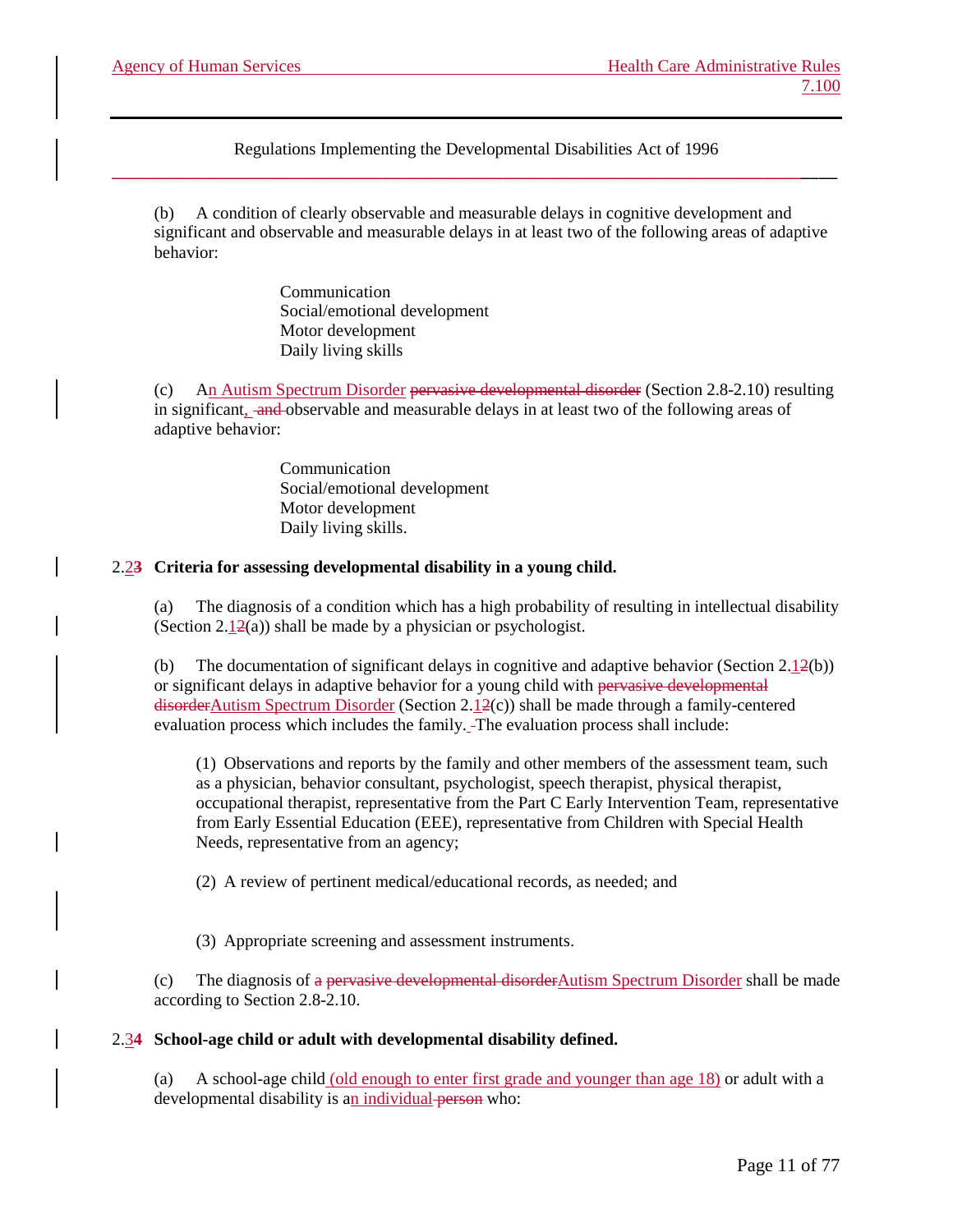> (1) Has intellectual disability (Section 2.45) or pervasive developmental disorderAutism Spectrum Disorder (Section 2.8) which manifested before age 18 (section 2.13); and

(2) Has significant deficits in adaptive behavior (Section 2.11) which manifested before age 18 (section 2.13).

(b) Temporary deficits in cognitive functioning or adaptive behavior as the result of severe emotional disturbance before age 18 are not a developmental disability. The onset after age 18 of impaired intellectual or adaptive functioning due to drugs, accident, disease, emotional disturbance, or other causes is not a developmental disability.

# 2.4**5 Intellectual disability defined.**

(a) **"**Intellectual disability**"** means significantly sub-average cognitive functioning that is at least two standard deviations below the mean for a similar age normative comparison group.  $-On$  most tests, this is documented by a full scale score of 70 or below on an appropriate norm-referenced standardized test of intelligence and resulting in significant deficits in adaptive behavior manifested before age  $18-$ .

(b) "Intellectual disability" includes severe cognitive deficits which result from brain injury or disease if the injury or disease resulted in deficits in adaptive functioning before age 18. -A person with a diagnosis of "learning impairment" has intellectual disability if the person meets the criteria for determining "intellectual disability" outlined in Section 2.56. . "Intellectual disability" means the same as the term "mental retardation" in the Developmental Disabilities Act of 1996.

#### 2.5**6 Criteria for determining whether a school-age child or adult has intellectual disability.**

(a) The determination of whether a school-age child or adult has intellectual disability for the purpose of these regulations requires documentation of the following components:

(1) Significantly sub-average cognitive functioning (Section 2.6 (be) – (h));

(2) Resulting in significant deficits in adaptive behavior; and (Section 2.11)

(3) Manifested before age 18 (Section 2.13).

# 2.6 **Process for determining whether a school-aged child or adult has an intellectual disability.**

 $(\theta)(a)$  To determine whether or not a school-age child or adult has intellectual disability, a psychologist shall:

(1) Personally perform, supervise, or review assessments that document significantly subaverage cognitive functioning and deficits in adaptive behavior manifested before age 18; and

(2) Integrate these test results with other information about the individual's abilities in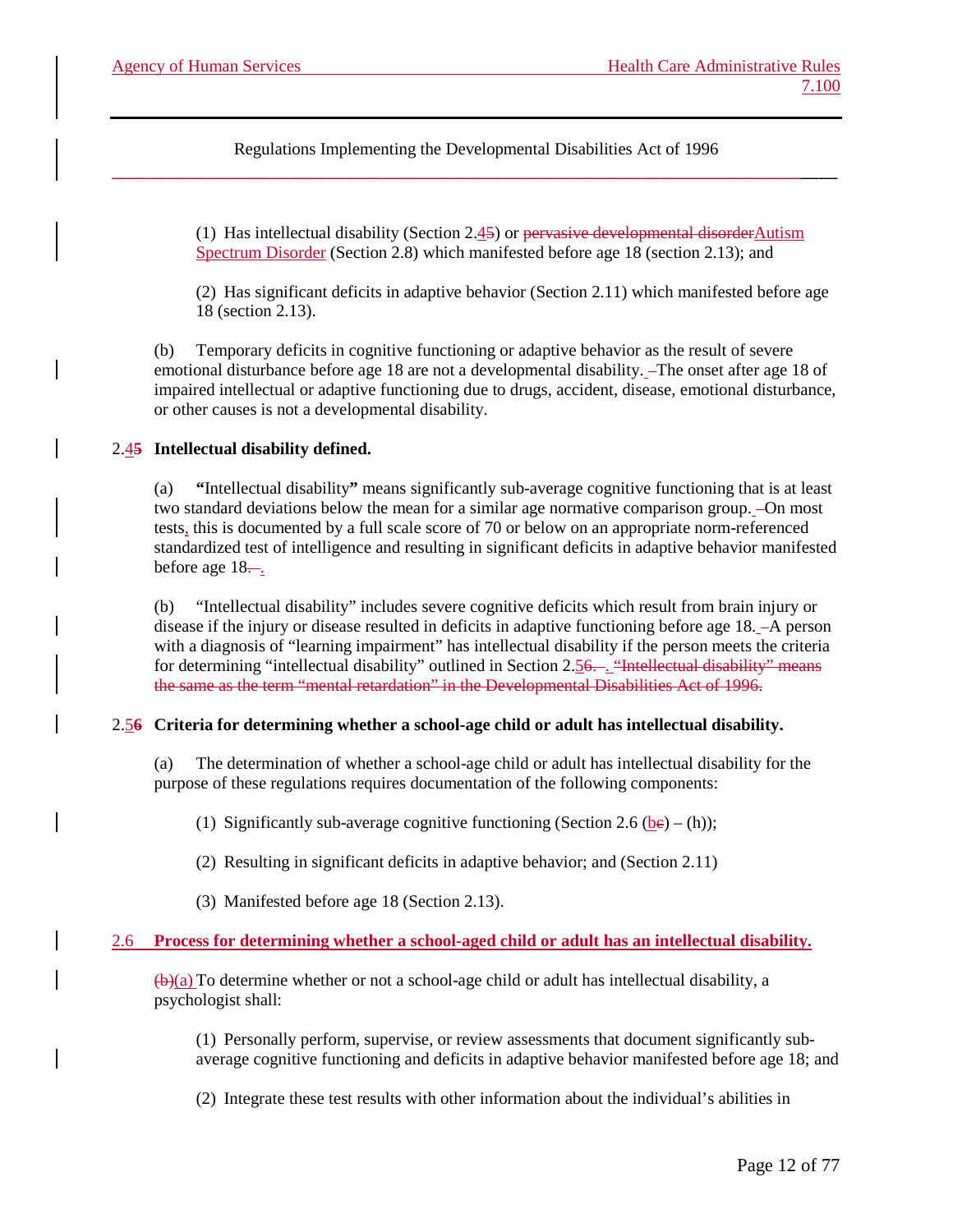arriving at a determination.

(be) The most universally used standardized intelligence test for school-aged children up to age 16 is the Wechsler Intelligence Scale for Children (WISC), current edition.  $\overline{-}$ The most universally used measure for children over age 16 and adults is the Wechsler Adult Intelligence Scale (WAIS), current edition. For people with language, motor, or hearing disabilities, a combination of assessment methods shall be used and the psychologist shall use clinical judgment to determine the best tests to use for the individual. -Diagnosis based on interpretation of test results takes into account a standard error of measurement for the test used.

 $(cd)$  A determination that a person has intellectual disability for the purpose of these regulations shall be based upon current assessment of cognitive functioning and a review of any previous assessments of cognitive functioning.  $-It$  is the responsibility of the psychologist to decide whether new cognitive testing is needed. In general, for school-aged children, "current" means testing conducted within the past three years. - For adults, "current" means cognitive testing conducted in late adolescence or adulthood. - Situations where new testing may be indicated include the following:

(1) There is reason to believe the original test was invalid (e.g., the person was sick, was not wearing glasses, was in the midst of a psychiatric crisis, etc.).

(2) The individual has learned new skills which would significantly affect performance (such as improved ability to communicate).

(3) The individual had mild intellectual disability on a previous test and has since made gains in adaptive behavior.

(de) If past testing of the person has resulted in some scores above 70 and some scores below 70, it is the responsibility of the psychologist to determine which scores most accurately reflect the person's cognitive ability. A determination that a person has intellectual disability for the purpose of these regulations cannot be made if a person's test scores are consistently greater than 70.

(ef) The diagnosis in questionable cases should be based upon scores over time and multiple sources of measurement.

(fg) The diagnosis of intellectual disability shall not be based upon assessments conducted when the individual was experiencing a short-term psychiatric, medical or emotional crisis which could affect performance. Cognitive testing should not ordinarily be performed when a person is in the midst of a hospital stay.

 $(g<sub>h</sub>)$  If the psychologist determines that standardized intellectual testing is inappropriate or unreliable for the person, the psychologist can make a clinical judgment based on other information, including an adaptive behavior instrument.

(h) The criteria for determining whether a school-aged child or adult has an intellectual disability for the purposes of these regulations is as outlined in Sections 2.5 -2.6 and not as described in the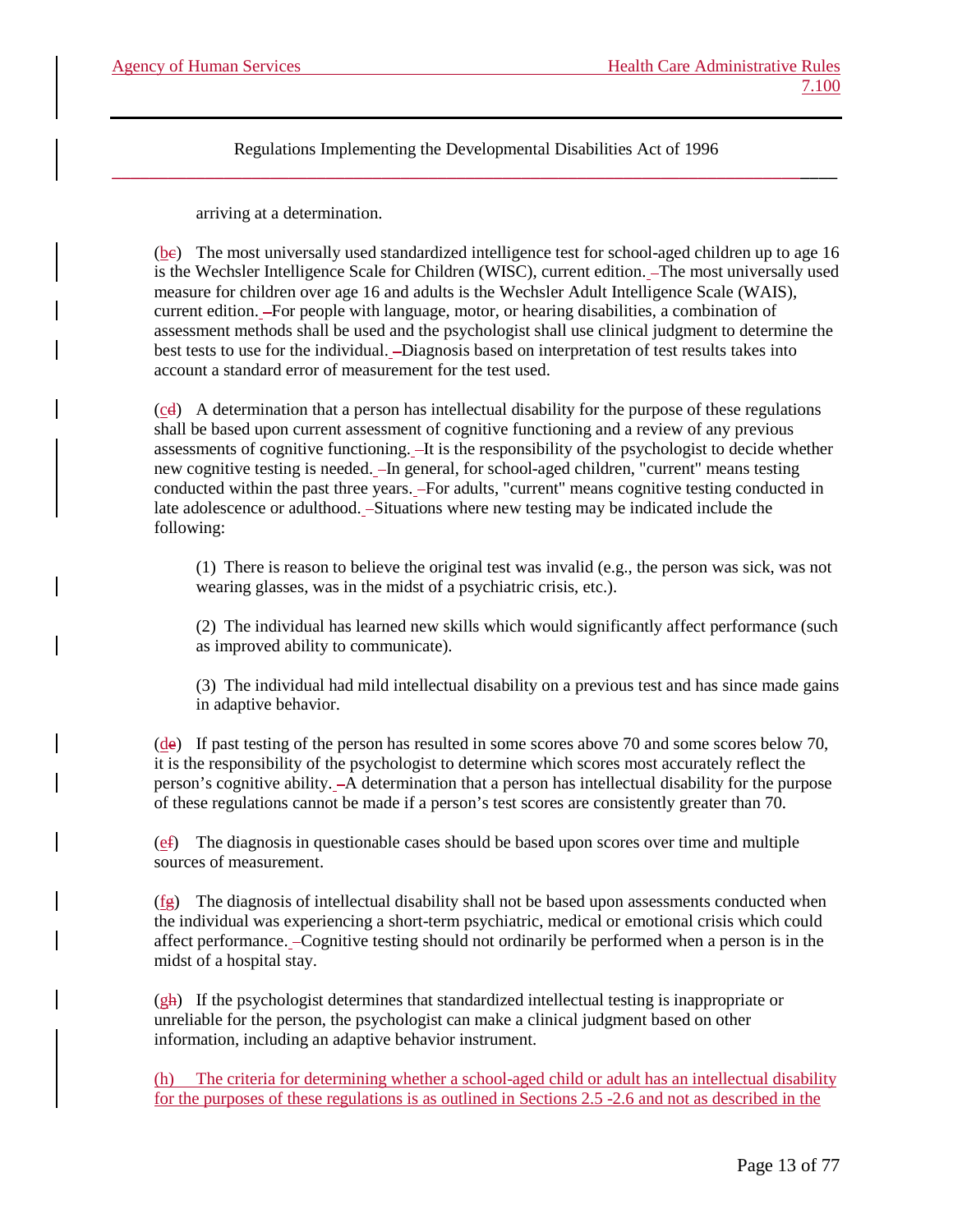current version of the Diagnostic and Statistical Manual of Mental Disorders (DSM).

#### 2.7 **Criteria for determining whether a school-age child or adult has an pervasive developmental disorder Autism Spectrum Disorder and is a person with a developmental disability.**

The determination of whether a school-age child or adult has an pervasive developmental disorder Autism Spectrum Disorder and is a person with a developmental disability for the purpose of these regulations requires documentation of the following components:

(a1) Diagnosis of an pervasive developmental disorderAutism Spectrum Disorder made according to process outlined in section 2.8-2.10;

- $(b2)$  Resulting in significant deficits in adaptive behavior (Section 2.11); and (Section 2.112)
- (c3) Manifested before age 18 (Section 2.13).

#### 2.8 **Pervasive developmental disorderAutism Spectrum Disorder defined.**

**"**Pervasive developmental disorder" "Autism Spectrum Disorder" means the same as it is defined in the current Diagnostic and Statistical Manual of Mental Disorders (DSM). People receiving services as of the effective date of these regulations who were found eligible with a diagnosis of pervasive developmental disorder under previous versions of the DSM continue to be eligible for services if they continue to present the symptoms that resulted in the diagnosis. Autism Spectrum Disorder means the same as the term "autism" in the Developmental Disabilities Act.

#### 2.9 **Criteria for determining whether a person has pervasive developmental disorderAutism Spectrum Disorder.**

(a) The diagnostic category of pervasive developmental disordersAutism Spectrum Disorder includes considerable variability in the presence and intensity of symptoms across and within the five diagnoses currently listed in DSM: Autistic Disorder (Autism), Asperger's Disorder, Pervasive Developmental Disorder, Not Otherwise Specified, Rett's Disorder and Childhood Disintegrative Disorder. - Many of the symptoms of pervasive developmental disordersAutism Spectrum Disorder overlap with other childhood diagnoses. -Because of the complexity in differentially diagnosing pervasive developmental disordersAutism Spectrum Disorder, it is essential that clinicians rendering these diagnoses have specific training and experience in child development, pervasive developmental disordersAutism Spectrum Disorder, other developmental disorders, and other childhood psychiatric disorders.

Preferably a comprehensive diagnostic evaluation is conducted by an interdisciplinary team of professionals with specific experience and training in diagnosing pervasive developmental disorders Autism Spectrum Disorder. - In the absence of an interdisciplinary team, a single clinician with the qualifications listed below may conduct a multidisciplinary assessment integrating information from other professionals.

(c) At a minimum, an evaluation shall be performed by a single clinician who has the following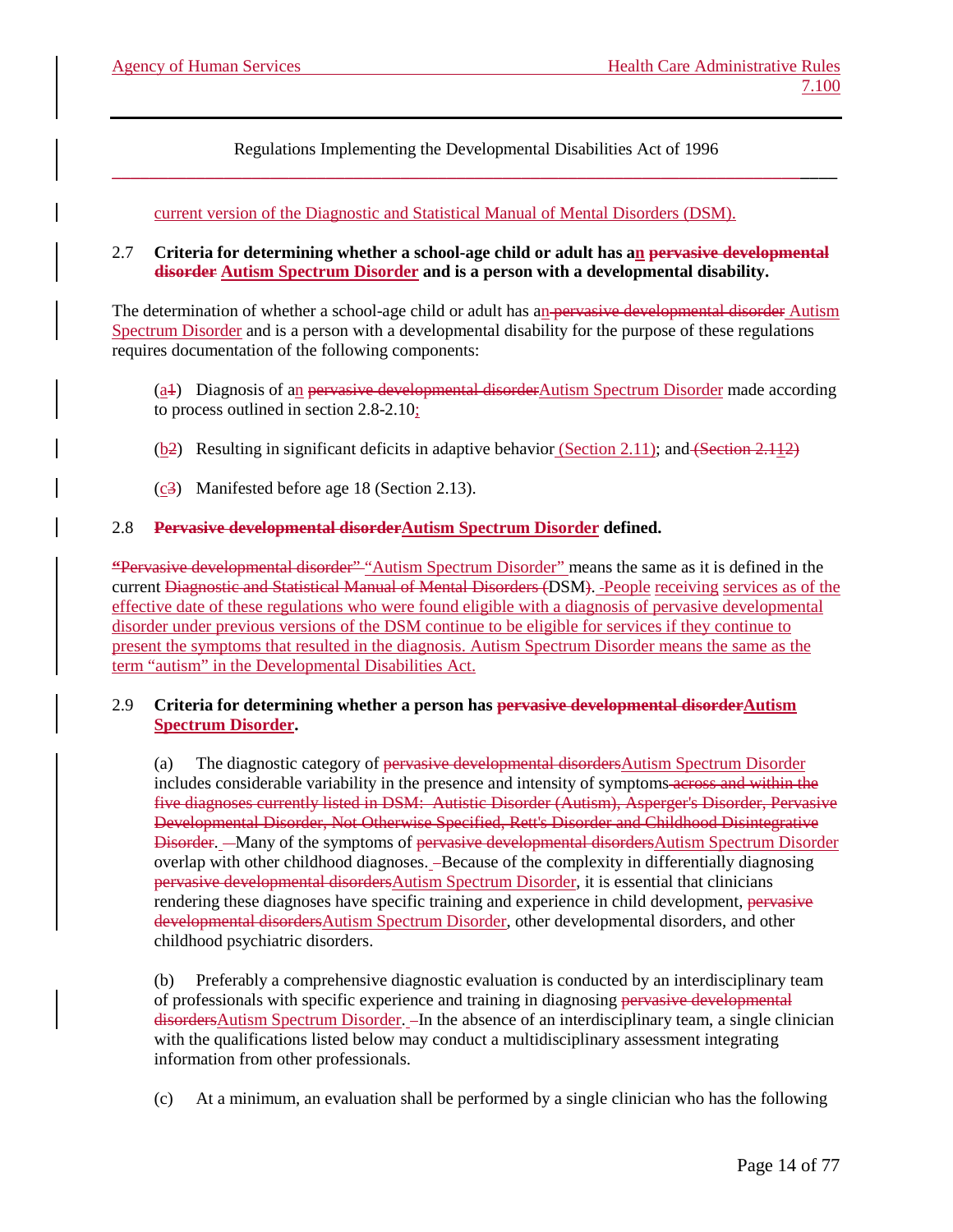qualifications or an interdisciplinary team that includes:

(1) A board certified or board eligible psychiatrist; or

(2) A psychologist; or

(3) A board certified or board eligible neurologist or developmental-behavioral or neurodevelopmental disabilities pediatrician.

(d) The psychiatrist, psychologist, neurologist or pediatrician shall have the following additional experience and training:

(1) Graduate or post-graduate training encompassing specific training in child development, pervasive developmental disorderAutism Spectrum Disorder, and other developmental and childhood psychiatric disorders of childhood, and a process for assessment and differential diagnosis of pervasive developmental disorderAutism Spectrum Disorder; or supervised clinical experience in the assessment and differential diagnosis of pervasive developmental disorderAutism Spectrum Disorder; and

(2) Training and experience in the administration, scoring and interpreting of psychometric tests, or training in understanding and utilizing information from psychometric testing in the diagnosis of pervasive developmental disorderAutism Spectrum Disorder; and

(3) Experience in the evaluation of individuals with the age range of the person being evaluated.

(e) Clinicians shall follow the ethical guidelines for their profession regarding practicing within their area of expertise and referring to other professionals when needed. -When a single clinician is conducting the assessment, he or she should determine whether other professionals need to evaluate the person to gain additional information before rendering a diagnosis. Additional evaluators may include psychologists, speech language pathologists, medical sub-specialists, developmentalbehavioral or neurodevelopmental disabilities pediatricians, occupational therapists, psychiatrists, and neurologists. For evaluations of children from birth to age six, a developmental-behavioral or neurodevelopmental disabilities pediatrician or pediatric neurologist shall perform the assessment or be part of the assessment team.

(f) In the event a shortage of qualified assessors prevents timely evaluations, the state  $\frac{1}{\text{widthball}}$ assist agencies to identify available qualified assessors or may, in its discretion, waive the provision of rule 2.9(d).

#### 2.10 **Essential components of an assessment to determine pervasive developmental disordersAutism Spectrum Disorder.**

New applicants must be assessed using the DSM criteria in effect at the time of application. An assessment to determine whether an individual has an pervasive developmental disorderAutism Spectrum Disorder shall be consistent with the Department's *Best Practice Guidelines for Diagnosis of Pervasive*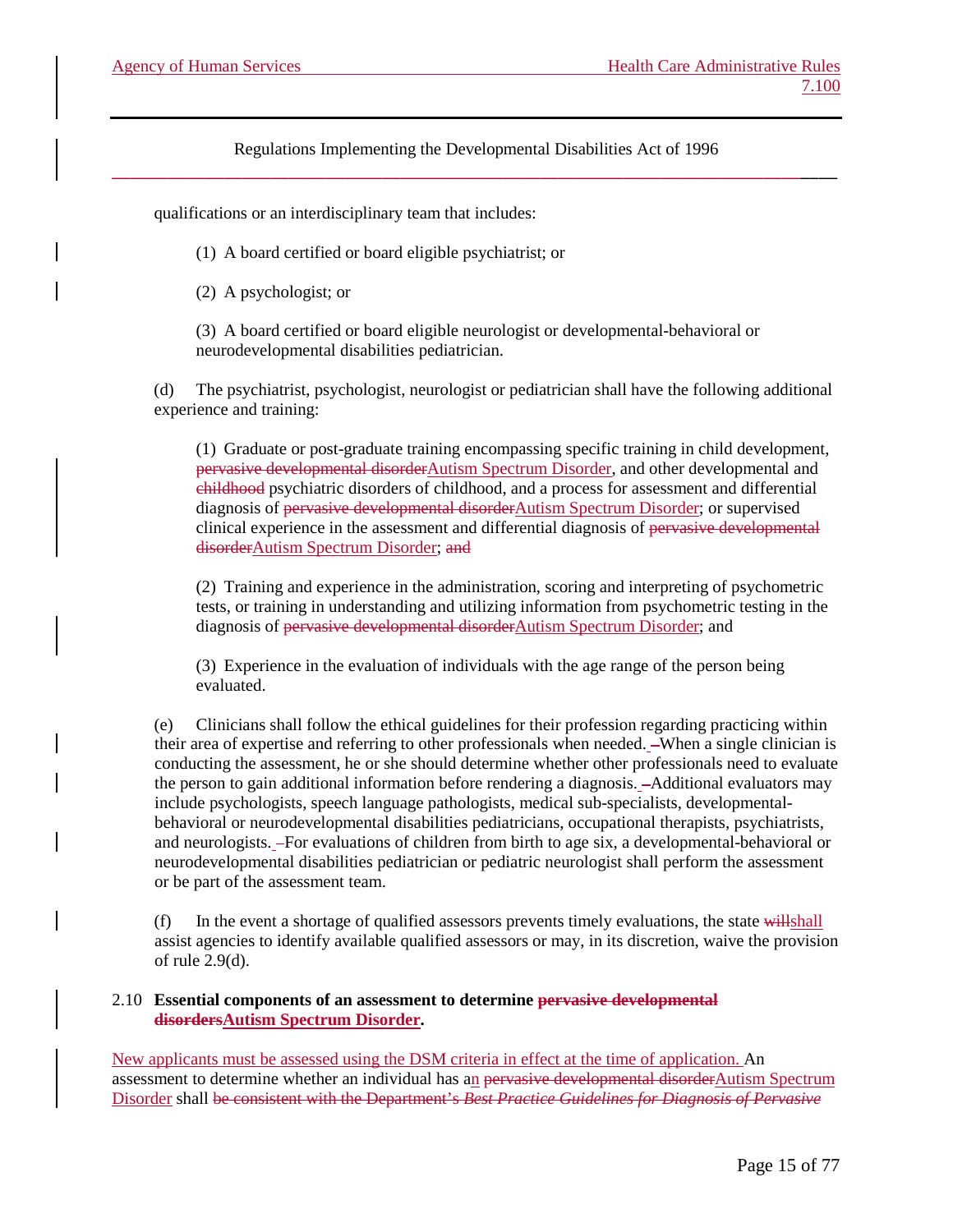*Developmental Disorder* and shall-include all of the following components:

(a) Comprehensive Rreview of history from multiple sources, including developmental history, medical historyissues, psychiatric issues history with clarification of prior diagnoses, educational history, and family history;

(b) Systematic pervasive developmental disordersAutism Spectrum Disorder diagnostic interview with primary caregivers;-

(c) A systematic observation with the individual to assess social interaction, social communication, and presence of restricted interests and behaviorsof social and communicative behavior and play;-

(d) An assessment of peer interaction.

(de) For older children and adults who can report symptoms, a systematic clinical interview;

(ef) Referral for multidisciplinary assessment, as indicated;

 $(fg)$  Comprehensive clinical diagnostic formulation, in which the clinician weighs all the information from (a-e) above, integrates findings and provides a well-formulated differential diagnosis using the criteria in the current version of the DSM; and.

(gh) Current aAssessments shall be current and based upon the individual's typical functioning.

(1) A determination of pervasive developmental disorderAutism Spectrum Disorder for the purpose of these regulations shall be based upon current assessment. - It is the responsibility of the clinician or team performing the assessment to decide whether new observations or assessments are needed. -In general, for school-age children, "current" means a comprehensive assessment conducted within the past three years. However, for school-age children applying for limited services such as Flexible Family Funding, Targeted Case Management, or the Bridge Program, or Family Managed Respite, -; "current" means a comprehensive assessment conducted any time prior to age 18; for such children, a new assessment is required if the designated agency (DA) believes the child may not have pervasive developmental disorderAutism Spectrum Disorder or when applying for HCBS.

(2) The initial diagnosis of pervasive developmental disorder  $\Delta$ utism Spectrum Disorder shall not be based upon assessments and observations conducted when the individual is experiencing a psychiatric, medical or emotional crisis or when a person is in the midst of a hospital stay. Further assessment should be completed when the person stabilizes and/or returns to the community.

(3) For adults, "current" means a comprehensive assessment conducted in late adolescence or adulthood and adaptive testing within the past three years.. Situations where new testing may be indicated include the following: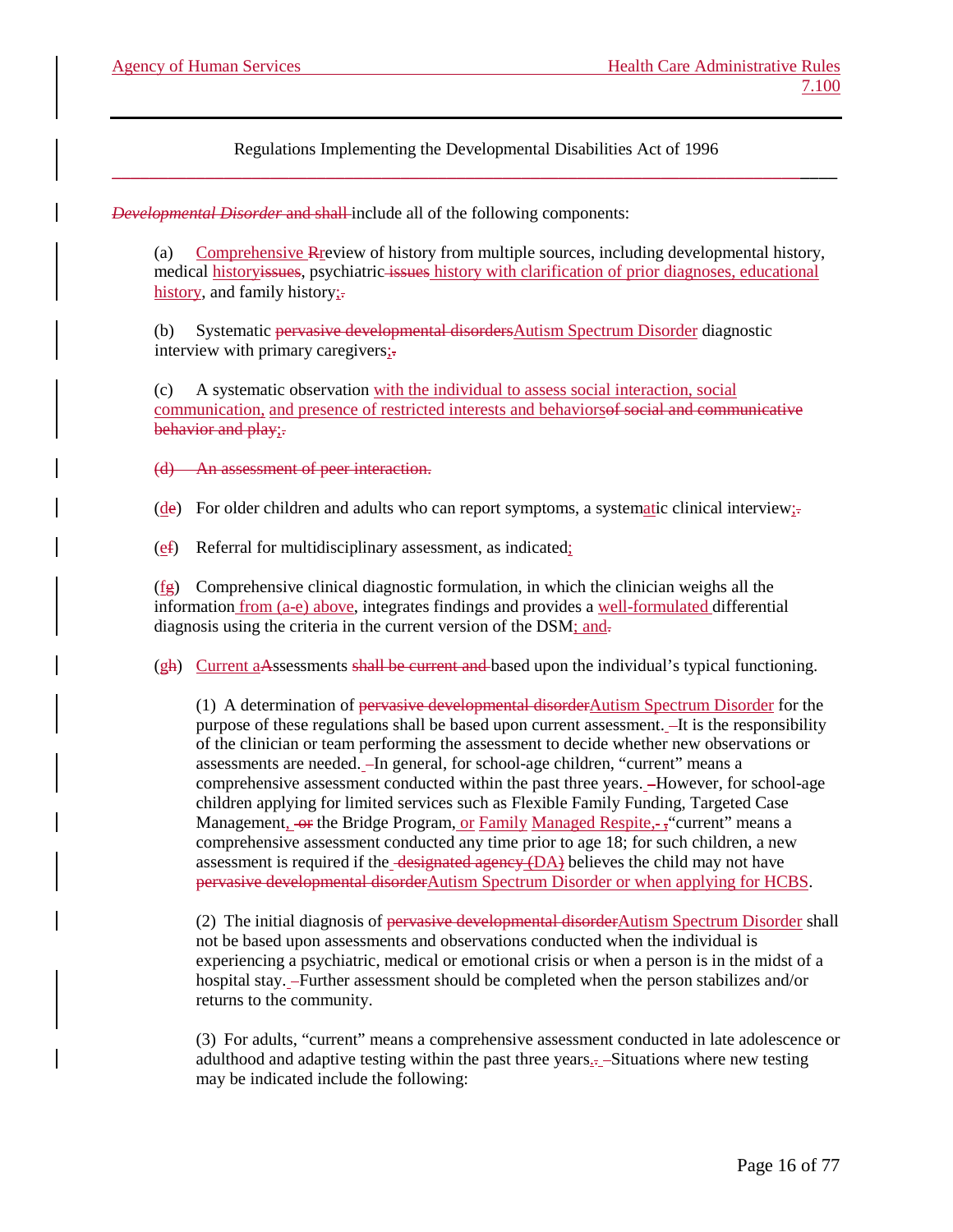> (A) The individual has learned new skills which would significantly affect performance (such as improved ability to communicate).

(B) New information indicates that an alternate diagnosis better explains the individual's functioning and behavior.

# 2.11 **Significant deficits in adaptive behavior defined.**

**"**Significant deficits in adaptive behavior**"** means deficits in adaptive functioning which result in:

(a) A composite score on a standardized adaptive behavior scale at least two standard deviations below the mean for a similar age normative comparison group; and also

(b) A score at least two standard deviations below the mean for a similar age normative comparison group in two or more of the following areas of adaptive behavior: communication; selfcare; home living; social/interpersonal skills; use of community resources; self-direction; functional academic skills; work; health; or safety.

#### 2.12 **Criteria for assessing adaptive behavior in a school-age child or adult.**

(a) Adaptive functioning shall be measured by the current version of a standardized normreferenced assessment instrument.... The assessment tool shall be standardized with reference to people of similar age in the general population—. Adaptive functioning shall not be measured with an instrument that is norm-referenced only to people in institutions or people with intellectual disability or pervasive developmental disordersAutism Spectrum Disorder.

(b) The assessment instrument shall be completed by a person qualified to administer, score, and interpret the results as specified in the assessment tool's manual.

The assessment shall be current.... A current assessment is one which was completed within the past three years, unless there is reason to think the individual's adaptive functioning has changed.

(d) Based upon the assessment, the evaluator shall determine whether the person is performing two or more standard deviations below the mean with respect to adaptive functioning, compared to a national sample of similar-aged people.

(e) Ordinarily, assessments shall be based upon the person's usual level of adaptive functioning. Assessments shall not ordinarily be performed when the individual is in the midst of an emotional, behavioral or health crisis, or should be repeated once the individual stabilizes. - An assessment performed while the individual was in a nursing facility or residential facility shall be repeated when the individual is in a community setting-

(f) It is the responsibility of the psychologist to ensure that the adaptive behavior assessment is based upon information from the most accurate and knowledgeable informant available. -It may be necessary to integrate information on adaptive functioning from more than one informant.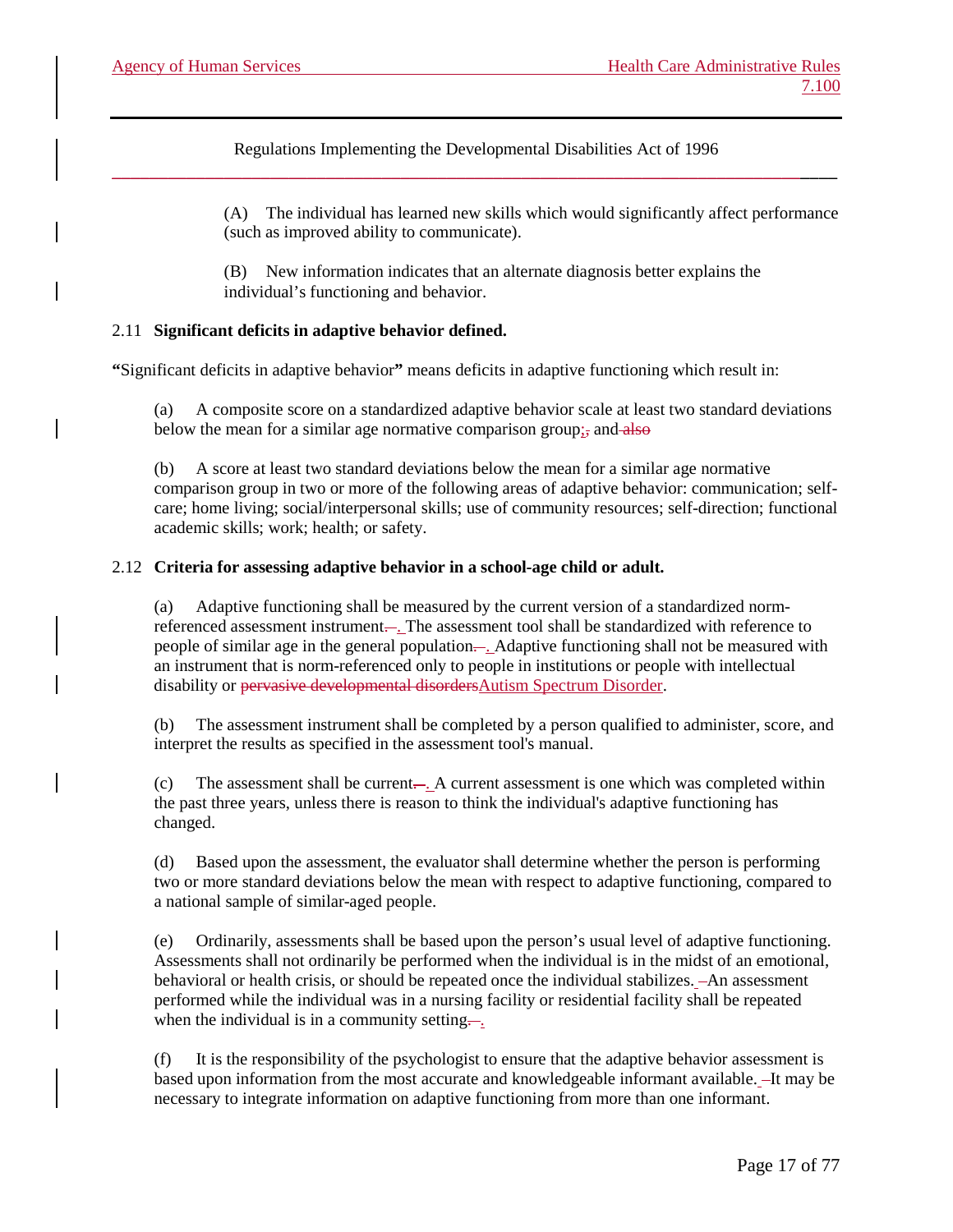# 2.13 **Manifested before age 18**

**"**Manifested before age 18**"** means that the impairment and resulting significant deficits in adaptive behavior were observed before age 18eighteen. Evidence that the impairment and resulting significant deficits in adaptive behavior occurred before the age 18 may be based upon records, information provided by the individual, and/or information provided by people who knew the individual in the past.

#### 2.14 **Nondiscrimination in assessment**

Assessment tools and methods shall be selected to meet the individual needs and abilities of the person being assessed.

(a) People whose background or culture differs from the general population shall be assessed with methods and instruments that take account of the person's background.

(b) A person shall be assessed in the language with which he or she communicates most comfortably.

(c) People with language, motor, and hearing disabilities shall be assessed with tests which do not rely upon language, motor ability, or hearing.

(d) If a person uses hearing aids, glasses, or other adaptive equipment to see, hear, or communicate, the evaluator shall ensure that the individual has access to the aids or adaptive equipment during the evaluation.

(e) If a person uses an language interpreter or a method of augmentative and alternative communication and or needs a personal assistant for communication (such as a person who uses sign language or facilitated communication), the evaluator (e.g., the psychologist) is responsible for deciding how best to conduct the overall assessment in order to achieve the most authentic and valid results. However, scores for standardized tests are valid only if testing was performed in accordance with the criteria set forth in the test manual.

# **Part 3. Recipient Criteria**

#### 3.1 **Who can be a recipient**

(a) A recipient shall be an individual person with a developmental disability as defined in Part 11.13 above who has been authorized to receive funding or services, or a family that has been approved to receive funding or services under criteria specified in these regulations.

(b) Services or supports to a family member of a recipient shall be in the context of supporting the recipient and are for the purpose of assisting the family to provide care and support for their family member with a developmental disability.

# 3.2 **Recipients shall be Vermont residents**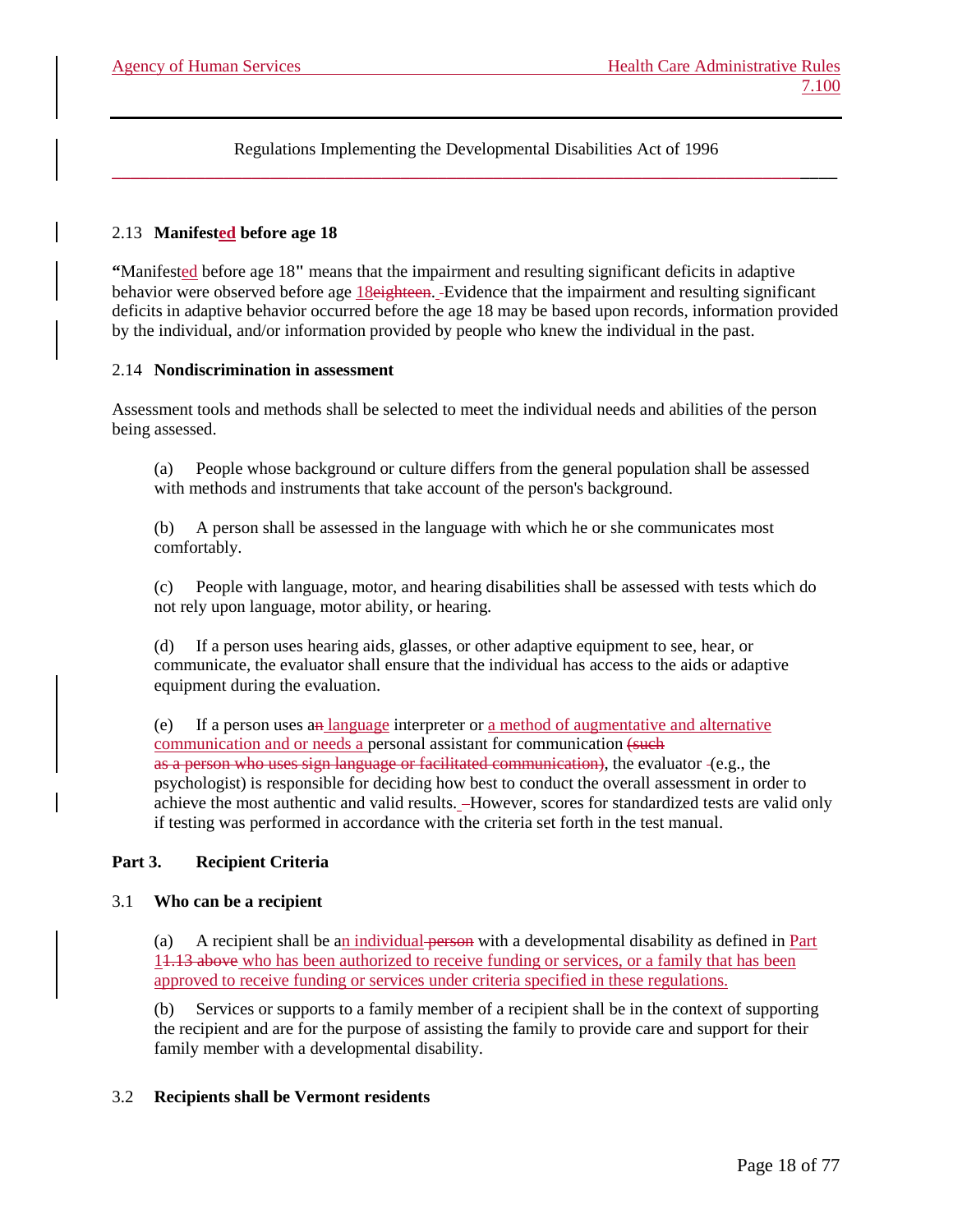(a) A recipient shall be a resident of Vermont. In the case of a minor child, at least one custodial parent of the child shall be a resident of Vermont...

(b) A person or family who leaves Vermont for a vacation, visit, temporary move, or trial move may continue to be a recipient for a period not to exceed six months.

# 3.3 **Exceptions**

The Commissioner may make exceptions to the requirements of the program access criteria in Sections 3.1, and 3.2 in order to promote the purposes of the Developmental Disabilities Act if the exception will not deprive other people who meet the criteria for being recipients of needed services or benefits (e.g., when matching funds are provided by another state, or by another Vermont state department or agency or department).

#### 3.4 **People receiving services on July 1, 1996**

People with developmental disabilities who were receiving services on July 1, 1996, shall continue to receive services consistent with their needs and the System of Care Plan and these regulations.

#### 3.5 **Eligibility after leave of sService**

Any person who leaves services for one year or longer for any reason and later reapplies for services shall be assessed based upon the eligibility criteria in effect on the date of the person's reapplication.

#### **Part 4. Application, Assessment, Funding Authorization, Programs and Funding Sources, Notification, Support Planning and Periodic Review**

#### 4.1 **Who may apply**

(a) Any person who believes he or she has a developmental disability or is the family member of such a person may apply for services, supports, or benefits.  $\overline{-}$  In addition, the guardian of the person may apply.

(b) Any other person may refer a person who may need services, supports, or benefits.

(c) An agency or a family member may initiate an application for a person with a developmental disability or a family member but shall obtain the consent of the person or guardian to proceed with the application.

#### 4.2 **Application form**

The Department shall adopt an application form to be completed by or on behalf of all applicants. The designated agencyDA shall provide a copy of the application to all people who contact the agency DA saying they wish to apply for services.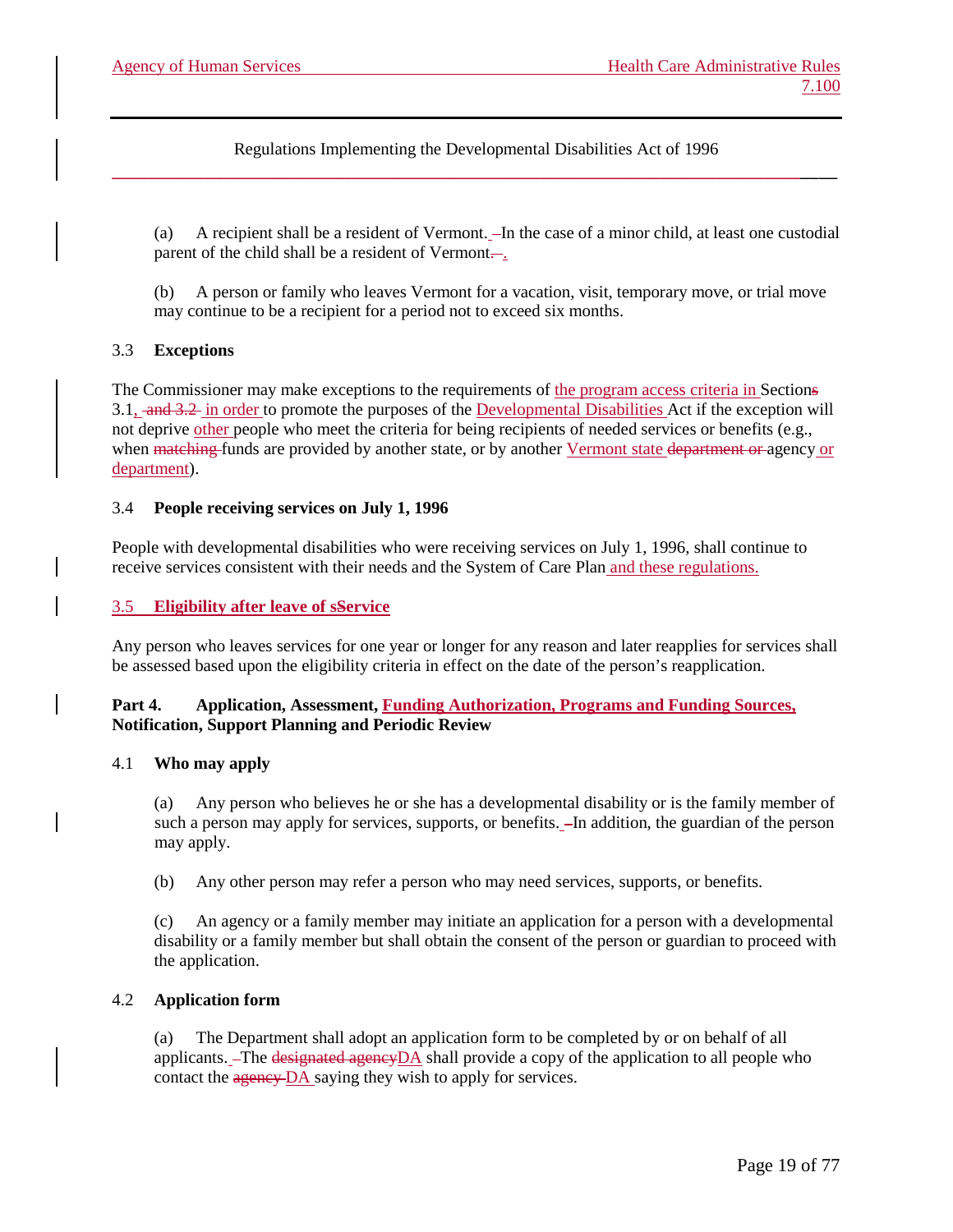(b) Copies of the application form shall be available from the Department, on the Department's website, and from every office of a designated agency  $DA$ .  $-A$  person may request an application form in person, by mail, by electronic format, by facsimile (FAX), or by telephone.

(c) The designated agencyDA shall provide assistance to an applicant who needs or wants help to complete the application form.

# 4.3 **Where to apply**

(a) An application shall be filed at an office of the designated agency  $DA$  for the geographic area where the person with a developmental disability lives $\frac{1}{x}$ .

(b) An application for a person, who is new to services, who is incarcerated or living in a residential school, facility or hospital shall be filed at an office of the designated agency DA for the geographic area where the person was living before going to the school, facility or hospital. For individuals who were receiving services just prior to being in one of these facilities, an application shall be filed at the DA which was last responsible prior to the individual entering the facility.

(c) An application for a person who is The designated agency for an individual in the custody of the Department for Children and Families (DCF) shall be filed at an office ofis the designated agencyDA for the region in which the individual was placed in DCF custody. Applications for children under 18 who are in the custody of their parents should be filed at the DA where a custodial parent lives.

(d) An application may be submitted by mail, facsimile (FAX), electronic format or in person $\frac{1}{\sqrt{1-\lambda}}$ .

# 4.4 **Screening**

(a) Within five working days of receiving an application, the designated agencyDA shall complete the application screening process. If there are extenuating circumstances that prevent completion in 5 days, the agency shall document those in the individual's record. The screening process includes all of these steps:

(1) Explaining to the applicant the application process to the applicant: with the information required, potential service options, how long the process willtake**s**, how and when the applicant is will be notified of the decision, and the rights of applicants, including the right to appeal decisions made in the application process<sub>i</sub>.

(2) Notifying the applicant of the rights of recipients, including the procedures for filing a grievance or appeal;-

(3) Discussing options for information and referral; and.

(4) Determining whether the person with a developmental disability or the person's family is in crisis or will be in crisis within 60 days.  $-If$  the designated agencyDA determines that the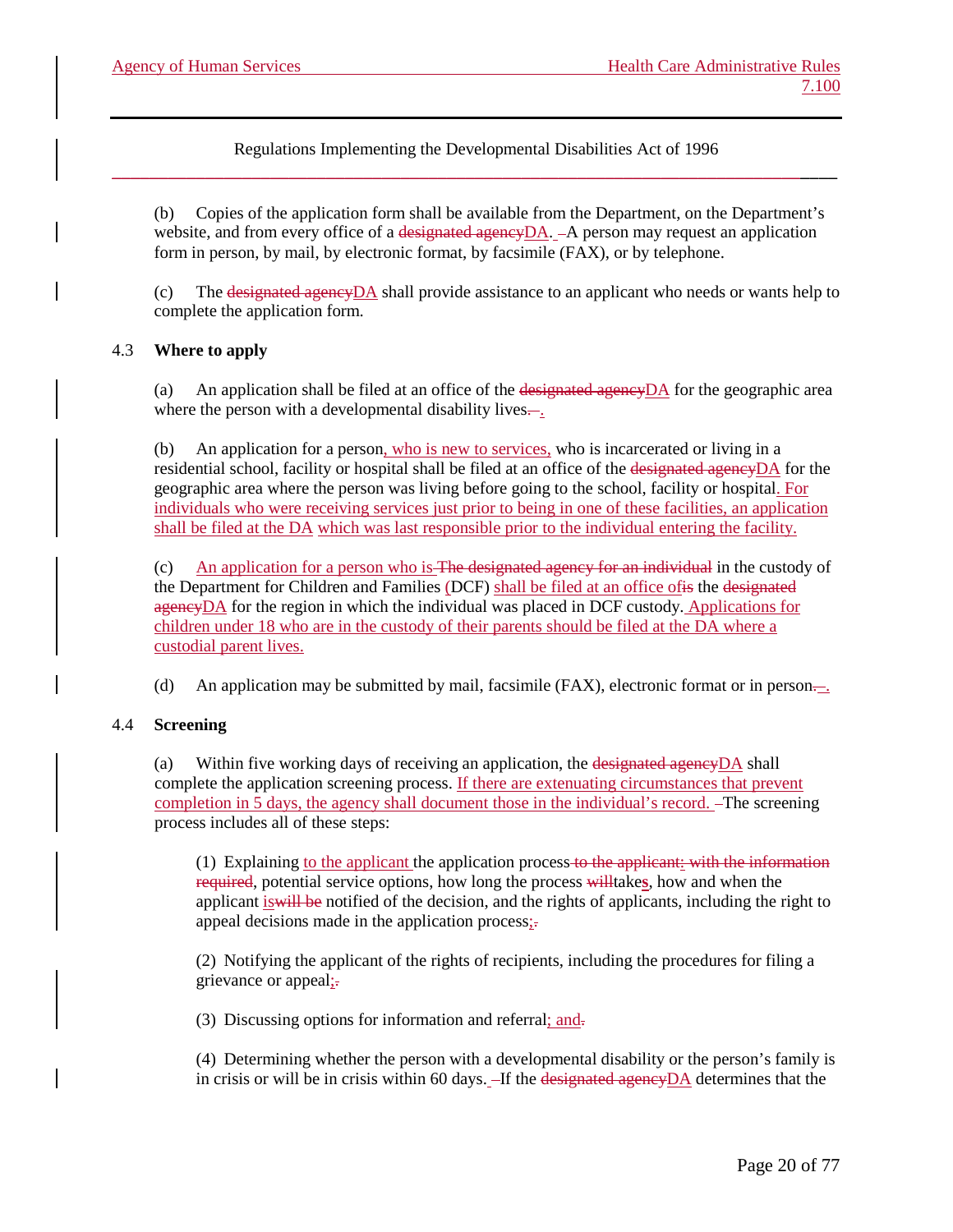> person or family is facing an immediate crisis, the designated agencyDA shall make a temporary or expedited decision on the application.

(b) At the point of initial contact with by an applicant, the designated agency  $DA$  shall inform the applicant of all certified organizations providers in the region and the options to:

(1) Receive services and supports through any certified organization provider in the region;

(2) Share the management of those services with the designated agency  $DA$  or SSAspecialized services agency; or

(3) Self/family-manage their services through the Supportive ISO.

(c) Contact and referral information for options for services outside of the designated agency  $DA$ must be provided to each applicant and referral assistance provided to ensureassure that a fully informed choice of service options is made. the applicant is informed of his or her choice of all the service options listed in 4.4(b).The DA shall have documentation that the applicant was informed of all of these options.

(d) If the applicant wants more information about options or chooses to pursue services outside the designated agencyDA, then the DA shall contact the SSA specialized services agency or Supportive ISO on behalf of the applicant shall be contacted by the designated agency at this time.

# 4.5 **Assessment**

(a) The designated agencyDA is responsible for conducting the assessment or assuring that it is conducted. The assessment process shall involve consultation with the applicant, and, with the consent of the applicant, other organizations which support the applicant.

(b) The designated agencyDA shall offer information and referral to the applicant at any time that it may be helpful.

(c) Assessment consists of in-depth information-gathering to answer the four following questions:

(1) Is this a person with a developmental disability, as defined in Part  $\frac{12}{12}$  of these regulations, and a person eligible to be a recipient, as defined  $\frac{\text{inat Part 3?4.252}}{\text{Part 3.252}}$  If so,

(2) What does the person or his or  $\text{A}$  her family need?  $\text{-}$ This question is answered through a uniform needs assessment and process approved by the Department, which determines with each person or family their service or support needs, including identification of existing supports and family and community resources.

(3) Does the situation of the person or family meet the criteria for receiving any services or funding defined as a funding priority in Section 4.7 of these regulations? the System of Care plan? If so,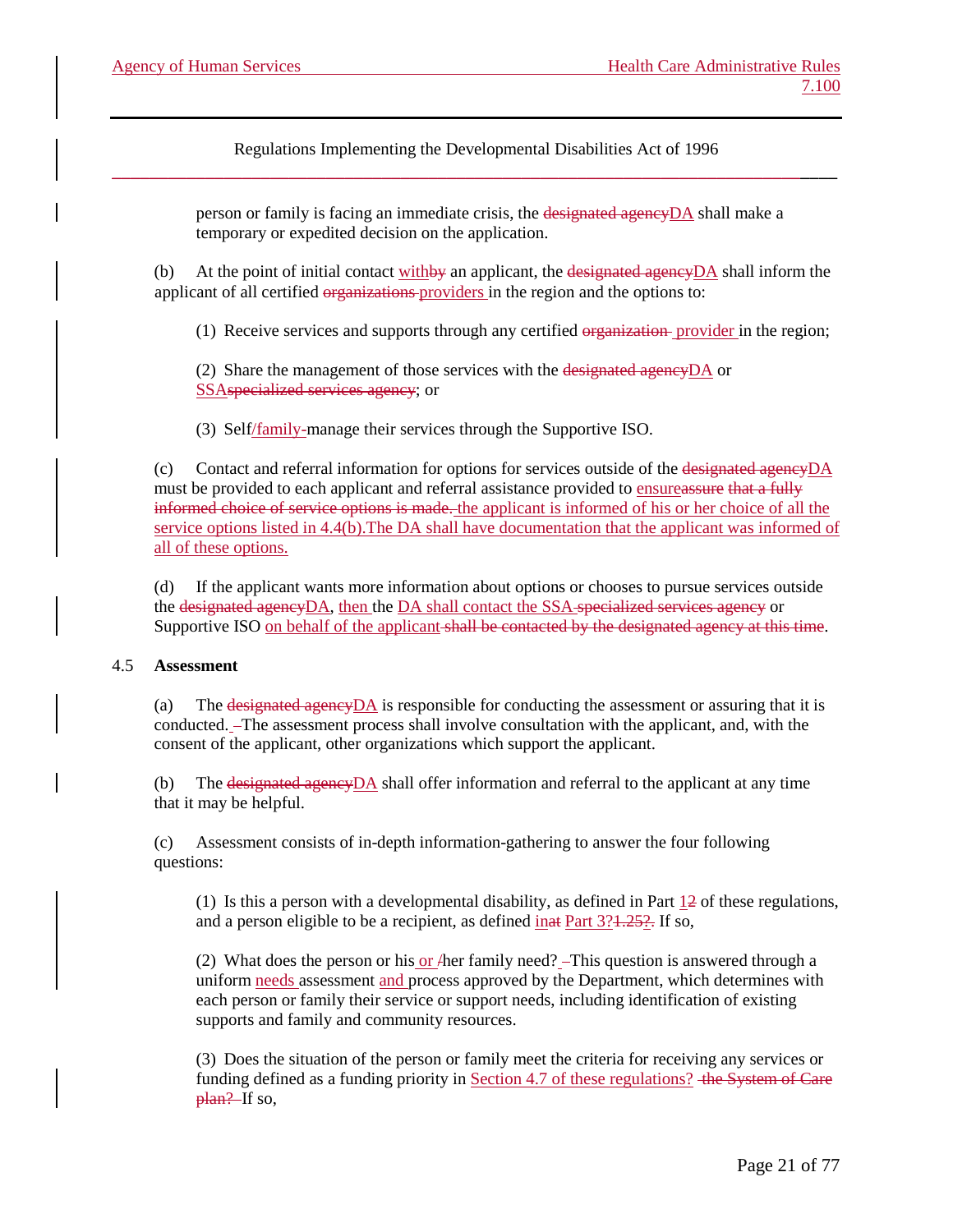> (4) What are the financial resources of the person with a developmental disability and his or her family to pay for some or all of the services?

#### 4.6 **Authorization of funding for services**

Based on the answers to the questions in Section 4.5(c), the designated agencyDA shall seek or authorize funding for services to meet identified needs or else shall determine that the individual is not eligible for the requested funding for services. The procedures for authorizing funding or services are described in the *System of Care Plan.* state System of Care Plan. The funding amount authorized shall be equal to the amount needed to pay for any support needs requested by the applicant or family that fit within the System of Care Plan funding priorities. Services and the funding amount authorized shall be based upon the most cost-effective method of meeting an individual's assessed needs, the eligibility criteria listed in Section 4.7, as well as guidance in the *System of Care Plan* and current *Medicaid Manual for Developmental Disabilities Services.* When determining cost effectiveness, consideration shall be given to circumstances in which less expensive service methods have proven to be unsuccessful or there is compelling evidence that other methods would be unsuccessful.

# 4.7 **Available Programs and Funding Sources**

The Department's programs reflect its current priorities for providing services for Vermont residents with developmental disabilities. The availability of the Department's current programs, which are described below, is subject to the limits of the funding appropriated by the Legislature on an annual basis. The nature, extent, allocation and timing of services are addressed in the SOCP, and additional details, limitations and requirements for each program are included in the SOCP, the current *Medicaid Manual for Developmental Disabilities Services* and in specific Division guidelines. Programs will be continued and new programs will be developed based on annual demographic data obtained regarding Vermont residents with developmental disabilities, the use of existing services and programs, the identification of the unmet needs in Vermont communities and for individual residents of Vermont, and the reasons for any gaps in service.

# (a) **The Bridge Program: Care Coordination for Children with Developmental Disabilities**

The Bridge Program is an Early Periodic Screening, Diagnosis and Treatment (EPSDT) service that provides support to families in need of care coordination to help them access and/or coordinate medical, educational, social or other services for their children with developmental disabilities.

# (1) **Eligibility**

(A) Clinical:

Individuals who meet the criteria for developmental disability as defined in these regulations.

(B) Financial: Vermont Medicaid eligible as determined by Department of Vermont Health Access.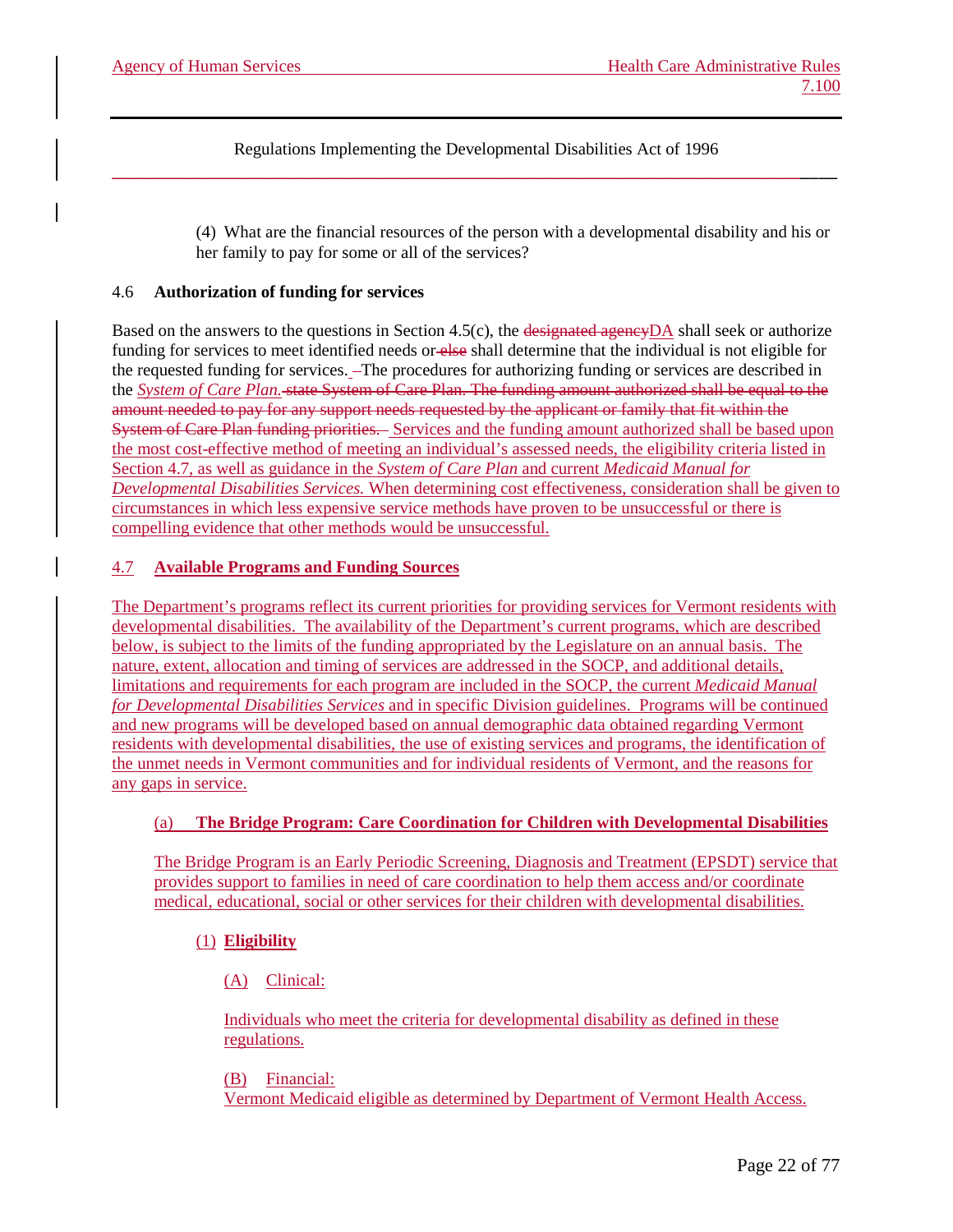> (C) Access Criteria: Individual must be under the age of 22. Care coordination is available in all counties either through the Bridge Program or through an Integrating Family Services (IFS) program administered by the Department of Mental Health. Children who are receiving care coordination, case management or service coordination from another AHS-funded source listed in the Bridge Program Guidelines are not eligible to receive Bridge Program Care Coordination.

# (b) **Developmental Disabilities Specialized Services Fund**

This fund pays for dental services for adults and adaptive equipment and other one-time ancillary services needs that individuals and families cannot meet or are not covered by other funding sources.

#### (1) **Eligibility**

(A) Clinical: Individuals who meet the criteria for developmental disability as defined in these regulations.

(B) Financial: None

(C) Access Criteria: The goods and services requested must be related to the person's disability and meet the Division's *Special Services Fund Guidelines*.

#### (c) **Employment Conversion**

The Employment Conversion Initiative is intended to support people to convert their community supports funding to work supports.

#### (1) **Eligibility**

(A) Clinical: Individuals who meet the criteria for developmental disabilities as defined in these regulations.

(B) Financial: Vermont Medicaid eligible as determined by Department of Vermont Health Access.

(C) Access Criteria:

Individuals with HCBS funding who must have transferred at least 50% of their existing community supports funding to work supports.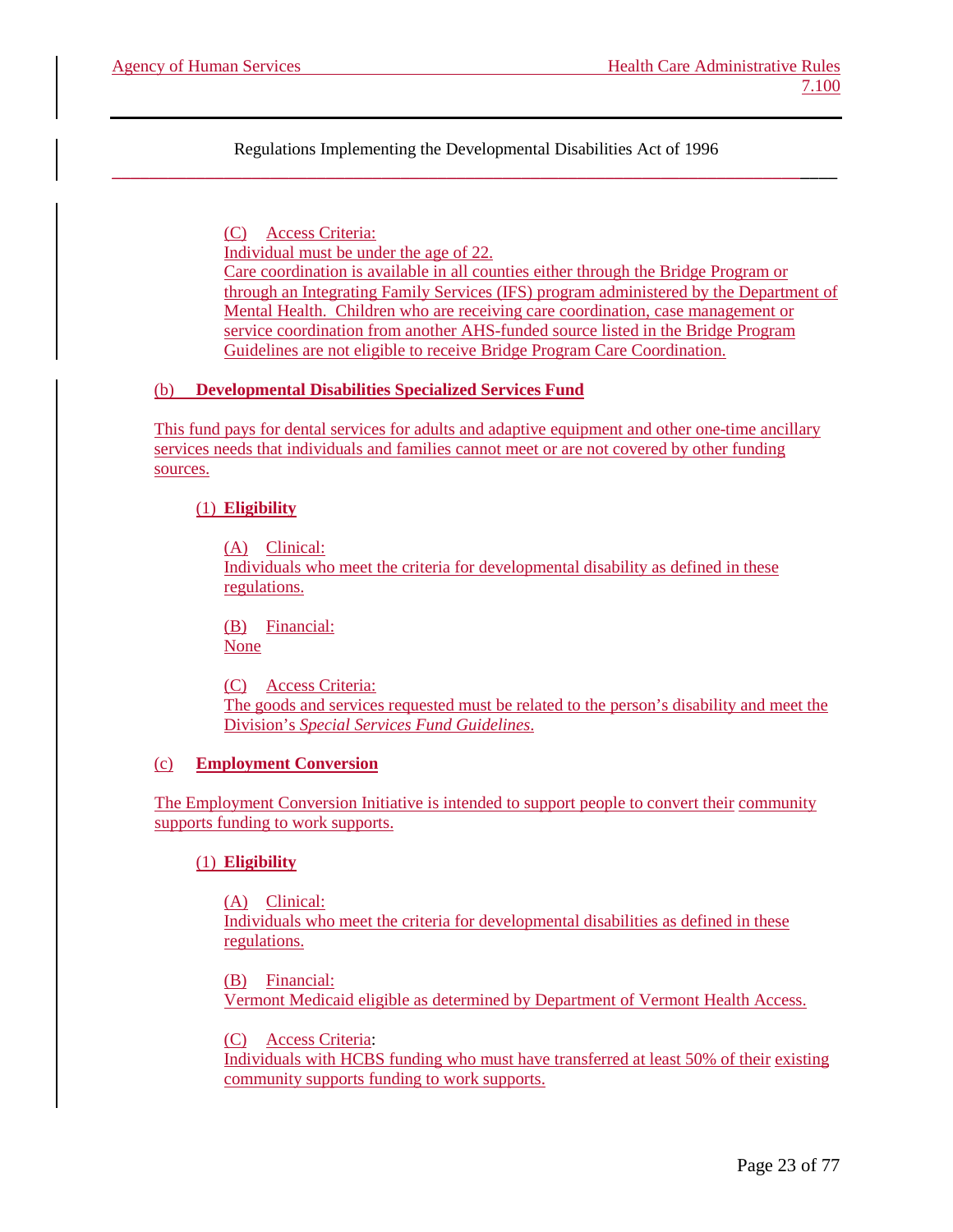# (d) **Family Managed Respite**

Family Managed Respite (FMR) funding is allocated by DAs to provide families with a break from caring for their child with a disability, up to age 21. Respite can be used as needed, either planned or in response to a crisis.

# (1) **Eligibility**

(A) Clinical:

Individual with a developmental disability or eligible to receive services from Children's Mental Health Services.

(B) Financial: Vermont Medicaid eligible as determined by Department of Vermont Health Access.

(C) Access Criteria: FMR is available to children up to, but not including, age 21 living with their biological/adoptive families or legal guardian and who are not receiving HCBS funding.

# (e) **Flexible Family Funding**

Flexible Family Funding (FFF) provides funding for families caring for a family member with a developmental disability at home. Funding is provided to eligible families of individuals with developmental disabilities to help pay for any legal good or activity that the family chooses such as respite, assistive technology, home modification, or individual and household needs. These incomebased funds, determined by a sliding scale, are used at the discretion of the family. FFF is available at DAs in all counties.

# (1) **Eligibility**

(A) Clinical:

Individuals who meet the criteria for developmental disability as defined in these regulations.

(B) Financial:

Income-based on sliding fee scale outlined in *Flexible Family Funding Guidelines.*

(C) Access Criteria:

An individual who lives with their family (i.e., unpaid biological, adoptive and/or stepparents, adult siblings, grandparents, aunts/uncles, nieces/nephews and legal guardians) or an unpaid family member who lives with and supports an individual with a developmental disability is eligible. Individuals living independently or with their spouse, and those receiving HCBS are not eligible.

# (f) **Growth and Lifelong Learning**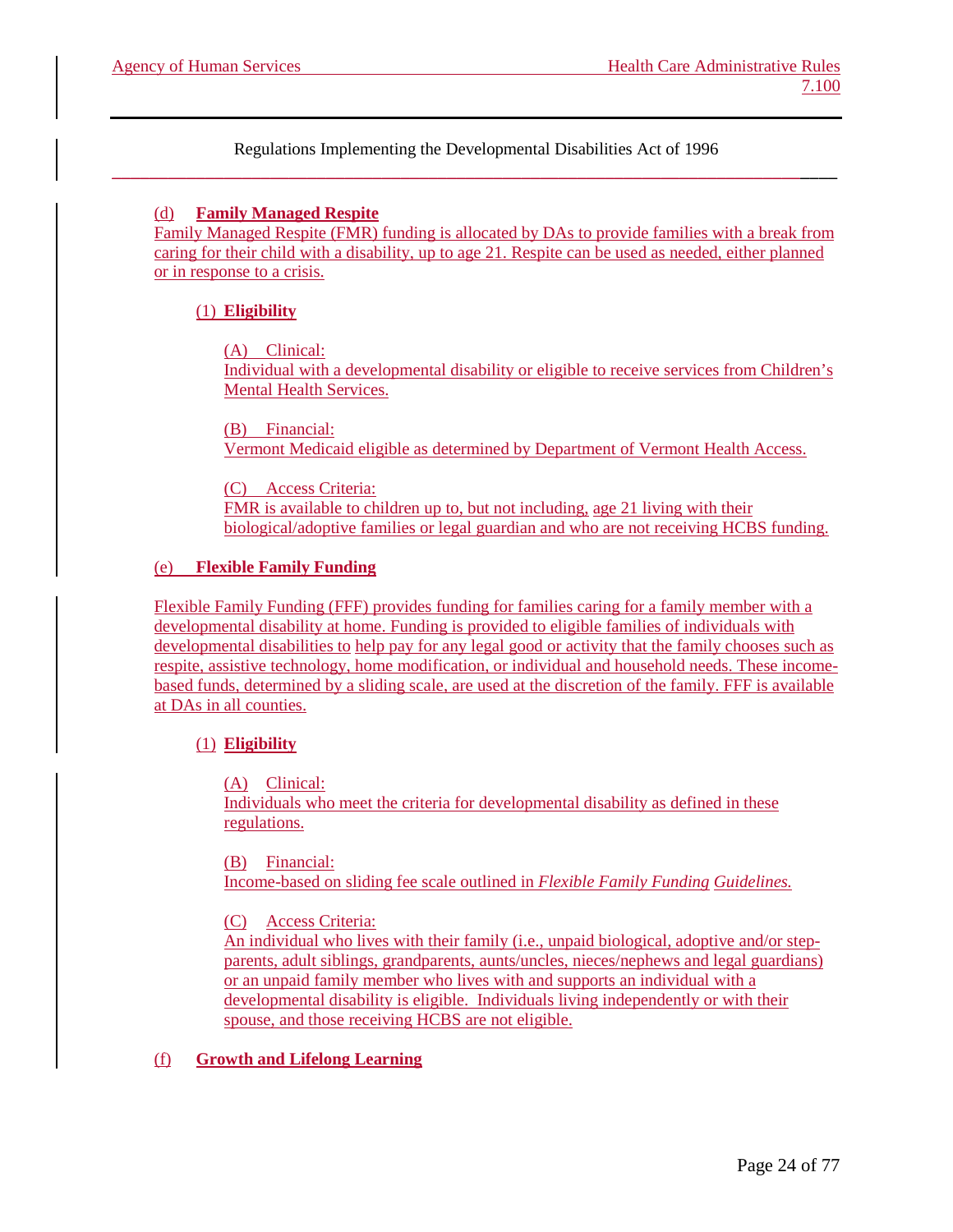These Department approved programs provide lifelong learning and teaching experiences to adults with developmental disabilities and increases the individual's ability to become an expert in topics of interest through supported research, inquiry, community networking and full examination of a topic.

# (1) **Eligibility**

(A) Clinical:

Individuals who meet the criteria for developmental disabilities as defined in these regulations.

(B) Financial: Vermont Medicaid-eligible as determined by Department of Vermont Health Access.

(C) Access Criteria: Access is limited to the geographic area where the approved program is provided.

# (g) **Home and Community Based Services (HCBS)**

Developmental Disabilities HCBS are long term services and supports provided throughout the state by private, non-profit developmental disabilities services providers, or through self/familymanagement, to adults and children with developmental disabilities with the most intensive needs. Individual HCBS budgets are based on an all-inclusive daily rate that combines all applicable services and supports provided to the individual in accordance with their assessed needs plus associated administrative costs. Services and supports may include: Service Coordination, Community Supports, Employment Supports, Respite Supports, Clinical Services, Supportive Services, Crisis Services, Home Supports and Transportation Services.

Abbreviated definitions of these services are included in Part 1. Full definitions are included in the current *System of Care Plan* and the current *Medicaid Manual for Developmental Disabilities Services*.

# (1) **Eligibility**

(A) Clinical: Individuals who meet the criteria for developmental disability as defined in these regulations.

(B) Financial: Vermont Medicaid-eligible as determined by Department of Vermont Health Access.

- (C) Access Criteria:
	- (i) Must meet all 3 of the following criteria: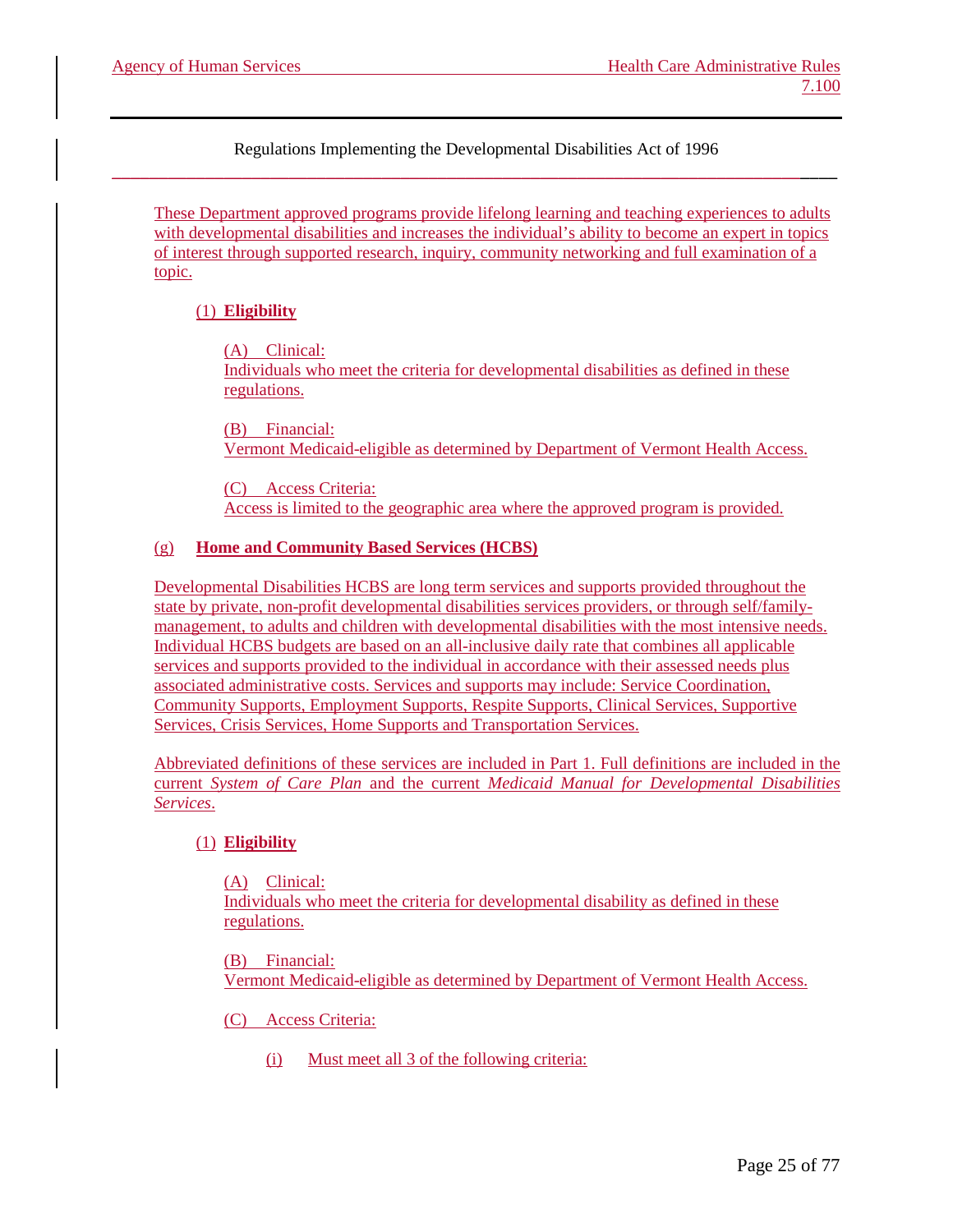- (1) Individual would otherwise be eligible for Intermediate Care Facility for individuals with Developmental Disabilities (ICF/DD) level of care;
- (2) The individual has an unmet need related to their developmental disability; and
- (3) The individual's unmet need meets one of the following six funding priorities for HCBS.

(A) Health and Safety: Ongoing, direct supports and/or supervision are needed to prevent imminent risk to the individual's personal health or safety. [Priority is for adults age 18 and over.]

> (i) "Imminent" is defined as presently occurring or expected to occur within 45 days.

> (ii) "Risk to the individual's personal health and safety" means an individual has substantial needs in one or more areas that without paid supports put the individual at serious risk of danger, injury or harm (as determined through a needs assessment).

(B) Public Safety: Ongoing, direct supports and/or supervision are needed to prevent an adult who poses a risk to public safety from endangering others. To be considered a risk to public safety, an individual must meet the Public Safety Funding Criteria (see Section  $(g)(2)$ , infra). [Priority is for adults age 18] and over.]

(C) Preventing Institutionalization – Nursing Facilities: Ongoing, direct supports and/or supervision needed to prevent or end institutionalization in nursing facilities when deemed appropriate by Pre-Admission Screening and Resident Review (PASRR). Services are legally mandated. [Priority is for children and adults.]

(D) Preventing Institutionalization – Psychiatric Hospitals and ICF/DD: Ongoing, direct supports and/or supervision needed to prevent or end stays in inpatient public or private psychiatric hospitals or end institutionalization in an ICF/DD. [Priority is for children and adults.]

(E) Employment for Transition Age Youth/Young Adults: Ongoing, direct supports and/or supervision needed for a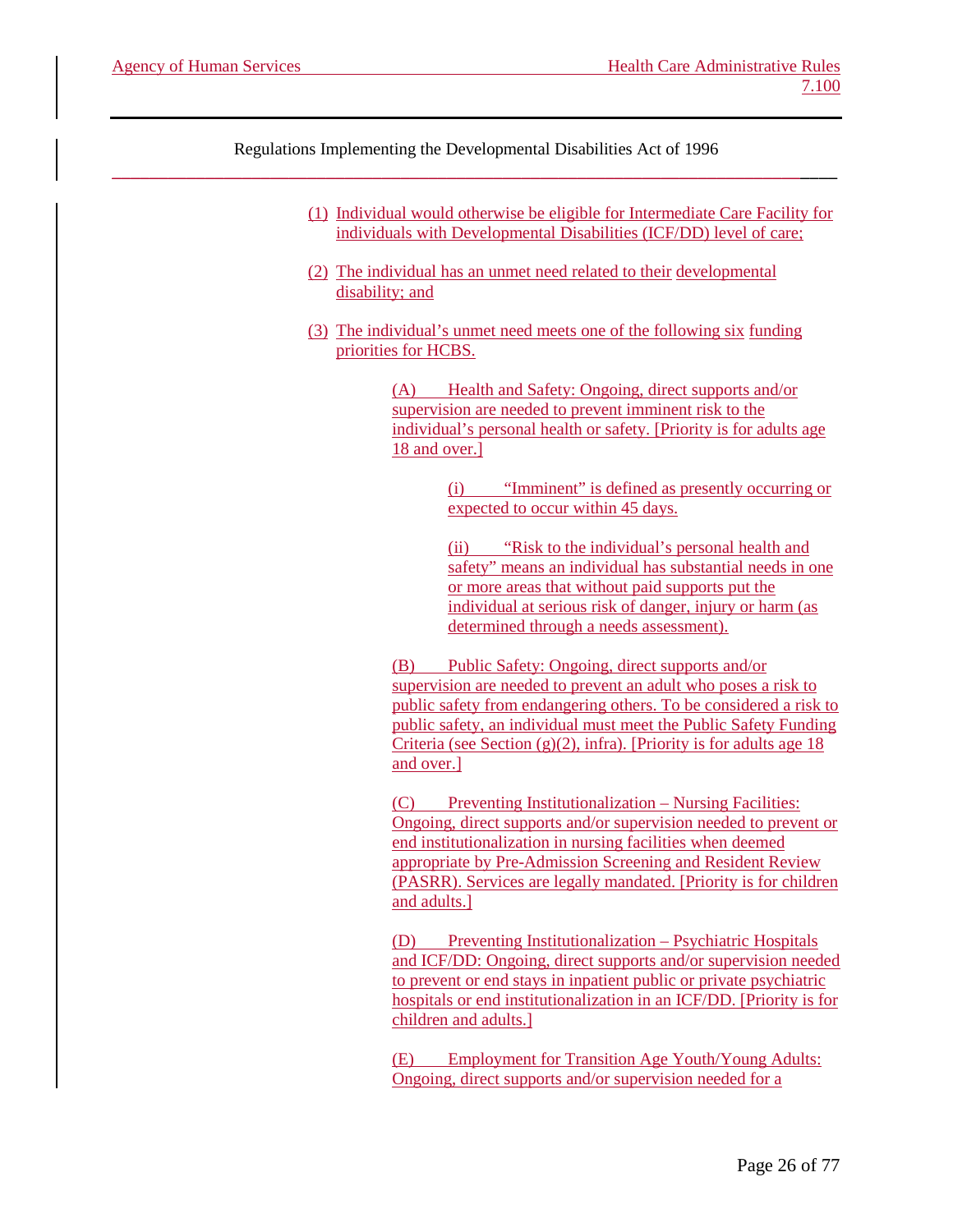youth/young adult to maintain employment. [Priority for adults age 18 through age 26 who have exited high school.]

(F) Parenting: Ongoing, direct supports and/or supervision needed for a parent with developmental disabilities to provide training in parenting skills to help keep a child under the age of 18 at home. Services may not substitute for regular role and expenses of parenting. [Priority is for adults age 18 and over.]

#### (2) **Public Safety Funding Criteria**

The following describes the criteria to access HCBS under the Public Safety funding priority:

(A) Criteria for Eligibility for Public Safety Funding:

(i) For new applicants, the public safety risk must be identified at the time of application and applicants must meet the Public Safety Funding priority criteria below.

(ii) For individuals currently receiving services, the public safety risk must be newly identified and recipient must meet the Public Safety Funding priority criteria below.

(iii) The Department's Public Safety Risk Assessment must be completed or updated for each individual who applies for Public Safety Funding in accordance with the *Protocols for Evaluating Less Restrictive Placements and Supports for People with I/DD who Pose a Risk to Public Safety*.

(iv) An individual must have proposed services that reflect offense-related specialized support needs and meet at least one of the following criteria:

(1) Committed to the custody of the Commissioner under Act 248 due to being dangerous to others. Services are legally mandated.

(2) Convicted of a sexual or violent crime, has completed their maximum sentence, and there is evidence that the individual still poses a substantial risk of committing a sexual or violent offense. Examples of "evidence" may include; recent clinical evaluations and/or recent treatment progress reports which indicate a continued risk to the public; recent critical incident reports which describe risks to public safety; and/or new criminal charges or DCF substantiations which involve harm to a person. Additional supporting evidence may be taken into account.

(3) Substantiated by the Department or DCF for sexual or violent abuse,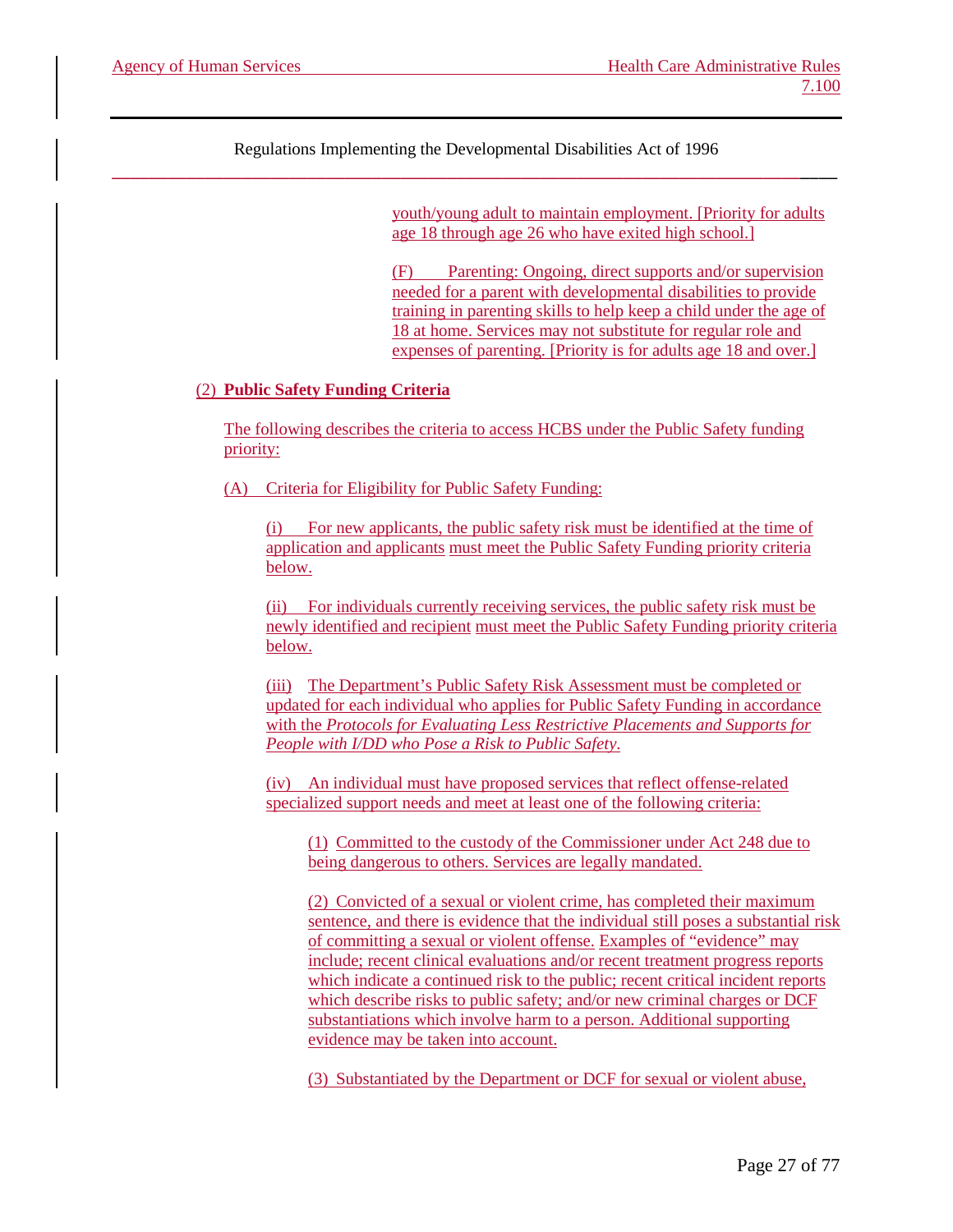> neglect, or exploitation of a vulnerable person and there is evidence that the individual still poses a substantial risk of committing a sexual or violent offense.

> (4) In the custody of DCF for committing a sexual or violent act that would have been a crime if committed by an adult, now aging out of DCF custody, and there is evidence that the individual still poses a substantial risk of committing a sexual or violent offense.

(5) Not charged with or convicted of a crime, but the individual's risk assessment contains evidence that the individual has committed an illegal act and still poses a substantial risk of committing a sexual or violent offense.

(6) Convicted of a crime and under supervision of the Department of Corrections (DOC) (e.g., probation, parole, pre-approved furlough, conditional re-entry) and DOC is actively taking responsibility for supervision of the individual for public safety. Public Safety Funding only pays for supports needed because of the individual's developmental disability. Offense-related specialized support needs, such as sex offender therapy, cannot be funded by the Department for an individual who is under the supervision of DOC.

#### (B) Access Restrictions:

(i) It is not a priority to use Division funding to prevent an individual who has been charged with or convicted of a crime from going to or staying in jail or to prevent charges from being filed.

(ii) Public Safety Funding shall not be used to fund services for individuals believed to be dangerous to others but for whom there is no clear evidence they pose a risk to public safety, and who have not committed an act that is a crime in Vermont. These individuals may be funded if the individual meets another funding priority.

(iii) Public Safety Funding shall not be used to fund services for individuals who have committed an offense in the past, and:

(1) Whose proposed services do not reflect any offense-related specialized support needs, or

(2) Who do not still pose a risk to commit a sexual or violent offense.

#### (h) **Intermediate Care Facility for Individuals with Developmental Disabilities**

Vermont has one six-person ICF/DD. This residence enables Vermont to provide comprehensive and individualized health care and rehabilitation services to individuals, as an alternative to HCBS, to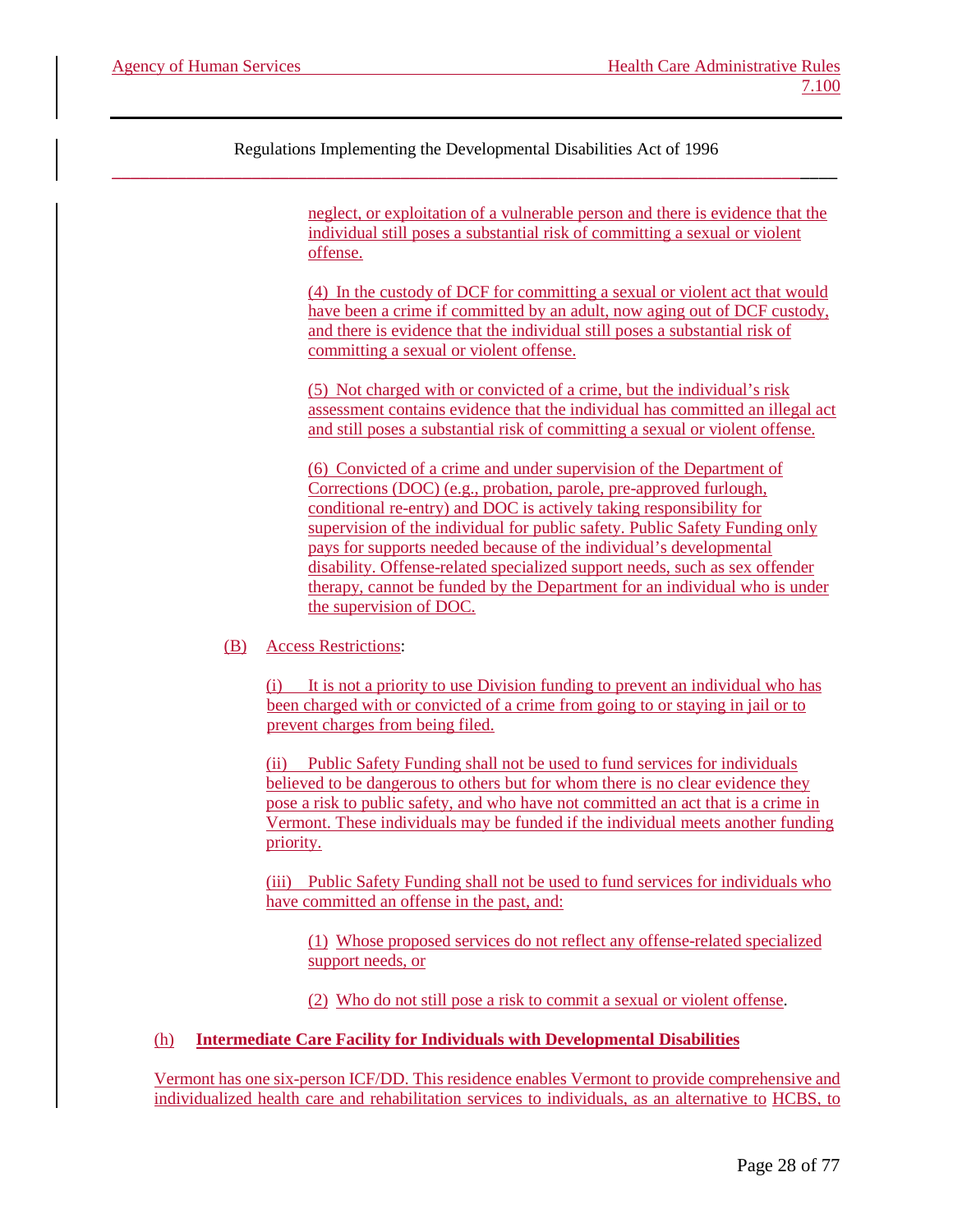promote their functional status and independence at an ICF/DD level of care.

# (1) **Eligibility**

(A) Clinical:

(i) Individuals who meet the criteria for developmental disability as defined in these regulations.

(ii) Individual must have significant medical needs.

(iii) Individuals must meet nursing home level of care, as well as ICF/DD level of care as defined by CMS.

(B) Financial: Vermont Medicaid eligible as determined by Department of Vermont Health Access.

(C) Access Criteria:

Access to the ICF/DD is based upon availability of a bed and prioritization of referrals by the operating DA and the Division.

# (i) **One Time Funding**

One time funds are generated from the new and returned caseload dollars for the Equity and Public Safety funding pools. One time funds are used to address short term needs and cannot be used for long term needs. When there are one-time funds available, a portion of those funds shall be distributed to agencies. The amount and timing of distribution is at the discretion of the Department.

# (1) **Eligibility**

(A) Clinical: Individuals who meet the criteria for developmental disabilities as defined in these regulations.

(B) Financial: Vermont Medicaid eligible as determined by Department of Vermont Health Access.

(C) Access Criteria:

Recipients and individuals who meet clinical and financial eligibility who are not current recipients of funding to meet one of the needs listed below:

(2) **Allowable Uses for One-Time Funding by Agencies and Supportive ISO:**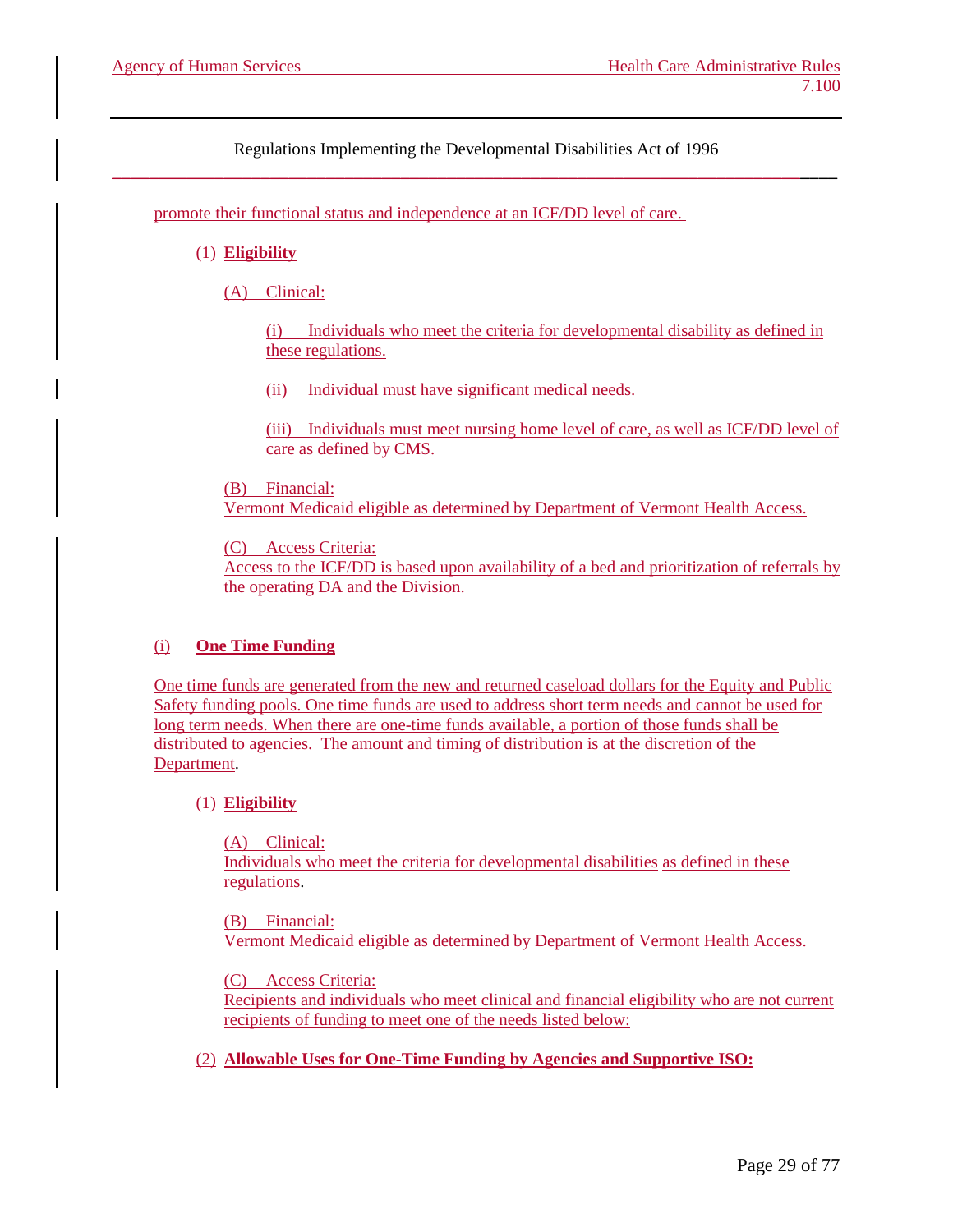> (A) One-time funding must be prioritized for use as Flexible Family Funding (FFF). One-time allocations used as FFF for individuals with developmental disabilities and families waiting for FFF are not to exceed the FFF maximum allocation per person per year, regardless of source.

(B) One-time allocations to address personal health or safety or public safety issues for individuals with developmental disabilities.

(C) Short-term increases in supports to individuals already receiving services to resolve or prevent a crisis.

(D) Assistive technology, adaptive equipment, home modifications to make the individual's home physically accessible, and other special supports and services not covered under the Medicaid State Plan.

(E) Supports that may not meet funding priorities but are proactive and short-term in nature.

(F) Transitional support to assist an adult to become more independent in order to reduce or eliminate the need for services.

(G) Small grants to self-advocates, families and others that promote the Principles of Developmental Disabilities Services; for innovative programs that increase a consumer's ability to make informed choices, promote independent living, and offer mentorship or career building opportunities.

(H) Funding for people receiving developmental disabilities services to attend a training or conference that increases consumer ability to make informed choices, promote independent living, offer mentorship or career building opportunities. One time funds can only be used to cover the costs of training/conference registration fee and/or transportation costs for the individual, if needed, to attend a training or conference.

# (j) **Post-Secondary Education Initiative**

The Post-Secondary Education Initiative (PSEI) is a program funded through a combination of grants and HCBS funding that assists transition age youth 18 to 28 with developmental disabilities to engage in typical college experiences through self-designed education plans that lead to marketable careers in competitive employment and independent living. Supports are arranged with the Department's approved PSEI college support organizations to provide academic, career and independent living skill development through a peer mentoring model.

# (1) **Eligibility**

(A) Clinical: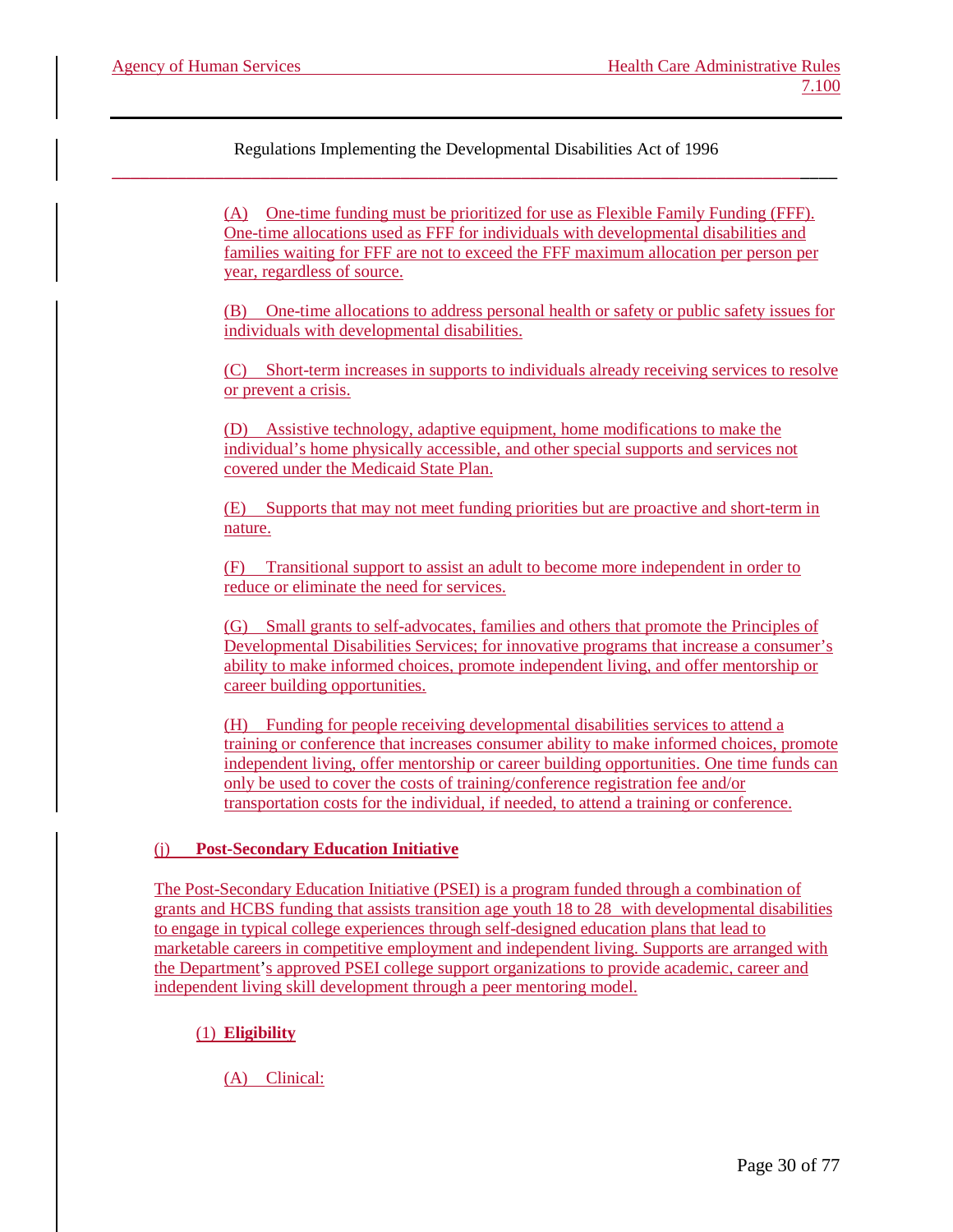> Individuals who meet the criteria for developmental disability as defined in these regulations.

(B) Financial:

Vermont Medicaid eligible as determined by the Department of Vermont Health Access.

(C) Access criteria:

Adults who have graduated from high school or have a GED who have been accepted for enrollment in post-secondary programs facilitated by the PSEI support programs. The individual must also have access to resources that are needed to participate beyond what is provided by the PSEI program.

# (k) **Pre-Admission Screening and Resident Review (PASRR) Specialized Services**

PASRR Specialized Services are available to individuals living in a nursing facility and who need additional services related to their developmental disability (e.g., social, behavior, communication) that are beyond the scope of the nursing facility.

#### (1) **Eligibility**

(A) Clinical: Individual with a developmental disability or related condition as defined by Federal PASRR regulations.

(B) Financial: None

(C) Access Criteria: Individual over 18 years of age living in a nursing facility and having been determined to be in need of Specialized Services through PASRR evaluation.

#### (l) **Projects for Transition Support**

These Department approved projects prepare student-interns who are in their last year of high school with technical skills through internship rotations at a host business location. The cornerstone of these projects is immersion in a single business for the entire school year where students learn career development skills through job coaching and direct guidance provided by the business' department managers.

# (1) **Eligibility**

(A) Clinical: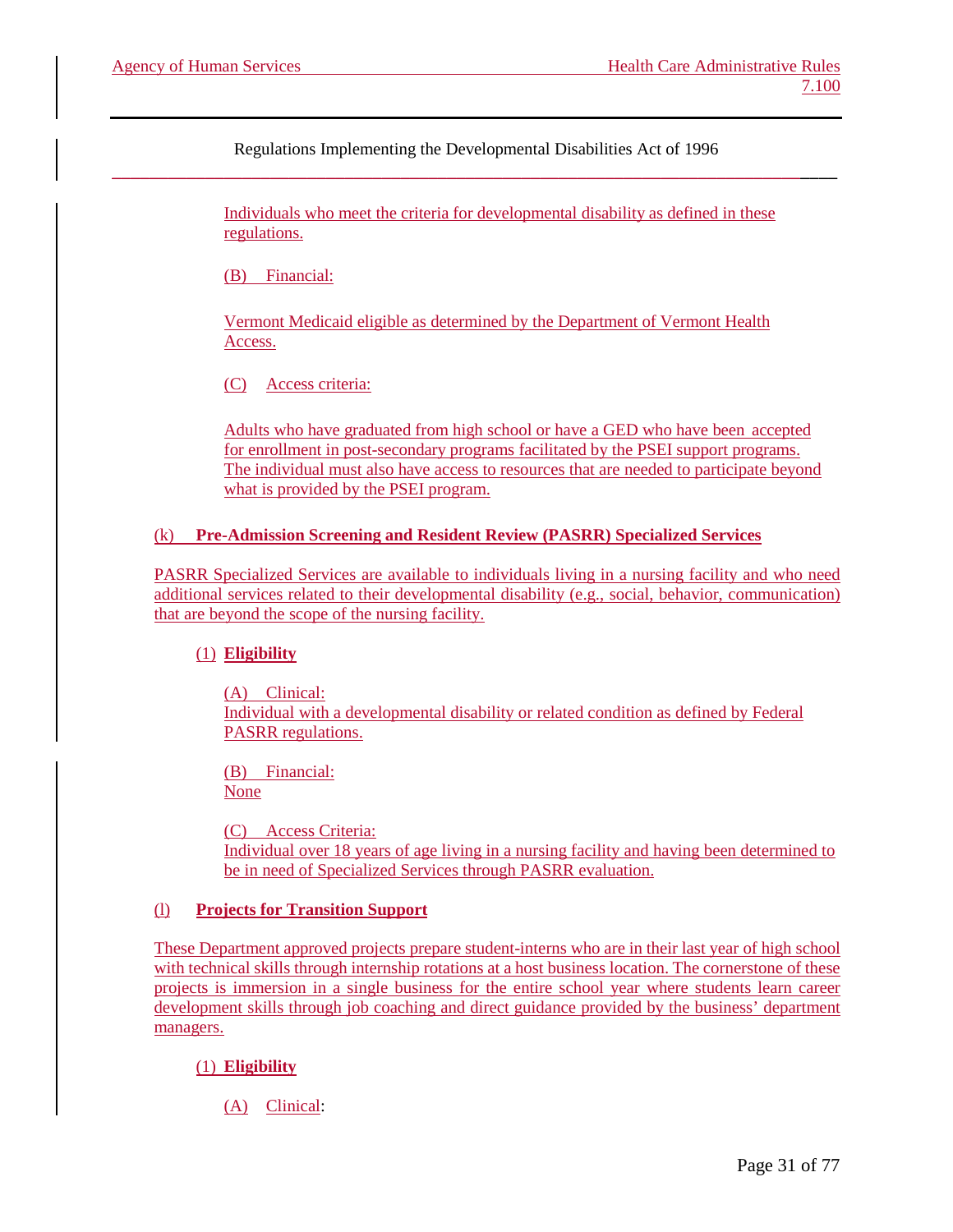> Individuals who meet the criteria for developmental disability as defined in these regulations (see exceptions in Access Criteria Section  $(l)(1)(C)$ .

(B) Financial:

Vermont Medicaid eligible as determined by Department of Vermont Health Access.

(C) Access Criteria:

This program serves students in their last year of high school who have been determined to have developmental disabilities. If space allows, adults between the ages of 21 and 28 may apply to the program on a case-by-case basis. In addition, if space allows, students who receive special education and do not have developmental disabilities, but do have other challenges that are supported by an Individual Education Plan (IEP), may apply on a case-by-case basis.

# (m) **Public Guardianship Fund**

This fund pays for unanticipated services and for small expenses directly related to the well-being of individuals receiving public guardianship services. Access to funds is at the discretion of the Division's Office of Public Guardian.

#### (n) **Special Populations Clinic and Rehabilitation Services**

Clinic and Rehabilitation services are mental health services provided within a community mental health or developmental disability service setting for individuals who are not receiving HCBS funding. Services include:

- diagnosis and evaluation  $(D & E)$
- individual psychotherapy
- group therapy
- emergency care
- Medication Evaluation, Management and Consulting Services (Chemotherapy, med-Check)

#### (1) **Eligibility**

#### (A) Clinical:

Individuals who meet the criteria for developmental disabilities as defined in these regulations.

(B) Financial: Vermont Medicaid eligible as determined by Department of Vermont Health Access.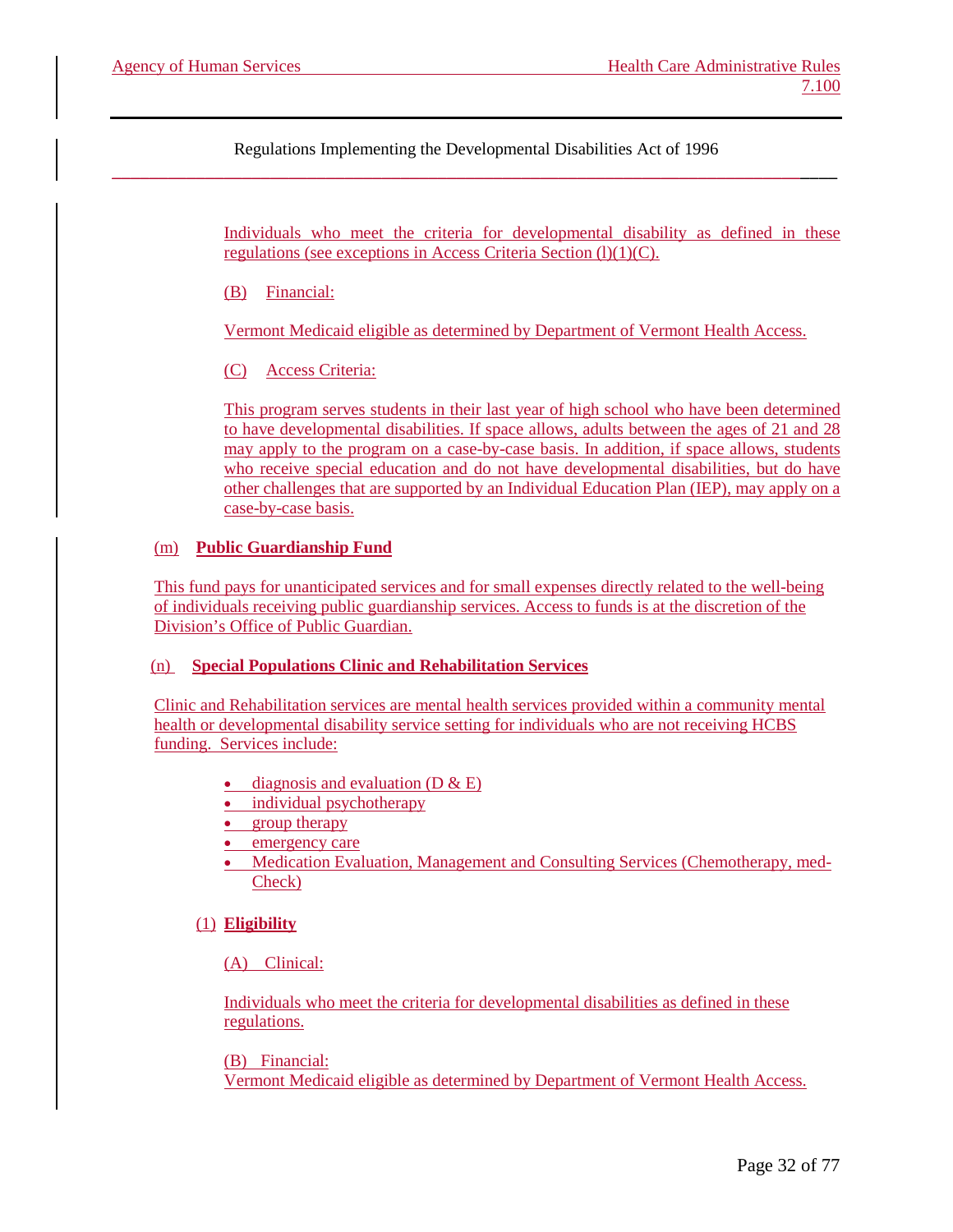> (C) Access Criteria: Access to these service is determined by the agency based upon need and available resources. An agency may not bill for these services and HCBS on the same day.

#### (o) **Targeted Case Management for Persons with Developmental Disabilities**

Targeted Case Management (TCM) is a Medicaid State Plan service that provides assessment, care planning, referral and monitoring. Services are provided by the agency and designed to assist adults and children to gain access to needed services.

#### (1) **Eligibility**

(A) Clinical:

Individuals who meet the criteria for developmental disability as defined in these regulations.

(B) Financial:

Vermont Medicaid eligible as determined by Department of Vermont Health Access.

(C) Access Criteria:

TCM is available for adults age 21 and over, and children under 21 when the agency has exhausted Bridge Program funding. An agency may not bill for TCM and HCBS or other Medicaid funded case management services on the same day.

#### 4.8 **Special iInitiatives**

The Division may invest in initiatives that enhance the overall system of support for people with developmental disabilities and their families. The Division may use funding to support initiatives that shall enhance choice and, control, and increased opportunities for individuals receiving developmental disabilities services and their families. The timing and amount of funding for any initiative shall be identified in the *System of Care Plan*. For all special initiatives, specific outcome measures will be required and results will be reported by DDSD.

#### 4.97 **Notification of decision on application**

(a) Timing of the notices

(1) Within 45 days of the date of the application, the designated agencyDA shall notify the applicant in writing of the results of the assessment and the amount of funding, if any, which the applicant willshall receive.

(2) If the assessment and authorization of funding is not going to be completed within 45 days of the date of application, the designated agencyDA shall notify the applicant in writing of the estimated date of completion of the assessment and authorization of services or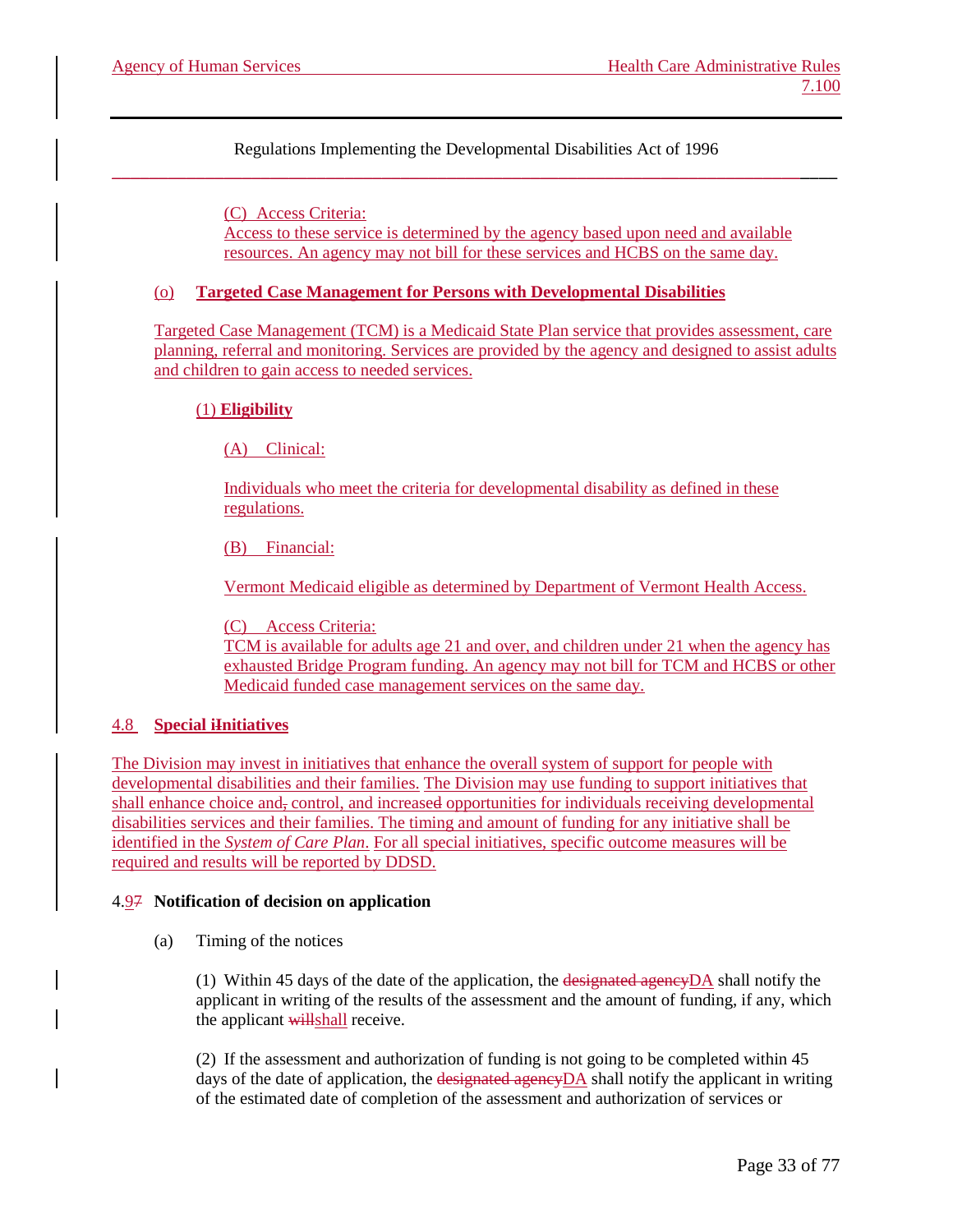> funding.... A pattern of failure to complete the process within 45 days shall be taken into account in determining whether to continue the designation of an agency.

#### (b) Content of notices

(1) If some or all of the services requested by the applicant are denied, or the applicant is found not eligible the written notice shall include information about the basis for the decision, and how to the appeal the decision, including:

(A) The policy or citations the action is based on (e.g., *System of Care Plan* funding priorities, regulations);

(B) The right to appeal the decision and the procedures for doing so (see Part 8);

(C) Resources for legal representation (such as, Disability Law Project, South Royalton Legal Clinic).

(2) If the assessment determines the applicant has a developmental disability and has needs that fit within the System of Care Plan-funding priorities outlined in section 4.7, the notice shall state the amount of funding and services the applicant shall receive. The notice shall also state what costs, if any, the recipient is responsible to pay- (Section  $64.7$  (b)).

(3) If the assessment determines the applicant does not have a developmental disability, the notice shall state that the designated agency(DA) willshall continue to offer information and referral services to the applicant.

(4) If the assessment determines the person has a developmental disability but does not meet a system of care plan funding priority to receive services or funding, the notice shall state that the designated agencyDA shall continue to offer information and referral services and shall place the person's name on a waiting list. (Section 4.186).

# 4.108 **Choice of provider**

(a) The  $\frac{1}{\text{agenew (DA)}}$  shall help a recipient learn about service options, including the option of self/family-manageding services.

(1) It is the DA's responsibility to ensure the individual is informed of his or her choice of all services options listed in 4.4(b) in order to make an informed decision when making the choice of management options/service providers. The DA shall document options discussed and information shared as part of this process. The DA shall provide the choices in an unbiased manner to reduce the potential for conflict of interest.

 $(2)$  If the recipient is not self/family-managing services, the designated agency DA shall ensure that at least one agency provider within the geographic area will offers the needed authorized services at or below the authorized funding amount of funding authorized at the  $DA_{\tau_{\star}}$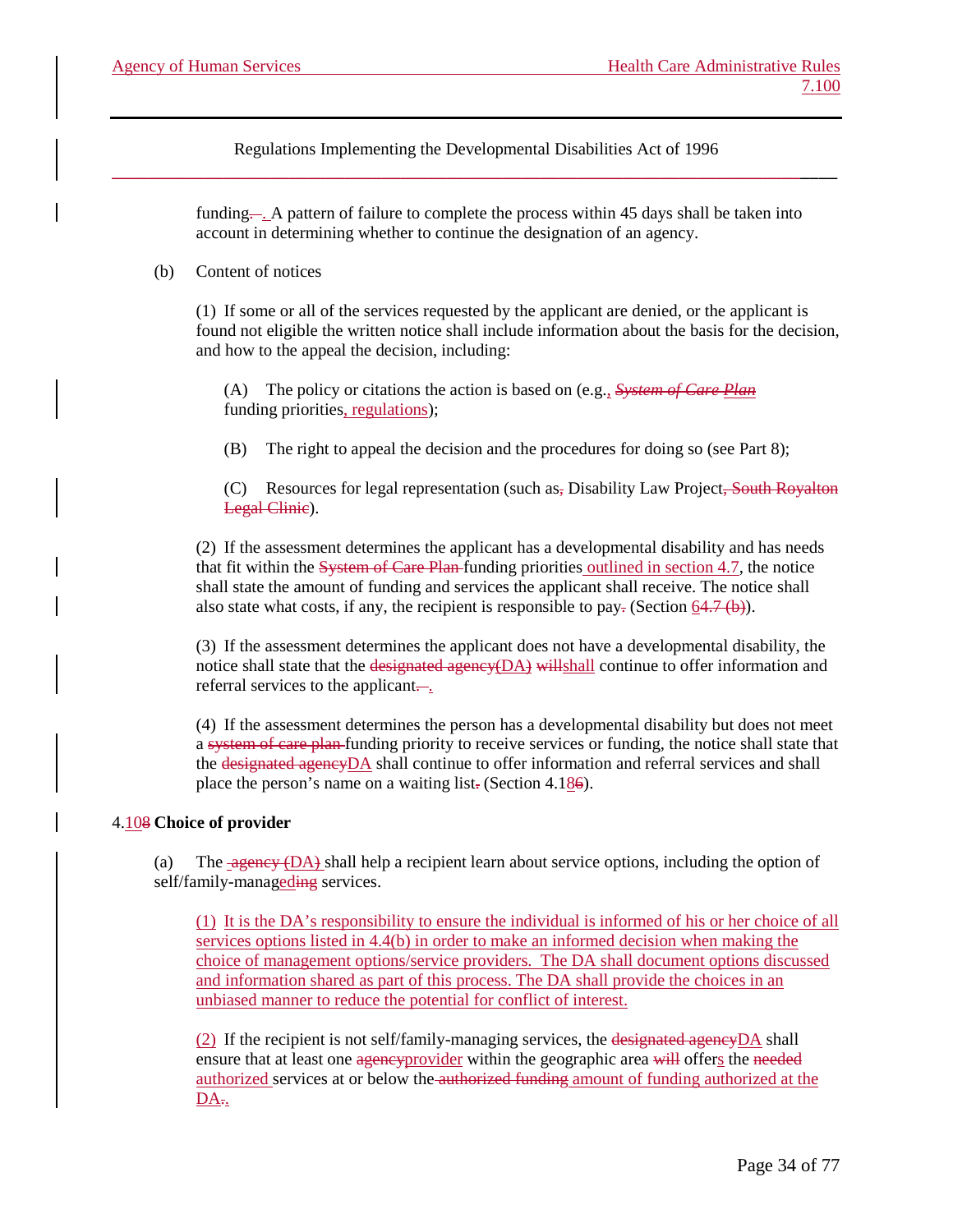> (3) If no other agencyprovider is available to provide the needed authorized services and the recipient or family does not wish to self/family-manage services, the designated agencyDA shall provide the authorized services in accordance with its Master Grant Agreement.

(4) The recipient or family may receive services from any willing agency in the state.

(5) A recipient or family may request that an agency sub-contract with a non-agency provider to provide some or all of the authorized services, however, the decision to do so is at the discretion of the agency.

(b) If the recipient's needs are so specialized that no agency-provider in the geographic area can provide the needed authorized services, the designated agencyDA may, with the consent of the recipient, contract with an agency provider outside the geographic region to provide some or all of the needed authorized services.

(c) The recipient may choose to receive services from an provideragency other than the DA if the agency agrees to provide the neededauthorized services at or below the authorized fundingamount of funding authorized for the DA to provide services.

(1) When requesting new funding, if an individual chooses to receive services from an agency other than the DA, or an agency agrees to subcontract with a provider, the provider shall submit a budget to the DA and the DA shall determine its costs to serve the individual and shall submit the lower of the two budgets to the funding committee. If an alternative provider is not able to provide the services at the lower approved budget, the DA must do so at the amount of funding authorized for the DA to provide services.

(2) If at any time a recipient chooses or consents to receive some or all needed authorized services or supports from a different agency, the agency currently serving the recipient shall promptly transfer the individual's authorized funding limit to the agency selected according to the procedures outlined in Division guidelines.

(3) When an individual chooses to transfer to another agency or to self/family-manage, the receiving agency or Supportive ISO must fully inform the recipient and the individual's designated representative, if applicable, prior to the transfer, of the impact on the amount of services that can be provided within the approved budget based upon the agency or Supportive ISO's costs for services.

(4) Any disputes about the amount of funding to be transferred shall be resolved by the Ddirector of the Division of Disability and Aging Services.

(d) The recipient -may choose to self/family-manage services  $-(\text{See Part 5})$ .

4.911 **Individual support agreement (ISA)**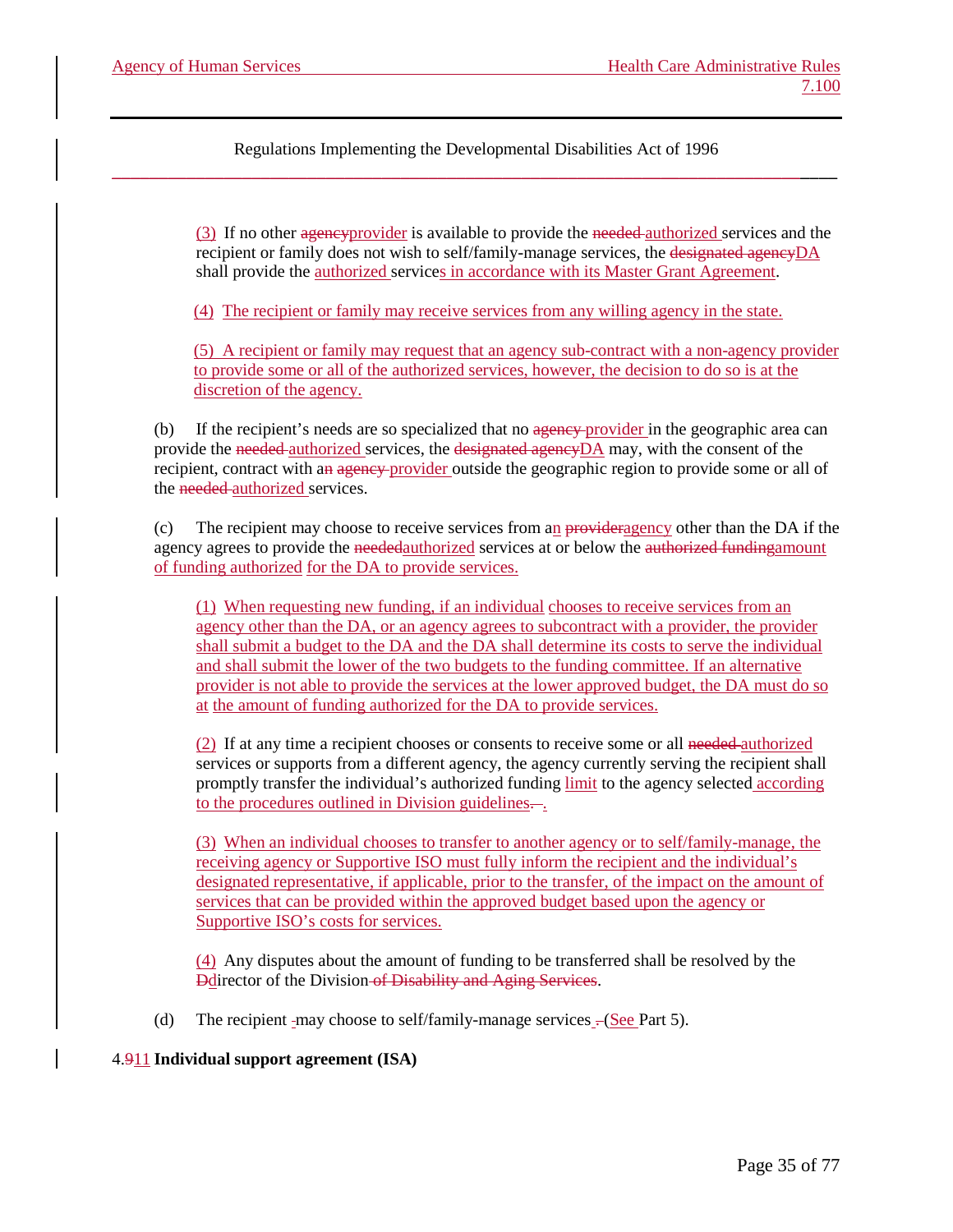(a) Once a recipient has received written authorization of services or funding (Section 4.7), the recipient, together with the agency or Supportive ISO, writesbegins a process to write an ISA support agreement that defines the services and supports to be provided—. The recipient may ask any person to support him or her in establishing a person-centered process, making decisions, and choosing services, supports and/or providers.The recipient may involve any person in the process

(b) The agency (or the Supportive  $ISO<sub>z</sub>$  (in the case of self/family-managed services), the Supportive ISO) has ultimate responsibility to ensure that an initial ISAsupport agreement is developed within 30 calendar days after the written authorization of funding or services, of the first day of billable services/supports—. but T<sup>this</sup> timeline may be extended at the request of the recipient as specified in the *ISA Guidelines*.

(c) Initial and ongoing support agreement  $ISAs$  shall be written and reviewed in accordance with the Department's Guidelines for *ISA Guidelines*sndividual Support Agreements. . A written ISAsupport agreement is required even if the recipient chooses to self/family-manage services.

(d) The  $\underline{\text{ISA}}$ support agreement is a contract between the recipient and provider(s) who will provides the service or support.

(e) An ISA support agreement may be revised at any time.

# 4.1210**Periodic review of needs**

The needs of each individual currently receiving services shall be re-assessed annually by the agency or Supportive ISO, together with the individual and his or her team, using the needs assessment to assure the individual's budget reflects current needs, strengths and progress toward personal goals. An Annual Periodic Review shall take place as part of the planning for the individual's next ISA or ISA review. This shall include an examination of the utilization of services in the past year as compared to the authorized funding limit. The individual's budget shall be adjusted to reflect current needs.

At least annually, the responsible designated agency or specialized service agency or Supportive ISO shall conduct an updated needs assessment and, together with the recipient and his or her team, review each recipient's budget and need for services.

(b) The agency or Supportive ISO shall make adjustments in a recipient's budget and/or services, if indicated, based upon the following:

(1) Changes in the recipient's needs;

(2) Changes in use of funded services;

(32)Changes in the cost of services to meet the needs;

(4)3)Changes in the *System of Care Plan* or these regulations; and or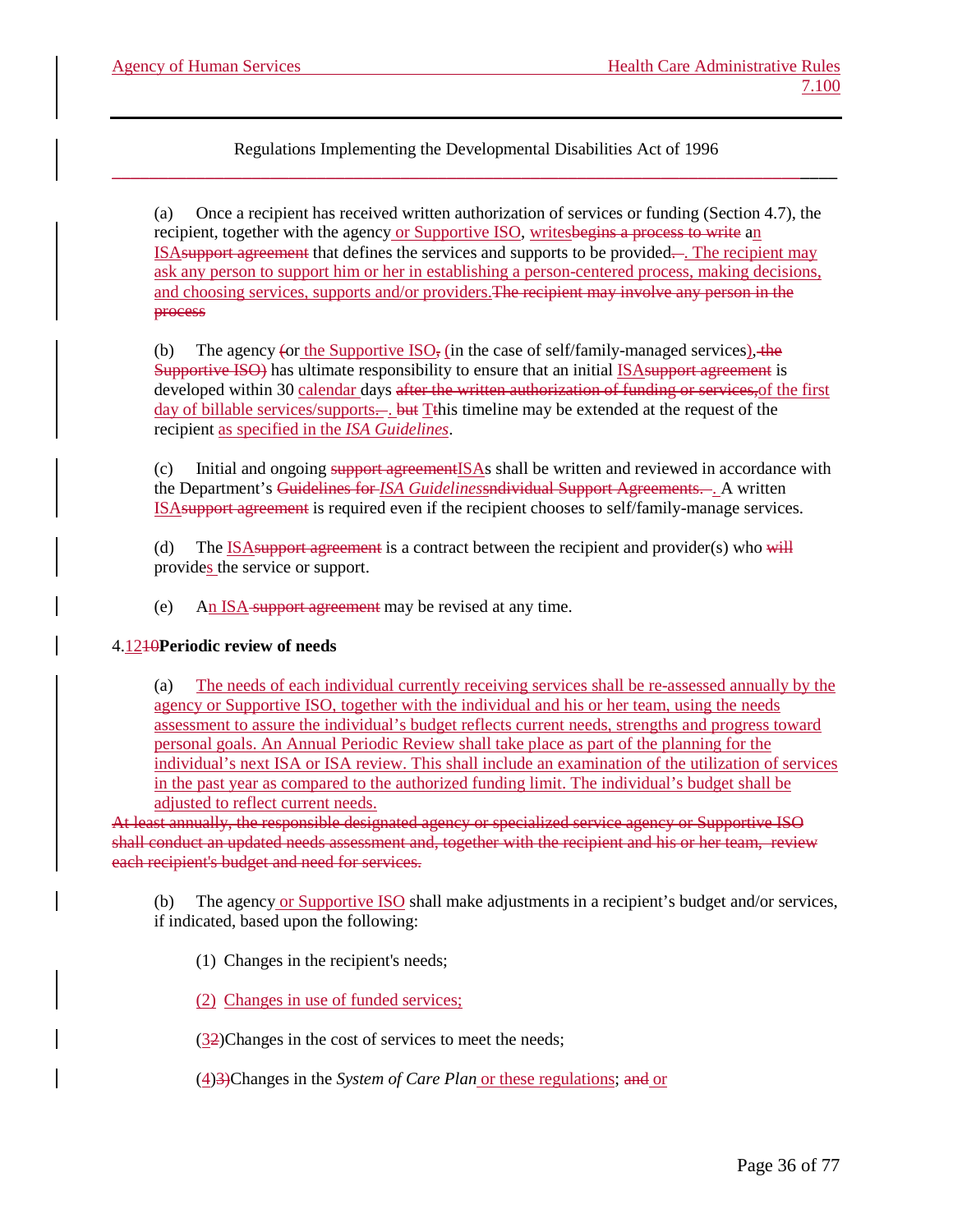> (54)Changes in funds available due to insufficient or reduced appropriation or an administrative arithmetic error.

(c) As part of the periodic review, the agency or Supportive ISO shall ask each recipient about his or her satisfaction with services, and provide each recipient and individual's designated representative guardian of a recipient with an explanation of the rights of recipients and how to initiate a grievance or appeal— $-($ See Part 8).

(d) If a periodic review results in a determination that services or funding should be reduced, changed, suspended or endedterminated, the agency or Supportive ISO shall notify the recipient as provided in Section 4.167 and Part 8.

# 4.1311**Full reassessment of a young child**

(a) The agency or Supportive ISO shall conduct or arrange for a full clinical reassessment of a child at the time he or she enters first grade to determine whether the child is a person with a developmental disability.... Assessments conducted by schools or other organizations should be used whenever possible to avoid duplication*.* 

(b) *Exception:* A child receiving limited services as the result of a diagnosis of Pervasive Developmental DisorderAutism Spectrum Disorder does not need to be reassessed to confirm the diagnosis of ASD PDD-at the time he or she enters first grade—. An adaptive behavior assessment is required at this time to confirm the child continues to have significant deficits in adaptive behavior as defined in Part 2.

(c) If the reassessment determines that the child is no longer a person with a developmental disability, benefits for the child and family shall be phased out as provided in section 4.15(b) of these regulations.

# 4.1412**Full reassessment (transition from high school to adulthood)**

(a) The designated or specialized service agency or Supportive ISO shall conduct or arrange for a full clinical reassessment and a reassessment of needs of a recipient one year prior to his or her last month of high school... If the agency or Supportive ISO has less than one year's prior notice of the person's leaving high school, it shall conduct the reassessment as soon as it learns that the person is going to leave high school or has left high school... The reassessment shall consider (1) whether the young adult is a person with a developmental disability and (2) the future service and support needs of the person and his or her family-. The needs assessment should be reviewed and updated prior to requesting funding if there have been significant changes in circumstances that impact services and supports needed. Any assessments conducted by schools or other organizations should be used whenever possible to avoid duplication.

(b) If the reassessment determines that the young adult is no longer a person with a developmental disability, services to the young adult and his or her family shall be phased out as provided in Section 4.15(b) of these regulations.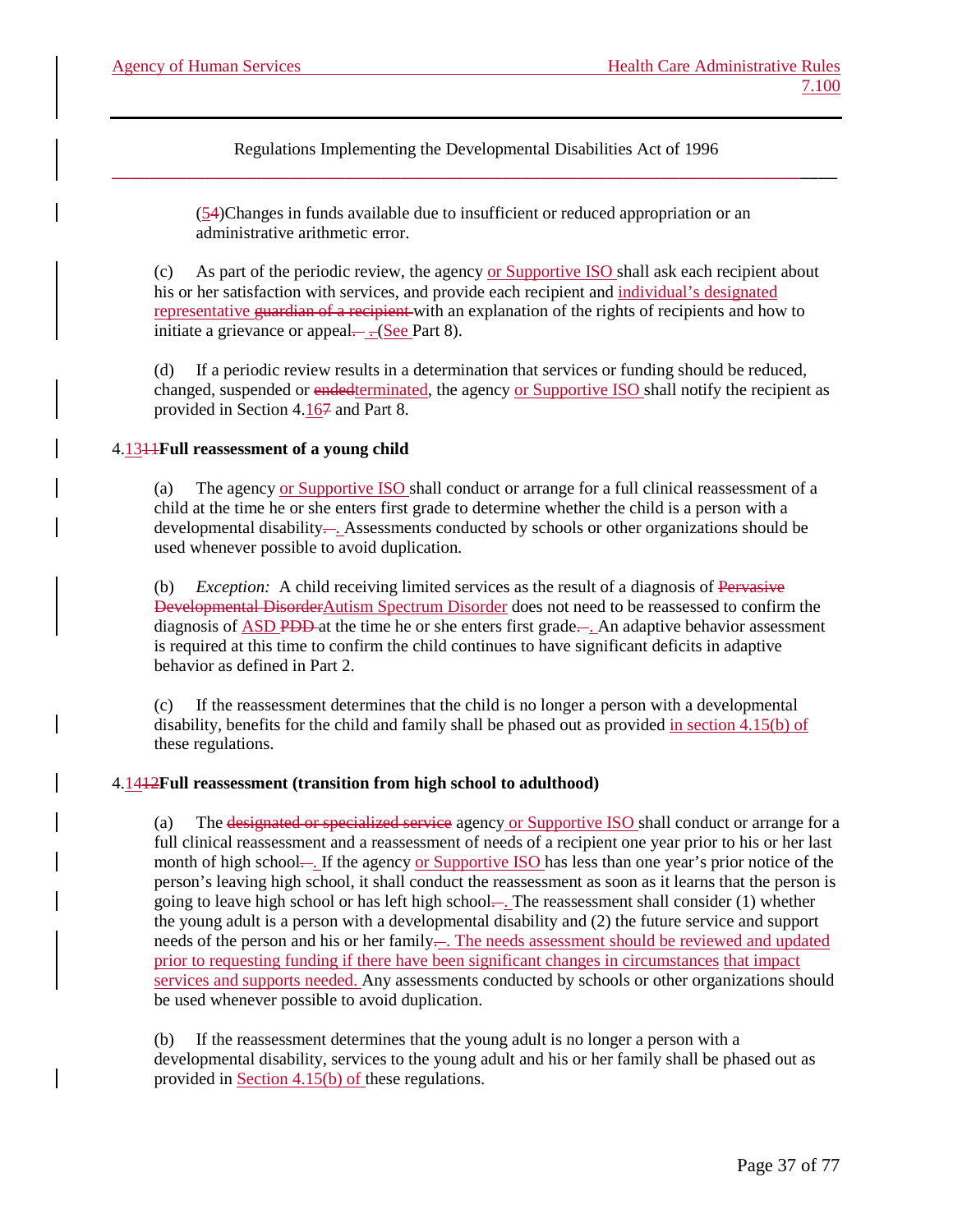(c) If the reassessment determines that the support needs of the person or family will change or increase when the young adult is no longer in school, the ISA support agreement and budget shall be reviewed in accordance with this sSection 5.11.

### 4.1513**Full reassessment**

(a) The agency or Supportive ISO shall conduct or arrange for full clinical reassessment of an adult or child if there is reason to believe the person may no longer have substantial deficits in adaptive behavior, or may no longer have a developmental disability.

(b) If the reassessment determines that the individual is no longer a person with a developmental disability, services to the person shall be phased out within twelve months or less, unless the individual is eligible to continue to receive services based on Section 3.4. . Upon the determination of ineligibility, the agency or Supportive ISO shall provide timely notice of the decision to the recipient and the individual's designated representative, if applicable, and as provided for in Section 4.16 and Part 8.

# 4.1614**Notification of results of reassessment or periodic review**

(a) If a reassessment or review results in a determination that the recipient is no longer eligible, or services should be reduced, suspended, or terminatedended, the agency or Supportive ISO shall notify the recipient and individual's designated representative, if applicable, in writing of the results of the review or reassessment, and of the right to appeal the decision—. The notification shall be mailed at least 11 days prior to the planned change unless an exception in Medicaid Rule 4150(B) is  $met-$ .

- (b) The notice shall include the following:
	- (1) A statement of the adverse benefit determination action the agency or Supportive ISO intends to take;
	- (2) When it intends to take the adverse benefit determinationaction;
	- (3) The reasons for the intended adverse benefit determinationaction;

(4) The policy or citations on which the adverse benefit determinationaction is based (e.g., *System of Care Plan*System of Care Plan, these regulations);

(5) The right to appeal the decision and the procedures for doing so (See Part 8);

(6) A statement that services may continue at the current level if the appeal is filed in accordance with the timelines contained in Part 8; and

(7) Resources for legal representation (such as the Disability Law Project, South Royalton Legal Clinic)...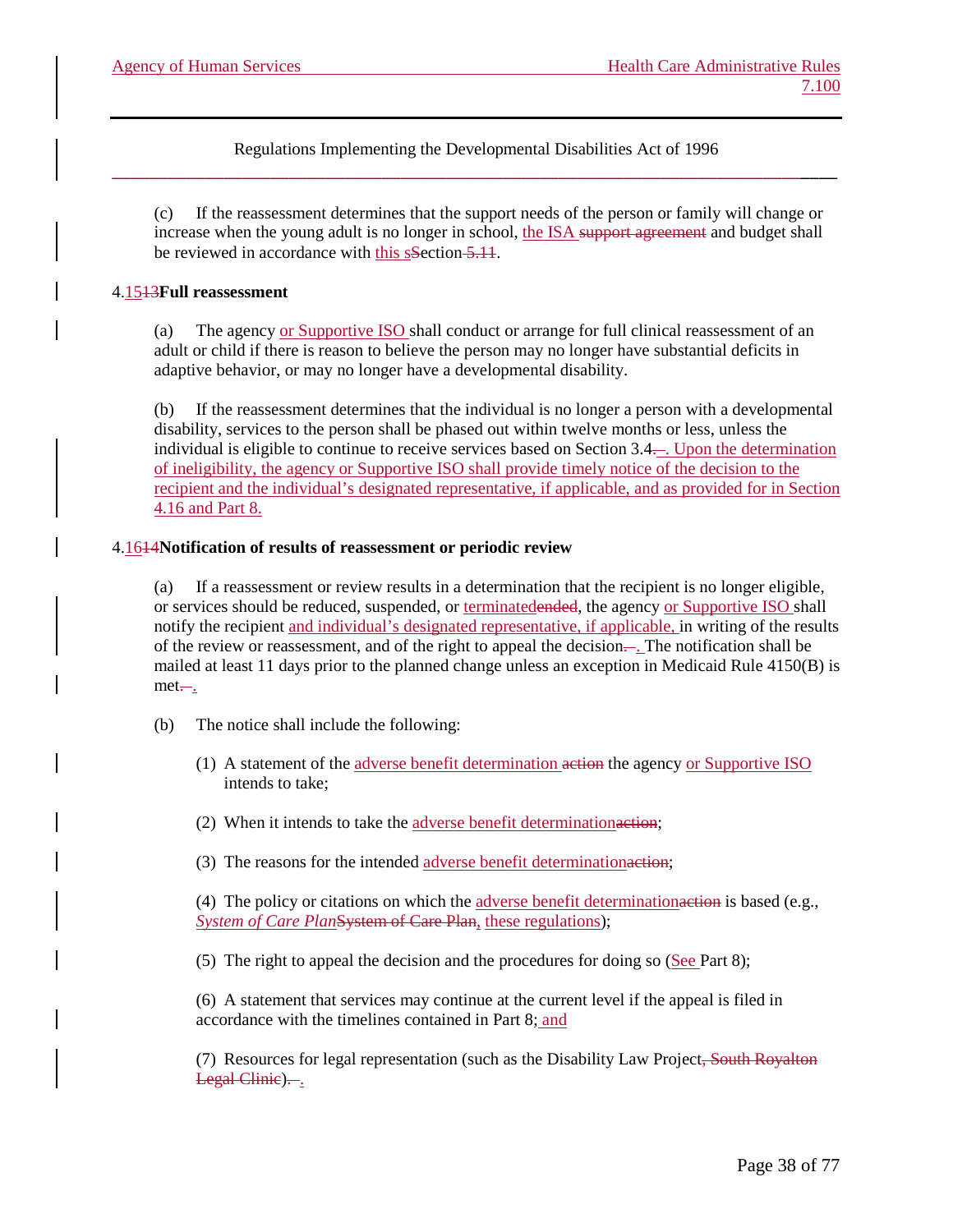### 4.1715**Notices**

(a)  $\overline{1}$  To the extent possible, nNotices shall should be written in language and in a form that the applicant or recipient can understand.

(b) The agency or Supportive ISO shall ensure that someone willshall explain the contents of any written notice to an applicant or recipient who cannot read.

# 4.1816**Waiting list**

A person with a developmental disability whose application for services or supports is denied, in whole or in part, because the person's needs do not meet the System of Care Plan funding priorities outlined in section 4.7 shall be added to a waiting list maintained by the designated agency or Supportive ISO, as applicable.... The designated agency or Supportive ISO shall notify an applicant that his or her name has been added to the waiting list, and explain the rules for periodic review of the needs of people on the waiting list $\frac{1}{2}$ .

(a) Each agency and Supportive ISO maintains a waiting list for services they provide, including:

(1) Individuals eligible for HCBS based on their developmental disability, including those already receiving services, but whose request for services is denied, in whole or in part, because the individual's needs do not meet a funding priority.

(2) Individuals eligible for, but denied, FFF because of insufficient funds (including people who receive partial funding and/or one-time funding).

(3) Individuals eligible for, but denied, TCM because of insufficient funds.

(4) Individuals eligible for, but denied, FMR funds because of insufficient funds.

(5) Individuals eligible for, but denied, PSEI funds because of insufficient funds or lack of capacity of the PSEI program to support additional students.

(b) Each agency and Supportive ISO shall notify individuals when they have been placed on a waiting list and review needs of all individuals on the waiting list, as indicated below, to see if the individual meets a funding priority, and if so, to submit a funding proposal and/or refer the individual to other resources and services. A review of the needs of all individuals on the waiting list shall occur:

(1) At least annually; and

(2) When there are changes in the funding priorities or funds available; or

(3) When notified of significant changes in the individual's life situation.

(a) The State System of Care Plan shall specify the procedures for how the waiting list shall operate.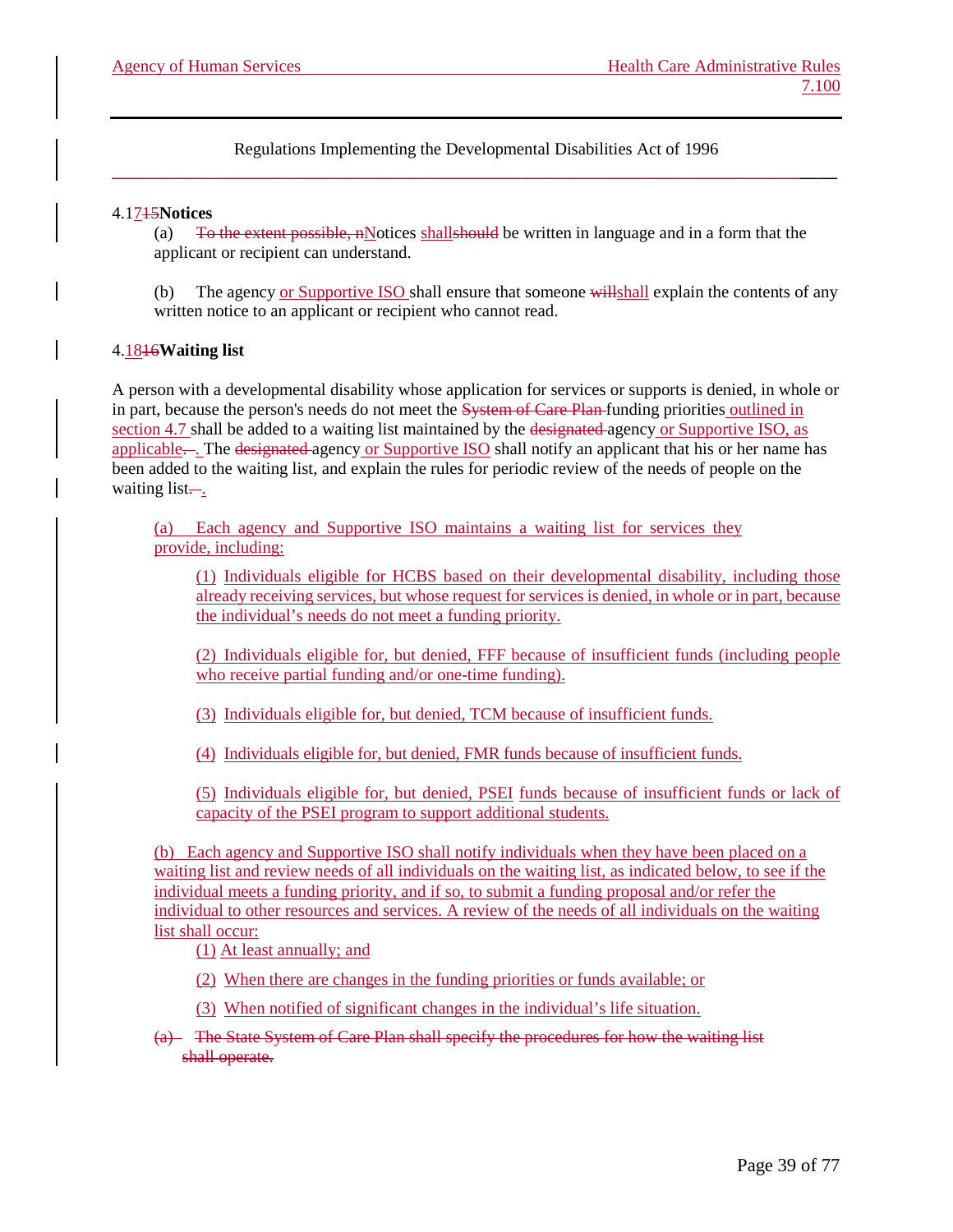(b) The designated agency shall conduct or arrange for reassessment of a person on the waiting list upon being notified of a significant change in the person's life situation.

(c) In addition, the agency shall review the needs of all people on the waiting list at least annually and when there are changes in the System of Care Plan funding priorities.

# **Part 5. Self/Ffamily-Mmanaged Sservices**

Many individualspeople receiving services, or a family member of an individual receiving services, can manage their services instead of having the services managed by an agency do it. . IndividualsPeople may ean manage their services either independently alone or with the help of their families.... An individual person or a family member may ean manage up to 8 hours a day of paid home supports.

Self/family-management is a service option that is designed to provide choice and control to an individual or family. Self/family-management requires individuals or their family members to hire and oversee their own employees and function as the employer of record. Except for supportive services, clinical services provided by licensed professionals, or camps that provide respite, individuals and families may not purchase services from a non-certified entity or organization.

In order to self/family-manage services, the individual or family member must be capable of fulfilling the responsibilities set forth in Section 5.2.The first step is to determine if the person or family can meet the rules in Section 5.2. A Supportive Intermediary Service Organization (called a Supportive ISO) makes this determinationcision.

An individual person or a family member also has the option of can managinge *some, but not all,* of the services and have an agency manage some of them<sub>5</sub>. This arrangement, which is called sharedmanagingSection 5.76 tell explains how shared-managing works.

*Note*: In this Part, the words "person" or "people" means a "recipient" or "family" as defined in Part 1; the word "services" means people receiving Medicaid-funded developmental disabilities services; and the word "manage" means "self/family manage."

#### 5.1 **Self/Family-Management Agreement**

An individual or family memberperson who is allowed to manage services must sign an agreement with a Supportive Intermediary Service Organization (Supportive ISO<sub>2</sub>) The Department willshall provide an approvale the form for agreements.... The agreement must set out what the responsibilities of the individual or family memberperson and has to do and what the responsibilities of the Supportive ISO-has  $\theta$  to do...

#### 5.2 **Responsibilities of an individual or family member person who self/family-manages services**

An individual or family member person who manages services must be capable of and carry out the following functions do each of the things in the list below, from (a) through to (o):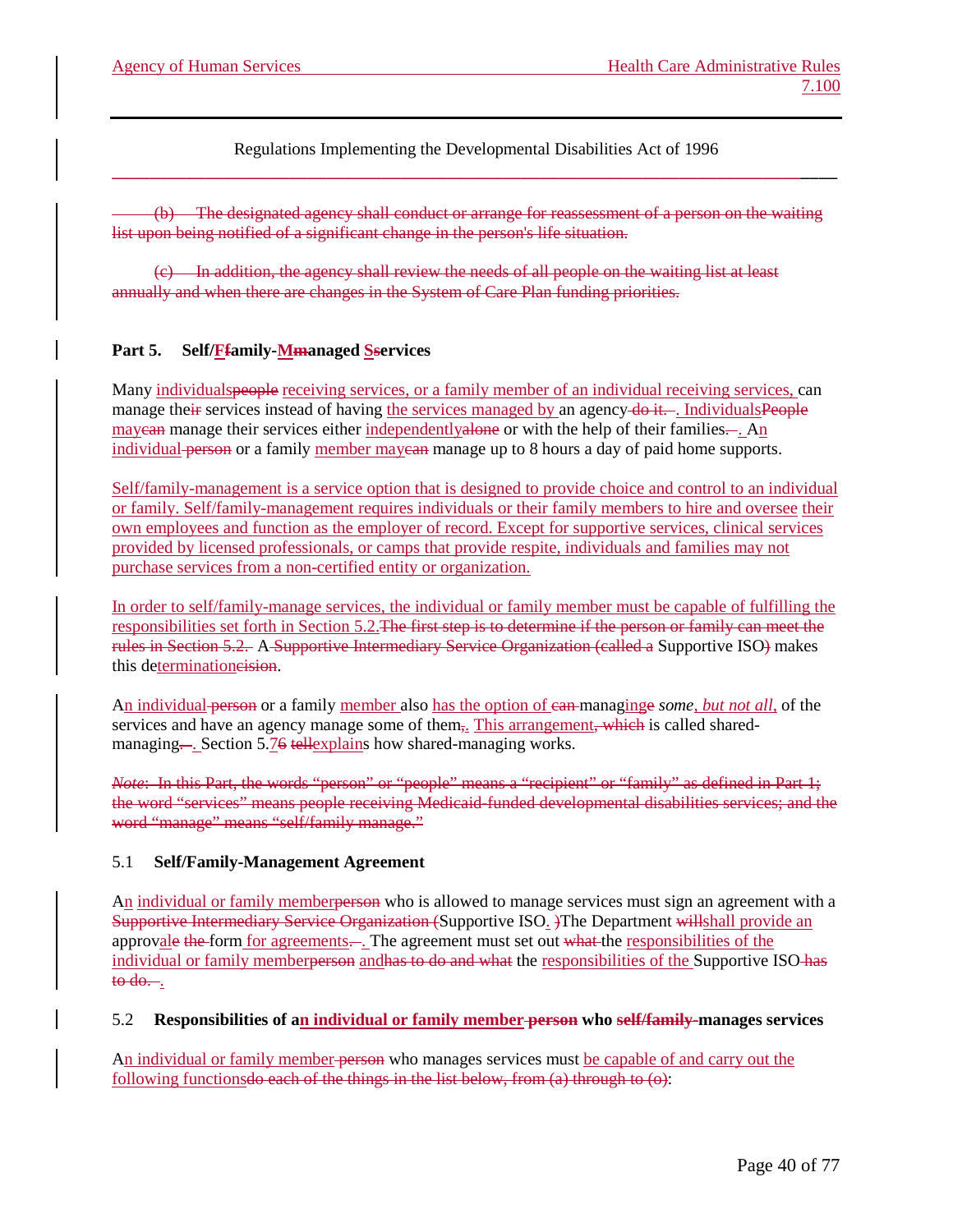(a) Maintain Medicaid eligibility for the individual receiving services. Make sure that the person still gets Medicaid the same way. Immediately notifyTell the Supportive ISO of any circumstances that affect Medicaid eligibilityif anything about the person's Medicaid changes.

(b) Make a plan that says what services the person needs and how much money the person has been given to spend for those services. The plan is called an individual support agreement. The plan must say exactly what each service is supposed to be and how much each service will cost each month. The plan must also say who will do the service. Develop an ISA that reflects what services the individual needs and how much money the individual has been provided in their budget to spend for those services. Follow the Department's *ISA Guidelines* to ensure that all required information is included. The plan must specify what each service is supposed to be and how much each service shall cost on an annual basis. The ISA must also identify the individual's service provider(s) and explain how the services received shall be documented.

(c) Make Ensure that services and supports are providedgiven to the individualperson in accordance with the ISA and the the way that the plan and the budget-say they will be given.

(d) Maintain a complete and up-to-date case record that reflects details regarding the delivery of services. Follow the *Guide for People who are Self- Family-Managing* regarding what needs to be included in the case record. Retain case records in accordance with the record retention schedule adopted by the Department.

(ed) Make sure to fFollow the rules regarding for all services and supports.... Those rules are called the Department's *Quality Standards for Services*.... They are in Section 10.57 of these regulations.

(fe) Understand the individual's ISA<del>Know what the plan</del> and their budget say. Make necessary and changes based on the individual's needsthem if the person's needs change. . To do that, fFollow what these regulations and the Department's *Guidelines for Individual Support Agreements ISA Guidelines* regarding whatsay to do when there is a change.

(gf) ReadFollow the Department's *Health and Wellness Guidelines* and make sure to do what the guidelines say to take care of the personindividual's health and safety. $\left(\varphi\right)$  Make a complete case record and keep it up-to-date by writing in it every time that something happens or is supposed to happen

(h) Follow the rules about reporting critical incidents to the Supportive ISO. Wake the reports on time. The rules are in Make sure the reports are filed in accordance with the specific timeline required by the Department's *Critical Incident Reporting Guidelines*.

(i) Make a report to DCF any time abuse or neglect of a child is suspected to have occurred or is occurring. Make a report to APS any time abuse, neglect, or exploitation of a vulnerable adult is suspected to have occurred or is occurring. File the reports in accordance with the specific timeframes required by law. Report any time you think abuse or neglect of a child might have happened. Make the report to the Department for Children and Families. Report any time you think abuse, neglect, or exploitation of a vulnerable adult might have happened. Report that to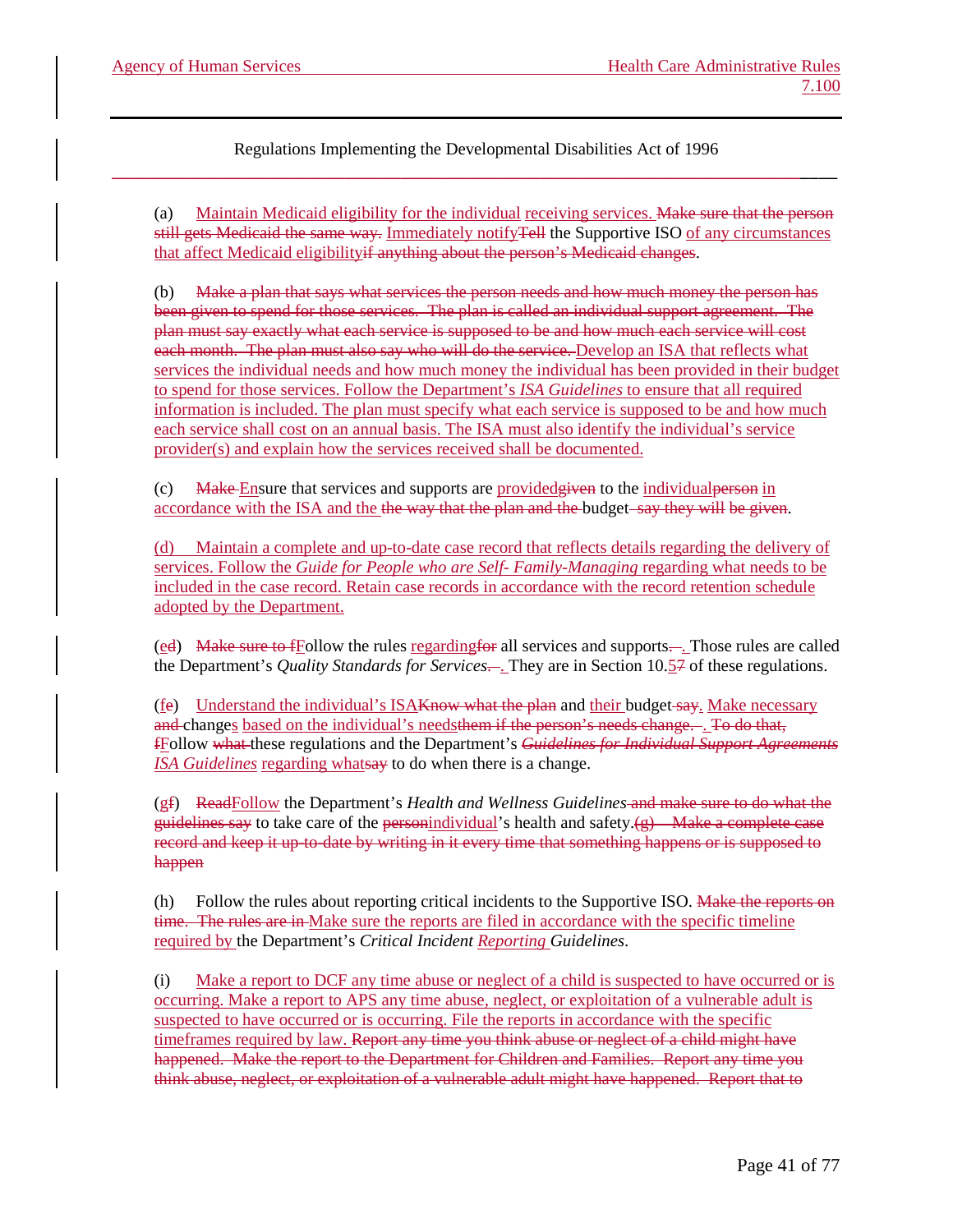Adult Protective Services. If a person tells you about any abuse, make sure to report it. Make sure the reports are made on time.

 $(i)$  Provide any behavior supports to that the individual person might need. Follow the directions in accordance with the Department's *Behavior Support Guidelines* about how to provide behavior supports. Ensure that all strategies used by workers paid to provide supports are consistent with these guidelines.

(k) Prepare written back-up plans for whenThink ahead about what to do if there is a problem so the plan cannot be followed  $(e.g.,$  like a worker gets sick and/or does not show up for work)... Write a plan that says what you willshall do if that happens. Put in Include in the plan who willshall come and work and what willshall happen if there is an emergency—. It is the individual's recipient or family member's responsibilityjob to find workers or back-up if the plan cannot be followed—. It is not the responsibility of a Supportive ISO's job or an agency to ensure staffing's job.

(l) Take part in the Department's quality review process and fiscal audits according to the procedures for these reviews. . Answer surveys about services from the Department or from other places about services. Make any changes that the Department indicatessays need to be made after it does a quality review or audit—. Participate in Department-sponsored surveys regarding services.

(m) Get a home safety and accessibility inspection through the agency if the person has managed home supports. Make sure that all the necessary changes in the home are made. Follow the requirements of the Housing Safety and Accessibility Review Process to ensure the individual is living in a safe and accessible home., when it is required.

(n) When hiring workers,  $f$  and the following all of these steps when hiring workers,  $1$  through 6:

(1) Write a job description down what the worker's job is. Complete  $\overline{D}$  efference checks before allowingletting the worker to start work by talking to people where the worker worked before;

(2) Interview, select and hire workers that meet the requirements of the Department's Background Check Policy, but only if their background check is good, or who receive a variance when there is an issue with the background check;

(3) Sign up with the state contracted FE/A. Choose a Fiscal Intermediary Service Organization. Give the FE/A organization all requested information to complete theit needs to do background checks, carry out payroll and tax responsibilities, and report financial and service data to the Supportive ISO;

(4) Train or have someone else train all workers in accordance with the way these regulations require workers to be trained. The rules are in the Department's pre-service and in-service standards in Part 9;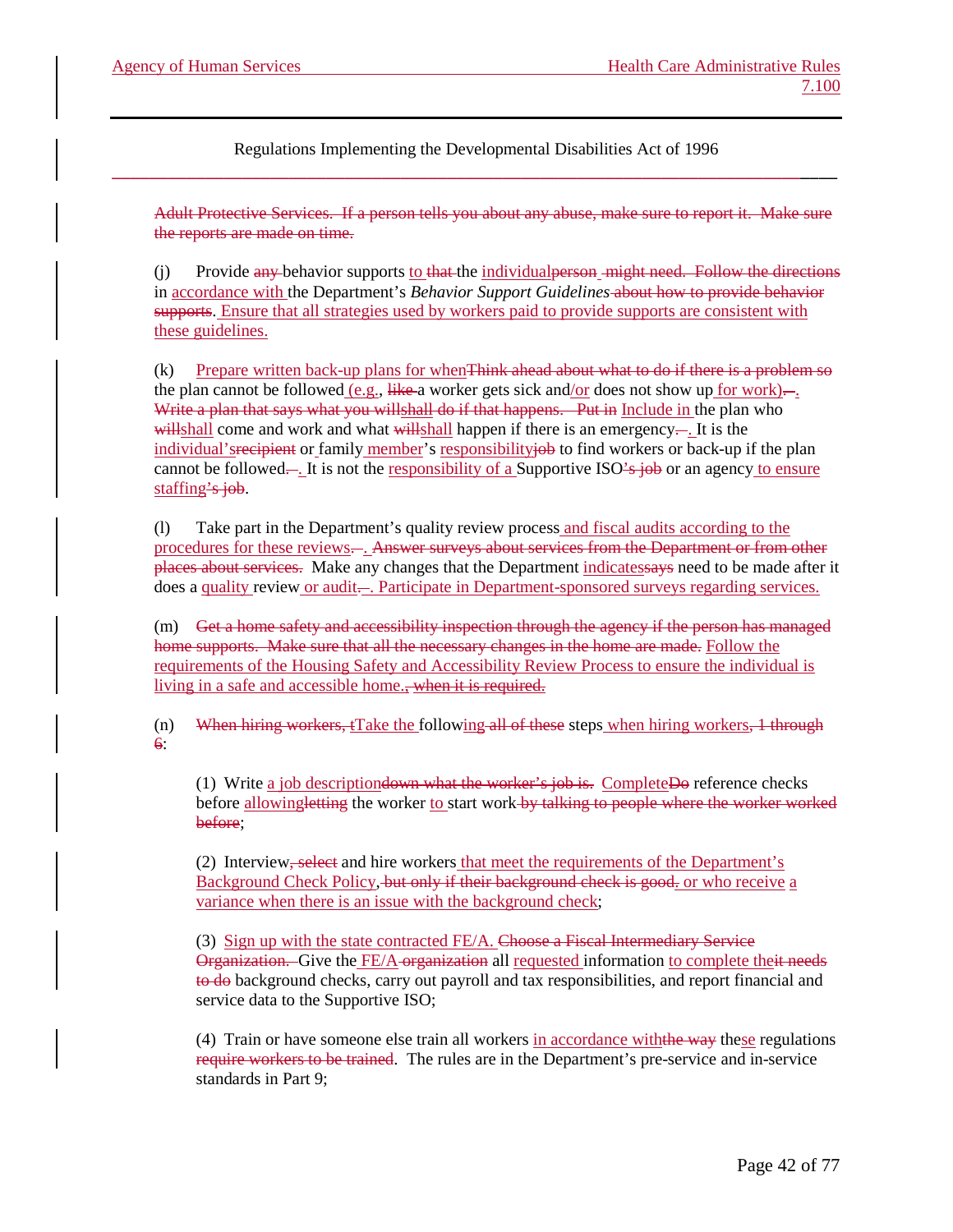> (5) Supervise and monitor workers to make sure they provide the services and supports they are hired to provide..., do the work that they are supposed to do and put the right amount on their timesheets. Confirm the accuracy of workers' Check their timesheets to verify they reflect the actual hours worked to make sure they are right. Sign and send accurate timesheets to the  $FE/A$ ; and

(6) Suspend or fire workers as necessary;. and

(7) Follow all Department of Labor rules required of employers, including paying overtime as required;.

(o) Do all the other things that a person must do to mManage services in accordance with  $\overline{\text{.}$  Those things are in the Department's *Guidelines*guidelines for *for People who are Self- Family-Managing Services*people who are managing services by themselves or with their families.

(p) Only submit requests for payment of non-payroll goods and services that are allowed by these regulations, the *System of Care Plan* or current *Medicaid Manual for Developmental Disabilities Services*. Seek guidance from the Supportive ISO for assistance in determining what expenses are reimbursable.

# 5.3 **Role of the Designated Agency**

For existing recipients who are self/family managing who have a new need as determined by a new needs assessment and need an increase in services and funding, the Supportive ISO develops and submits proposals to the Supportive ISO funding committee and then to the appropriate statewide funding committee. For complex situations, the Supportive ISO may consult with an independent evaluator, the Division or the local DA to determine strategies regarding how an individual's needs may best be met. This may include a collaborative effort between the Supportive ISO and DA regarding assessments and funding proposals as needed.

5.34 **Role of Qualified Developmental Disability Professional (QDDP)**

(a) An individual or family member person who manages services must choose someone to be his or hertheir independent QDDP or they must ask the Supportive ISO to find a QDDP for him or herthem.

(b) If a QDDP works for an agency or a supportive ISO, the agency or the supportive ISO must make sure that the person has the skills to be a QDDP. If a person uses a QDDP who does not hired by an agency or by a supportive ISO, the Department's has to agree first The Department has to agree before the person can be the QDDP and do what a QDDP does a person managing services. All QDDP's must meet the criteria specified in the Division's *Qualified Developmental Disabilities: Definitions, Qualifications and Roles.* For QDDPs employed by an agency, the agency is responsible for ensuring that the QDDP meets that criteria. QDDPs not employed by an agency, including those working for the Supportive ISO, must be endorsed by the Department as an independent QDDP, before being paid as a QDDP.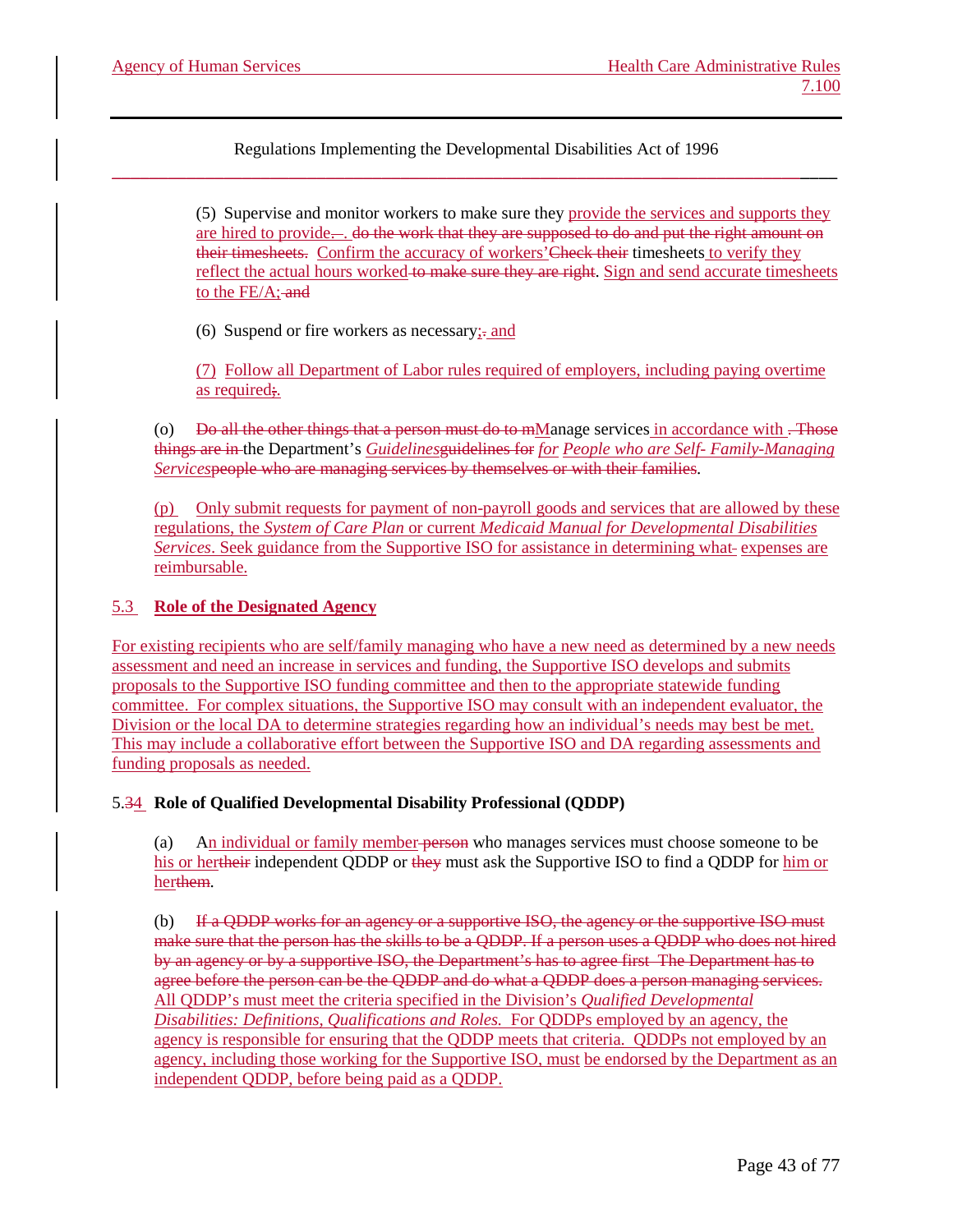# (c) The QDDP willshall:

(1) Approve the individual'sperson's ISAplan and ensure that it is signed by the individual and guardian, if there is one;

(2) Confirm Make sure that the ISA plan is being carried out the way it is supposed to be and that it meets the needs of the individual person;

(3) Confirm Make sure that services and supports are delivered the way the Department and Medicaid regulations and guidelines requiresay they have to be;

(4) Contribute to Do the periodic review of the individual'sperson's needs conducted by along with the Supportive ISO;

(5) Confirm Make sure the ISA plane is updated to show the changes in the individual's **person's** needs and goals;

(6) Approve any changes to the  $ISA$ <sub>p</sub>Han; and

(7) InformTell the individualperson about his or her rights asthat are outlined in the Developmental Disabilities Act of 1996. in Part 5 of these regulations.

# 5.54 **Responsibilities of a Supportive ISO when a person self/familyan individual or family member manages services**

When an individual or family member person manages services, the Supportive ISO willshall:

(a) ProvideGive help and support and assistance to the individual or family memberperson to ensure he or shetheylearn and understands the responsibilities of managed services including following all policies and guidelines for the Division. That help will include eExplaining managed services and the individual's or family member's person's employer role and responsibilities;

(b) Conduct Do the periodic reviews along with contributions from the QDDP, make adjustments to budgets as needed and notify the individual person of his or her rights under these regulations;

(c) Confirm the individual's Medicaid eligibilityheck on an annual basiseach year to make sure the person is still eligible for Medicaid;

(d) Help the person to develop and manage the person's authorized funding limit budget. Provide the Fiscal ISO with the person's budget Help the individual or family member to develop an authorized funding limit (AFL), provide guidance in self-managing the AFL, ensure the AFL is not managed by a third party, as well as, provide assistance in determining whether a service is reimbursable under Department rules. Provide the FE/A with the individual's AFL;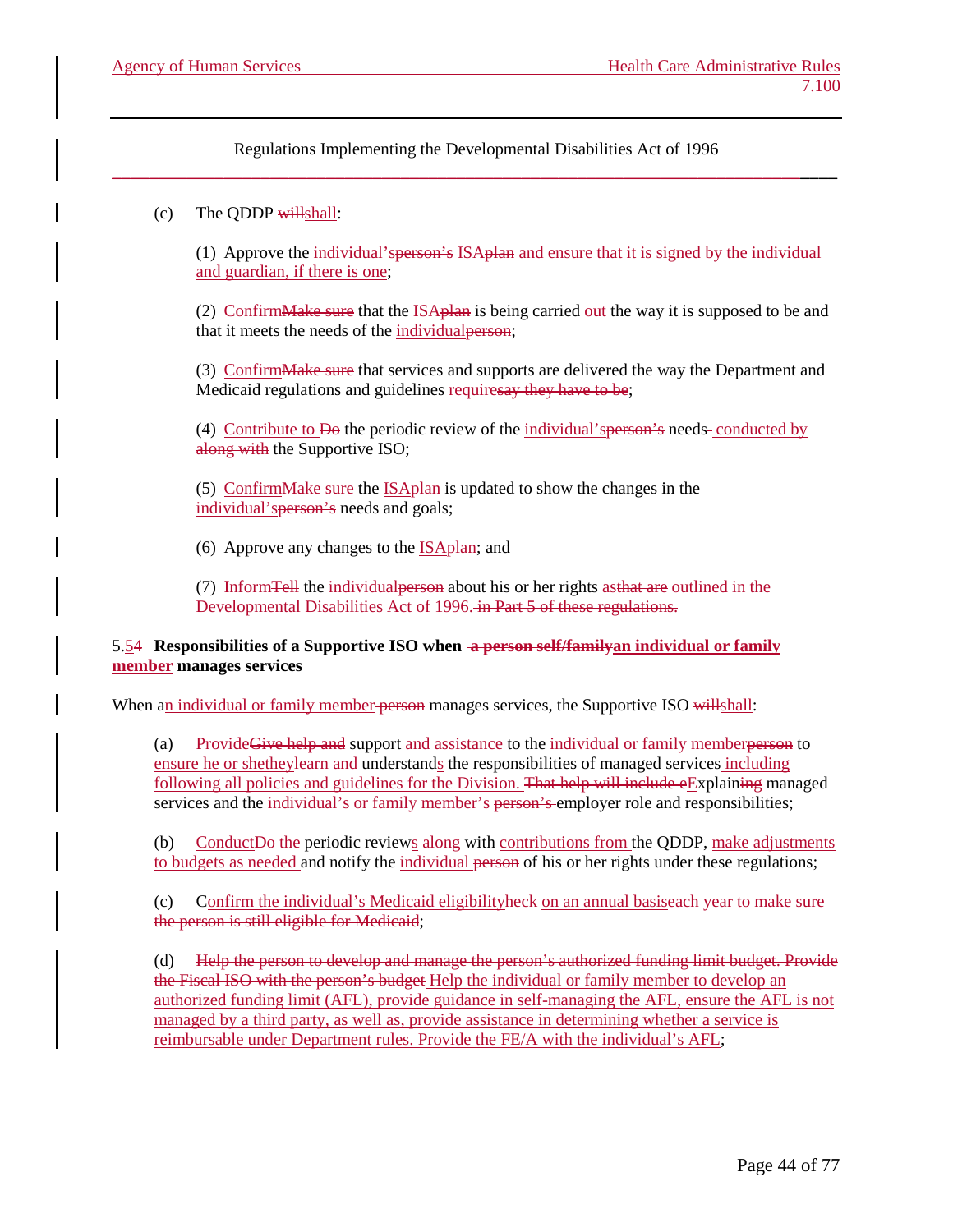(e) Bill Medicaid upon when it receives the right papers to show what services were given and how much money was spent Bill Medicaid according to the procedures outlined in the provider agreement between the Supportive ISO and the Department;

(f) Change a person's budget from time to time and Rreview requests for more money and seek funding according to the process outlined in Section 4 of these regulations and the *System of Care Plan*. Requests for short term increases in funding shall be addressed internally by the Supportive ISO. Requests for long term increases shall be sent to the appropriate statewide funding committee;. under the System of Care Plan;

 $(g)$  Confirm Make sure that the individual person has a current ISA plan (individual support agreement). thatMake sure the plan matches reflects the areas of support funded in the budget and identifies and addresses . Make sure the plan talks about any known health and safety concerns;

(h) If a person asks, give Provide QDDP services when requestedoversight. QDDP services oversight will be are a separately purchased service;

(i) Maintain a minimum case record in accordance with the requirements outlined in the *Guide for People who are Self- or Family-Managing*. Make sure that the individualperson or their family member responsible for managing services understands that the individual person must have a complete case record; in accordance with the requirements outlined in the *Guide for People who are Self- or Family-Managing*. Retain case records in accordance with the record retention schedule adopted by the Department;.

Review and appropriately manage all reported critical incidents. If applicable, report the critical incidents to the Department in accordance with requirements in the *Critical Incident Reporting Guidelines*;

(k) Provide Give information to the person-about the Department Division's crisis network to the individual or family member responsible for managing services;

(l) Make sure that the person is able to follow all the necessary parts of doing managed serviceDetermine that the individual or family member who is managing the services is capable of carrying out the duties by conducting an initial assessment and providing ongoing monitoring;

(m) ProvideGive required pre-service and in-service training to the individual'sperson's support workers if the individual or family memberperson does not provide give that training.... The training requirementsules are located in Part 910 of these regulations; and

(n) Form and consult withHave an advisory boardcommittee.

5.65 **Determination that the individual or family memberperson is unable to self/family-manage services**

(a) The Supportive ISO can terminatestop the management agreement if it decides that the individual or family memberperson is not capable ofto managinge services... The Supportive ISO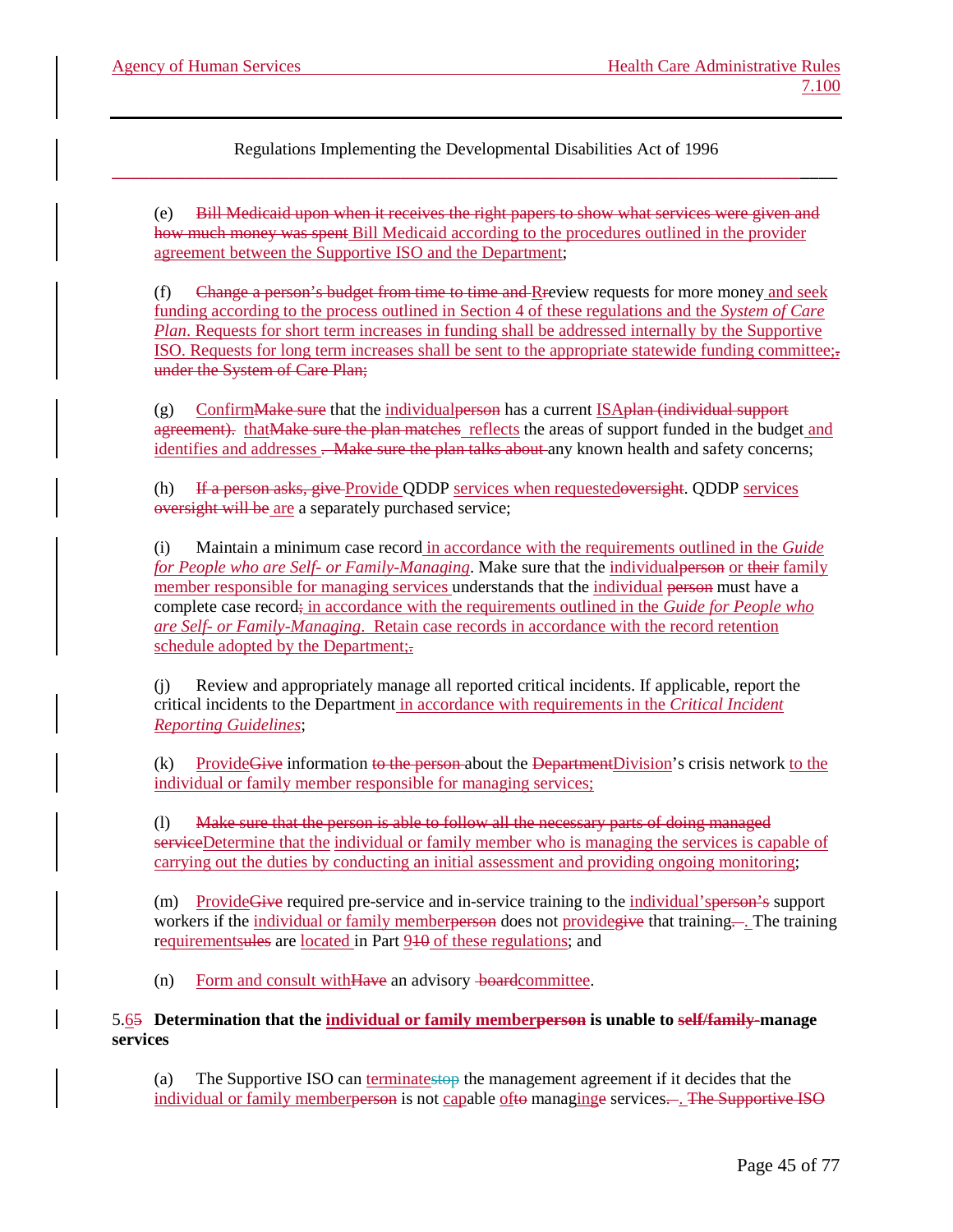has to talk with someone from the Department before stopping the agreement. If the individual's or family member's person's management agreement is terminated stopped, then the individual's person's services willshall be provided by come from the individual'sperson's designated agencyDA or from a SSA willing to provide services—. Unless it is an emergency, the Supportive ISO has to informtell the individual or family memberperson at least 30 days before terminatingahead if it plans to end the agreement.

(b) The Supportive ISO maycan decide that the individual or family memberperson is not capable of  $\theta$  managing  $\theta$ -services  $\theta$  only for one or more of these reasons:

(1) The managed services put the individual'sperson's health or safety at risk (the agreement can be terminated immediately if the individual is in imminent danger);

(2) The individual or family memberperson is not able to consistently arrange or provide the necessary services; or

(3) The individual or family member Rrefusesal to participate in the Division's quality assurance reviews; or

(43)Even after receivinggetting training and support, the individual or family memberperson is not substantially or consistently performing his or her responsibilities for self/familymanagement as outlined in Section 5.2.<del>following the rules for an employer that are in the</del> agreement. Not following the rules also means-This includes not following policies, regulations, guidelines, or funding requirements or not maintaining and/or ensuring proper documentation for developmental disabilities wservices.... The Supportive ISO shall document substantial non-performance as follows:

(A) When the Supportive ISO discovers an issue, they shall notify the individual or family member in writing of the issue and what is needed to correct the issue along with a timeline to do so; and offer support and training to the individual or family member as needed;

(B) If the individual or family member has not corrected the issue according to the required timeframe, the Supportive ISO shall send written notice to the individual or family member indicating that if the issues are not corrected in 30 days, the agreement for self/family-management may be terminated.

(C) Repeated documented failures to follow requirements shall be evidence to justify termination of the self/family-management agreement.

(c) If the Supportive ISO decides an individual or family membera person is not able to manage services, the individual or family memberperson may appeal. The appeal goes to the Division Director. The Director may set a period of time for the person to correct the mistakes or follow the rules. The decision about what to do is up to the Division Director's discretion. The decision of the Division Director may be appealed to the Human Services Board. The Supportive ISO must provide written notice to the individual or family member at least 30 days prior to terminating the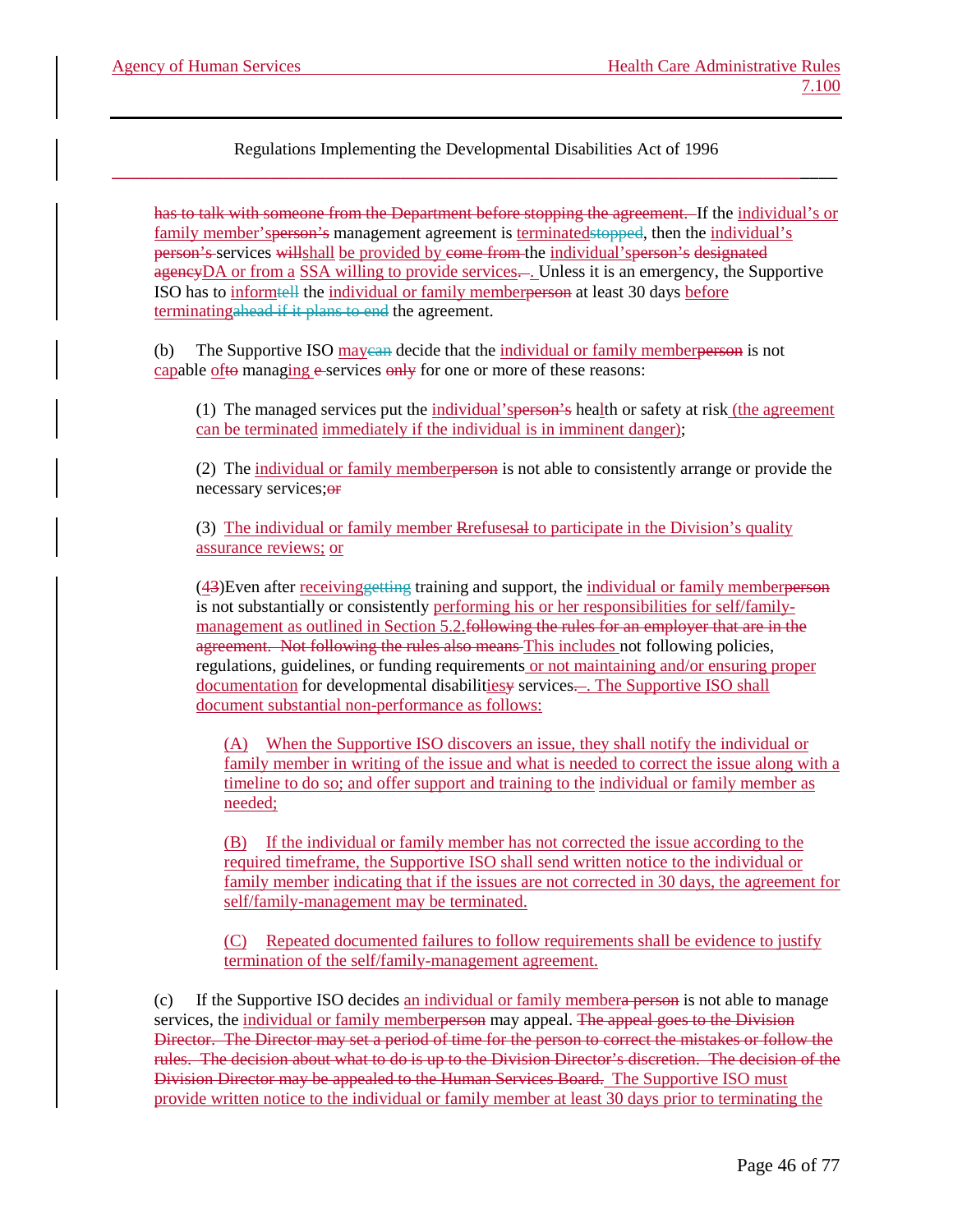self/family-management agreement and include the individual's or family member's rights to appeal. The appeal process is outlined in Part 8 of these regulations.

#### 5.76 **Responsibilities of an individual or family membera person who share-manages services**

A personAn individual or family member -mayean manage some services and let an agency manage some services. That is called shared-managing.... The agency is responsible for providing information and guidance to the individual or family member regarding his or her responsibilities for share-management. An individual or family member<del>A person</del> who share-manages with an agency must do all of the followingeach of these things:

(a) Ensure Give services and supports are provided to the individual in accordance with the way the ISA plan (individual support agreement) and his or her budget say they willbe given.

(b) GiveFollow the rules regarding all services and supports. Those rules are called the way the Department's *Quality Standards for Services* say to give them. Follow the rulesThey are in Section 10.75.

(c) Make and keep all required papers and records as required by the agency.

(d) Report critical incidents to the agency. Make sure the reports are filed on time. Report the incidents in accordance withthe way the specific timelines required by the Department's *Critical Incident Reporting Guidelines* say to report them.

Make a reports about to DCF any time abuse or neglect of a child is suspected to have occurred or is occurringto the Department for Children and Families.... Make a reports about to APS any time abuse, neglect, or exploitation of a vulnerable adult is suspected to have occurred or is occurring.to Adult Protective Services. MakeFile the reports are filed in accordance with the specific on timeframes required by law. Report if you think the abuse happened or if someone tells you it did.

(f) Provide Give the person any behavior supports to the individualperson in accordance withneeds in the way it says to give them in the Department's *Behavior Support Guidelines*... Ensure that all strategies used by workers paid to provide supports are consistent with these guidelines.

(g) Prepare written back-up plans for when the plan cannot be followed (e.g., the worker gets sick and/or does not show up for work). Include in the plan who shall come and work and what shall happen if there is an emergency. It is the individual's or family member's responsibility to find workers or back-up if the plan cannot be followed. It is not the responsibility of a Supportive ISO or an agency to ensure staffing.Think ahead about what to do if there something happens and the plan cannot be followed, like a worker gets sick and does not show up. Write a plan that says what you will do if that happens. Put in the plan who will come and work and what will happen if there is an emergency. It is the recipient or family's job to find workers or back-up if the plan cannot be followed. It is not the Supportive ISO's job or an agency's job.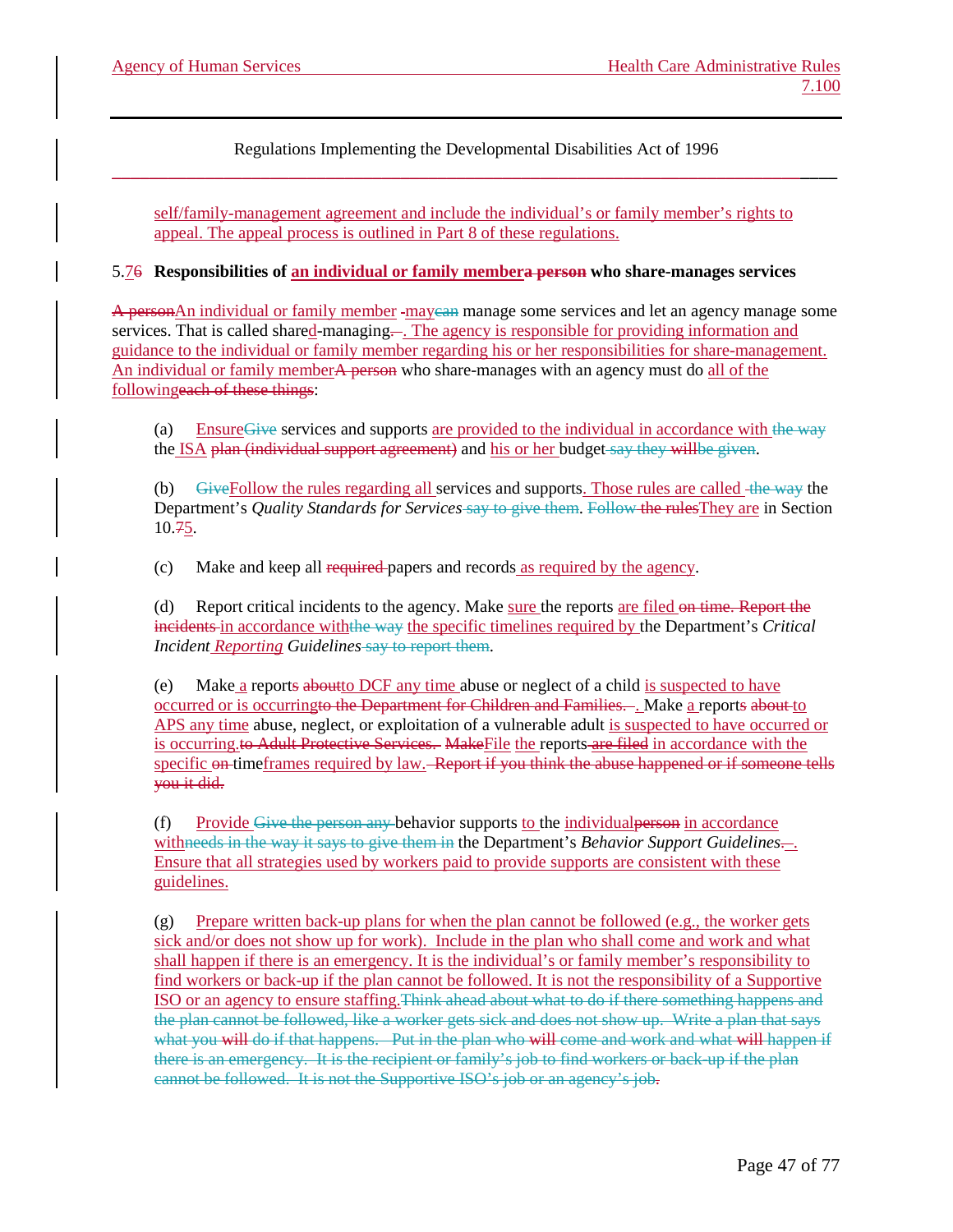(h) Take part in the Department's quality review process. Answer surveys about services from the Department or other places about services. and fiscal audits according to the procedures for these reviews. Make any changes that the Department indicates says need to be made after it does a quality review or audit. Participate in Department-sponsored surveys regarding services. Make any changes that the Department says need to be made after it does a review.

(i) When hiring workers, follow steps 1 through  $6t$ Take the following steps when hiring workers:

(1) Write down what the worker's  $a$  job descriptionis... Do Complete reference checks before allowing letting the worker to start work by talking to people where the worker worked before;

(2) Interview, select and hire workers, but only if their that meet the requirement of the Department's background check policy<del>is good</del>, or upon receipt of a variance when there is an issue with the background check;

(3) Choose a Fiscal Intermediary Service Organization. Sign up with the state contracted FE/A. Give the FE/Aorganization all requested information it needs to do to complete the background checks, carry out payroll and tax responsibilities, and report financial and service data to the Supportive ISO;

(4) Train or have someone else train all workers in accordance with the way these regulations require workers to be trained. . The rules are in the See the Department's pre-service and inservice standards in Part 9;

(5) Supervise and monitor workers to make sure they provide the services and supports they are hired to providedo the work that they are supposed to do and put the right amount on their timesheets.... Confirm the accuracy of workers' timesheets. Check their timesheets to make sure they are right. Sign and send accurate timesheets to the FE/A; and

(6) Suspend or fire workers as necessary.; and

(7) Follow all Department of Labor rules required of employers, including paying overtime as required.

(j) Only submit requests for payment of non-payroll goods and services that are allowed by these regulations, the *System of Care Plan* or current *Medicaid Manual for Developmental Disabilities Services*. Seek guidance from the agency for assistance in determining what are reimbursable expenses.

# **Part 6. . Recipient Financial Requirements**

#### 6.1 **Income and resources; Medicaid-funded programs**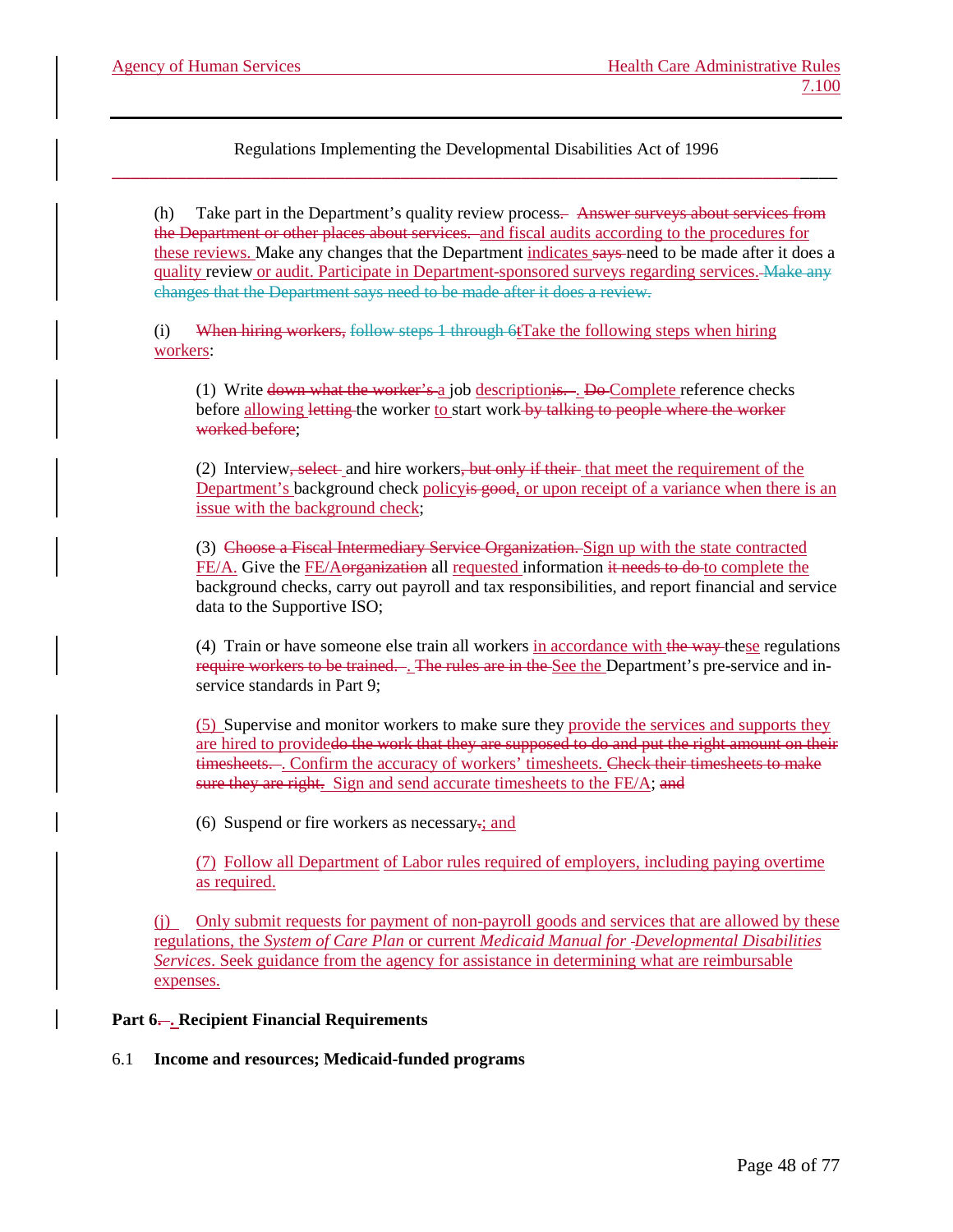For all supports and services funded by Medicaid, the income and resource rules of the Department of Vermont Health Access (DVHA) Department for Children and Families governing eligibility for Medicaid programs apply, and are incorporated here by reference.

### 6.2 **Room and board; personal spending money**

Medicaid developmental disabilities home and community-based services funding does not cover room and board, clothing, or personal effects.

(a) At least annually, the Commissioner or the Commissioner's designee shall publish a schedule of rates for room and board and rates for personal spending allowances for recipients. . The personal spending allowance shall not be less, and may be more, than the personal spending allowance for nursing home residents—. The sum of the room and board rates and the personal spending allowance shall be equal to the current Supplemental Security Income (SSI) rates, including state supplement.

(b) Payment of the rate set by the Commissioner's schedule shall be considered payment in full for the recipient's room and board if the recipient receives residential services funded by the Department. Recipients who receive income from a source other than SSI shall be charged the same rate for room and board as SSI recipients.

(c) In unusual circumstances the Division Director may permit non-Medicaid funds of the Department to be used to subsidize the excess costs of a recipient's room and board.

Recipients who rent or own their own home or apartment, and have room and board costs in excess of the Commissioner's schedule shall receive assistance in accessing rent subsidy, low interest loans, fuel assistance, and other sources of housing assistance for low income Vermonters. . To the extent authorized by the *System of Care Plan*, the Commissioner may provide non-Medicaid funds to subsidize the excess costs of a recipient's rent or house payment, if the recipient is unable to afford the cost.

(e) Recipients who rent or own their own home or apartment and who works may elect to use their earnings to pay rent or mortgage or room and board costs in excess of the Commissioner's schedule.

(f) The recipient, in consultation with his or her representative payee, if any, shall determine how to spend the personal spending allowance.

#### 6.3 **Financial responsibility of parents**

The parents of a child under age 18 with a developmental disability are financially responsible for costs not covered by any Medicaid program or funded by the Department, specifically: housing; food; clothing; non-medical transportation; personal items; and child care necessary for a parent to work.

# **Part 7. Special Care Procedures**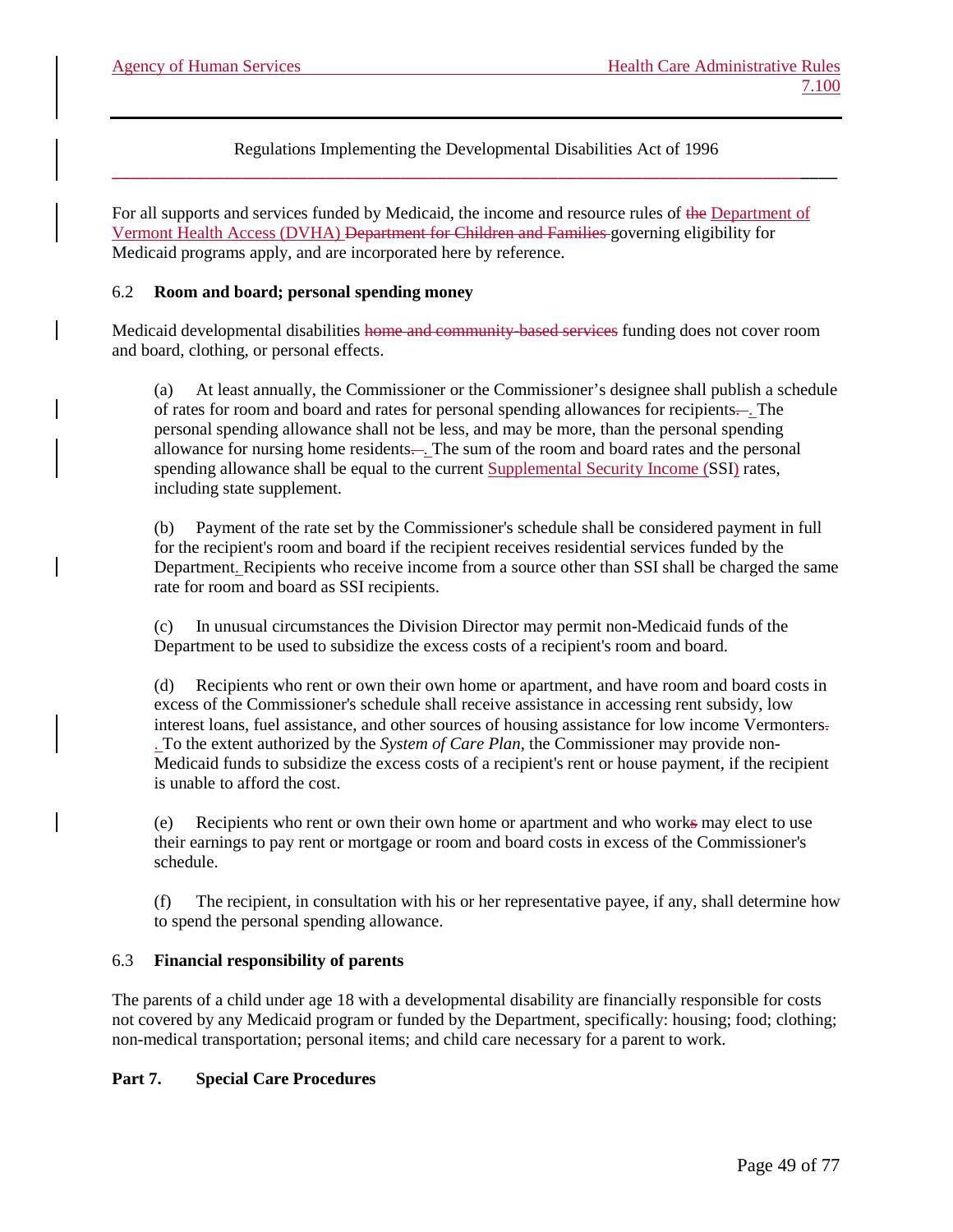### 7.1 **Purpose**

The purpose of these regulations is to ensure that people with developmental disabilities who have specialized health care needs will receive safe and competent care while living in home and community settings funded by the Department.

# 7.2 **Special Care Procedure**

(a) The purpose of classifying a procedure as a "special care procedure" is to provide a system for ensuring that lay people who provide special care procedures in home or community settings have the training and monitoring they need to protect the health and safety of the people they care for. These regulations follow the Vermont State Board of Nursing Position Statement – The role of the nurse in delegating nursing interventions.

(b) Examples of special care procedures are as follows:

(1) Enteral care procedures. . Procedures that involve giving medications, hydration, and/or nutrition through a gastrostomy or jejunostomy tube.... Special care procedures include replacement of G and J tubes, trouble-shooting a blocked tube, care of site, checking for placement, checking for residuals, use, care and maintenance of equipment; follow up regarding dietitians' recommendations, obtaining and following up lab work, mouth care, and care of formula.

(2) Procedures to administer oxygen therapy.... Use of O2 tanks, regulators, humidification, concentrators, and compressed gas—. This may include need for O2 assistance through use of SaO2 monitor, use of cannulas, tubing, and masks.

(3) Procedures that require suctioning techniques...... Oropharyngeal (using Yankeur), nasopharyngeal (soft flexi tube) and tracheal components, which may include suctioning; clean versus sterile suctioning, care and maintenance of equipment, including stationary and portable systems.

(4) Administration of respiratory treatments.... Using nebulizer set-up, care and maintenance of equipment.

(5) Tracheotomy care. . Including cleaning of site and replacement of trach.

(6) Procedures that include placement of suprapubic and urethral catheters, intermittent catheterization, use and care of leg bags, drainage bags, when and how to flush, clean versus sterile catheterization.

(7) Procedures that include care of colostomy or ileostomy—. Care of the stoma and maintenance of equipment.

(8) Diabetes care, including medications, use of insulin, monitoring.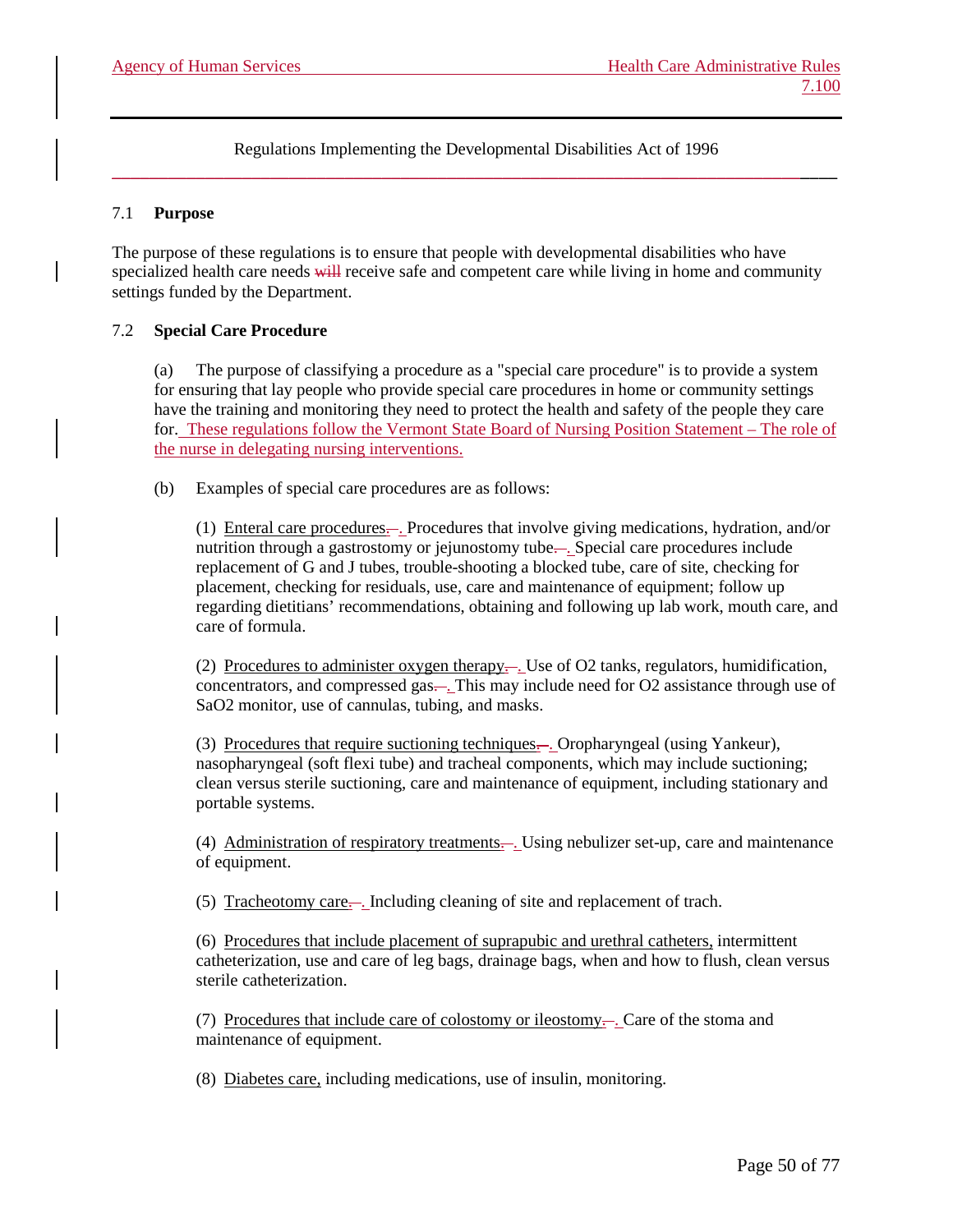# 7.3 **Application and limitations**

(a) These sections (Part 7) apply to designated agenciesDAs and SSAsspecialized service agencies (including their staff and contractors).

(b) These sections (Part 7) apply to managed services, but they do not apply to care provided by natural or adoptive family members unless the family member is compensated for providing the care with funds administered or paid by the Department.

(c) These regulations do not apply to care provided in hospitals or nursing homes.

### 7.4 **Determining that a procedure is a special care procedure**

The determination that a care procedure is a "special care procedure" has three components:

(a) The procedure requires specialized nursing skill or training not typically possessed by a lay individual;

(b) The procedure can be performed safely by a lay individual with appropriate training and supervision; and

(c) The individualperson needing the procedure is stable in the sense that outcomes are predictable.

#### 7.5 **Who determines special care procedures**

(a) The initial identification of the possible need for a special care procedure may be made by the agency that serves the individual, by nursing staff of the Department, or by any other health providers.

(b) A registered nurse shall determine whether a procedure is a special care procedure.

#### 7.6 **Who may perform a special care procedure**

A special care procedure may be performed only by a person over the age of 18 who receives training, demonstrates competence, and receives monitoring in accordance with these regulations.

(b) Competence in performing a special care procedure is individualized to the particular needs, risks, and characteristics of an individual—. The fact that an employee or contractor may have been approved to perform a special care procedure for one individual does not create or imply approval for that person to perform a similar procedure for another individual.

(c) The agency responsible for the health needs of the individual shall ensure that special care procedures are performed by lay people trained in accordance with the regulations, or else by a qualified health professional.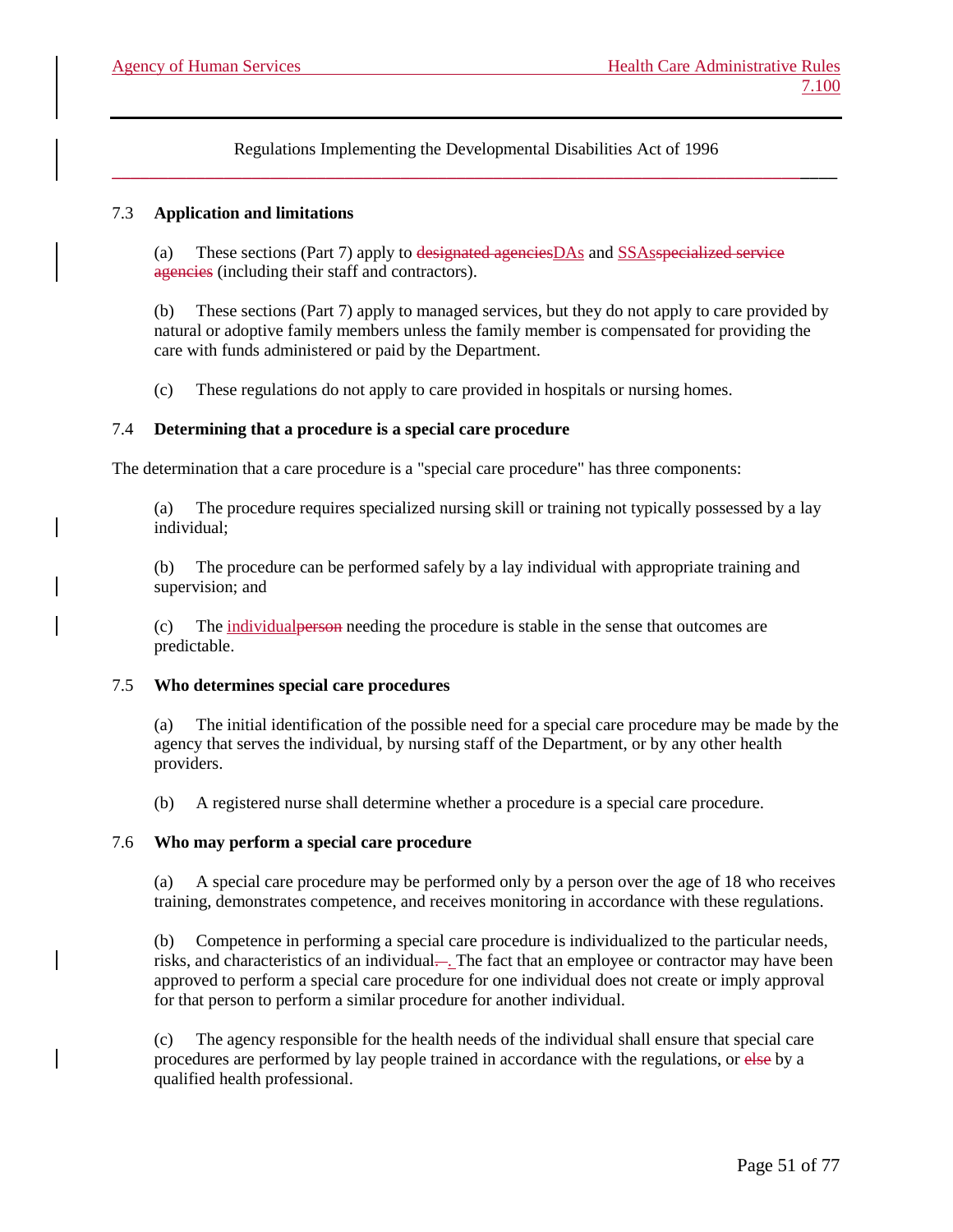(d) The agency is responsible for having a back-up plan for situations where the person or people trained to perform a special care procedure for an individual are unavailable—. If a trained lay person is not available, the procedures shall be performed by a qualified health professional— In the case of managed services, the services coordinator bears responsibility for having a back-up plan.

# 7.7 **Specialized care plan**

(a) If a registered nurse has determined that an individual person needs a special care procedure, the agency is responsible for ensuring that a specialized care plan is attached to the individual's support agreementISA and that every person who is authorized to perform a special care procedure has a copy of the specialized care plan.

(b) A registered nurse shall complete an assessment of the person prior to developing the specialized care plan. The specialized care plan shall be developed by the registered nurse and shall identify the specialized care procedures and the nurse responsible for providing training, determining competence, and reviewing competence—. The specialized care plan shall also include a schedule for the registered nurse to monitor the performance of specialized care procedures. (Sections 7.8 and 7.9 7.10)

# 7.8 **Training**

(a) Qualifications of trainer.... Training shall be provided by a registered nurse.... The registered nurse shall have a valid eurrent State of Vermont nursing license.

(b) Timeliness. . Training shall be provided before any caregiver who is not a health professional provides a special care procedure without supervision—. Training shall be provided in a timely manner so as not to impede services for an individual.

(c) Best practice.... Training in special care procedures shall conform to established best practice for performance of the procedure.

(d) Individual accommodations.... Individuals with developmental disabilities have had unique experiences that may enhance or obstruct the ability to provide care.... Within the framework of special care procedures, a combination of best practice and accommodation of individual characteristics willshall define the procedures to be used with a particular individual.

(e) Documentation of training—. The agency responsible for the health needs of the individual is responsible for ensuring that the registered nurse provides a record of training for any person who is carrying out a special care procedure.... The records shall include information about who provided the training, when the training was provided, who received training, what information was provided during the training, and the conditions under which reassessment and retraining need to occur.

(f) Emergencies—. The registered nurse shall be notified of any changes in an individual person's condition or care providers... The agency responsible for the health needs of the individual shall ensure that special care procedures are performed by lay people trained in accordance with the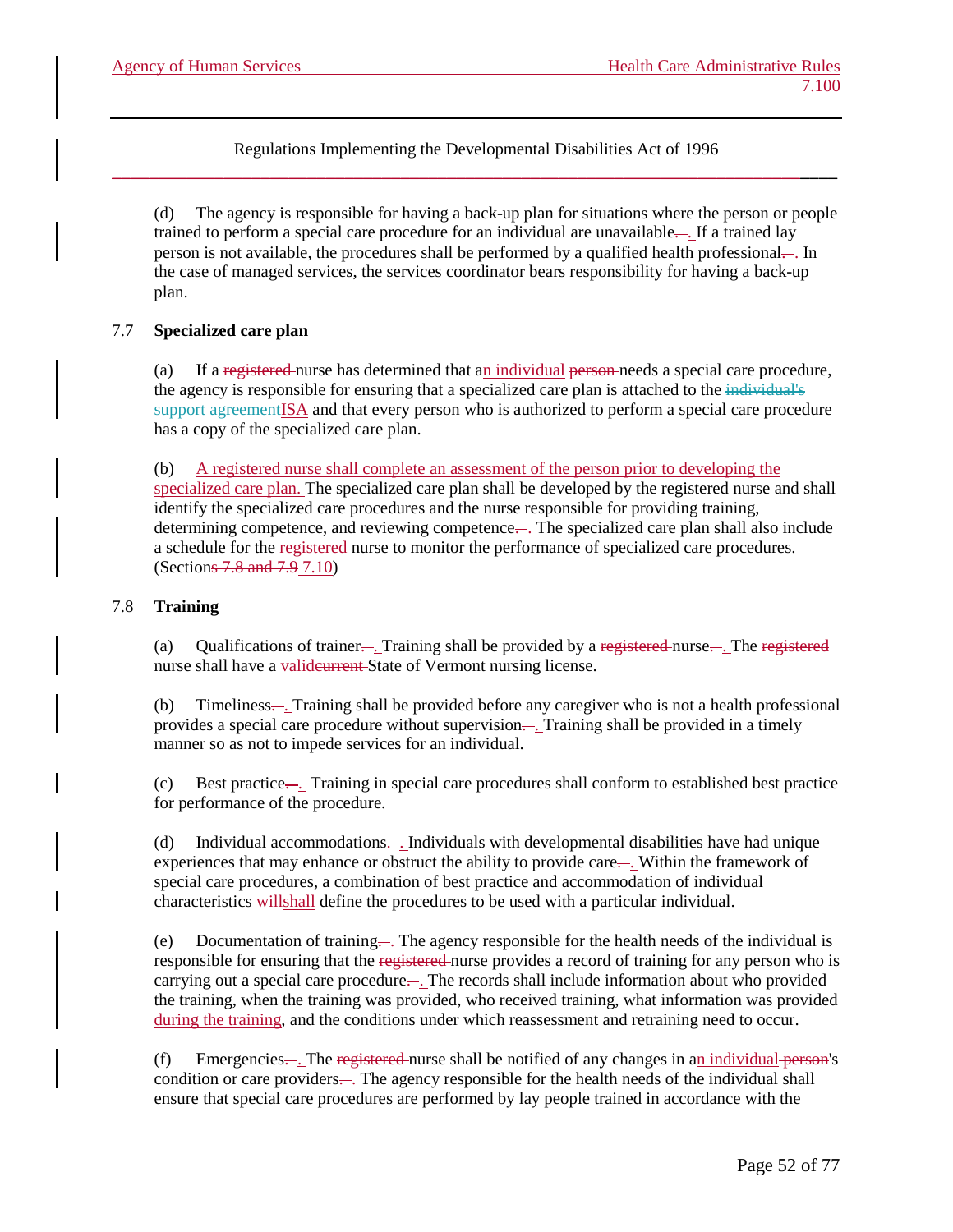regulations, or else by nursing personnel—. If the nurse determines that, as a result of the emergency, a trained lay person cannot safely perform the procedure, the procedure shall be performed by a qualified health professional.

### 7.9 **Competence**

The determination of competence is a determination that a person demonstrates adequate knowledge to perform a task, including use of equipment and basic problem solving skills—. Competence includes capability, and adequate understanding....

(a) Determination of competence.. Determination of competence shall be made by a registered nurse.... The specialized care plan will shall identify the nurse responsible for making this determination.

(b) Supervised practice. . An individual who is working toward but has not yet achieved status of a competent special care provider shall provide specialized care under the supervision of a registered nurse.

(c) Competence defined. . Competence involves demonstrating safe performance of each step of the special care procedure and proper use and maintenance of equipment, basic problem solving skills, consistency of performance, and sufficient theoretical understanding.

(d) Documentation of competence. . The record shall document which people are determined competent to perform a special care procedure.

(e) Review of competence. . A specialized care provider's competence shall be reviewed by a registered nurse at least annually, and also when that worker's competence is in question, or at any time when there is change in the condition of the individual person with a developmental disability.

# 7.10 **Monitoring**

Ongoing monitoring by a registered nurse ensures that a special care provider's skills and knowledge continue to be current. The individual's specialized care plan shall include monitoring requirements, including expectations for monitoring the performance of special care procedures and patient outcomes at least annuallyyearly.

# **Part 8. Grievance, Internal Appeal and Fair Hearing**

# **8.1 Global Commitment and Grievances**

(a) Medicaid-funded services for eligible individuals with developmental disabilities are part of the Global Commitment to Health 1115(a) Medicaid Waiver, which is an 1115(a) Demonstration waiver program under which the Federal government waives certain Medicaid coverage and eligibility requirements found in Title 19 of the Social Security Act. The Department of Vermont Health Access (DVHA), as a Managed Care Entity (MCE) under the Global Commitment 1115(a) waiver, is required under 42 C.F.R.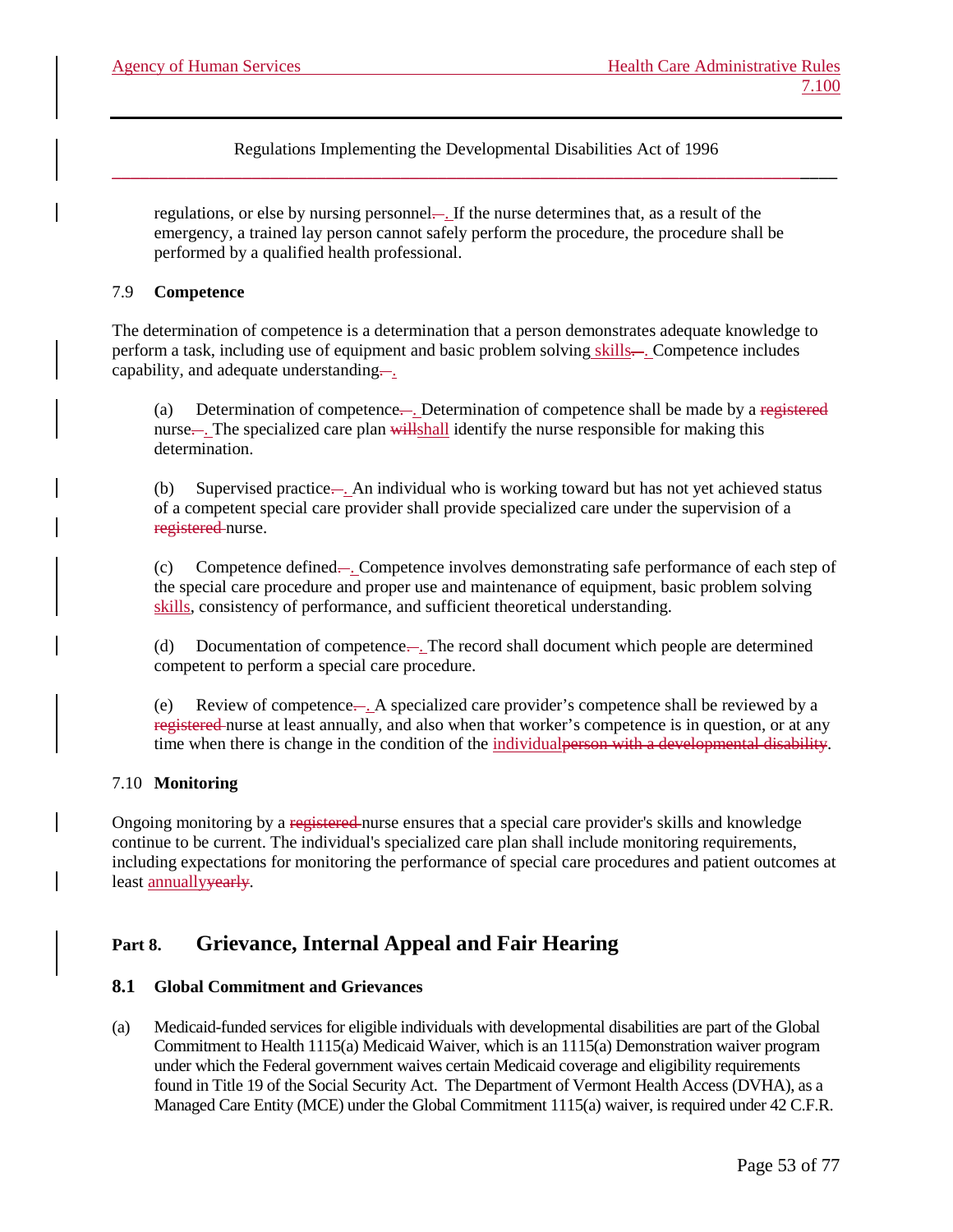Part 438, Subpart F, to have an internal grievance and appeal process for resolving service disagreements between recipients and MCE employees, representatives of the MCE, and state-designated agencies, including Designated Agencies and Specialized Service Agencies.

(b) The MCE and any part of the MCE receiving funds for the provision of services under the Global Commitment to Health shall be responsible for resolving all grievances and all appeals initiated under these rules.

(c) Recipients and providers shall not be subject to retribution or retaliation for filing a grievance or an appeal with the MCE.

(d) Services funded with investments dollars are not included, as they are separate from the Global Commitment to Health waiver.

NOTE: A provider outside the network (i.e. not enrolled in Medicaid) cannot be reimbursed by Medicaid.

Note: Collaborative decisions of any type made by multi-disciplinary groups that include MCE and non-MCE members such as local interagency teams (LIT), the State Interagency Team (SIT), the State or Local Team for Functionally Impaired, and the Case Review Committee (CRC) are not actions of the MCE and therefore are not governed by these regulations.

#### 8.2 **Definitions**

(a) "Action" means an occurrence of one or more of the following by the agency for which an internal agency appeal may be requested:

(1) Denial or limitation of authorization of a requested covered service or eligibility for service, including the type, scope or level of service;

(2) Reduction, suspension or termination of a previously authorized covered service or a service plan;

(3) Denial, in whole or in part, of payment for a covered service;

(4) Failure to provide a clinically indicated, covered service, when the provider is a state agency, or a designated agency or a specialized service agency (DA/SSA);

(5) Failure to act in a timely manner when required by state rule;

(6) Denial of a recipient's request to obtain covered services outside the network.

(b) "Agency" for purposes of this section means a designated agency or a specialized service agency. In addition, a Supportive Intermediary Service Organization is considered an "agency" for the purposes of this section when making decisions about reductions or denials of services or funding.

(c) "Appeal" means a request for an internal review of an action by the Department or agency.

(d) "Decision maker" means the person or people empowered to make a decision under Sections 8.4 and 8.5.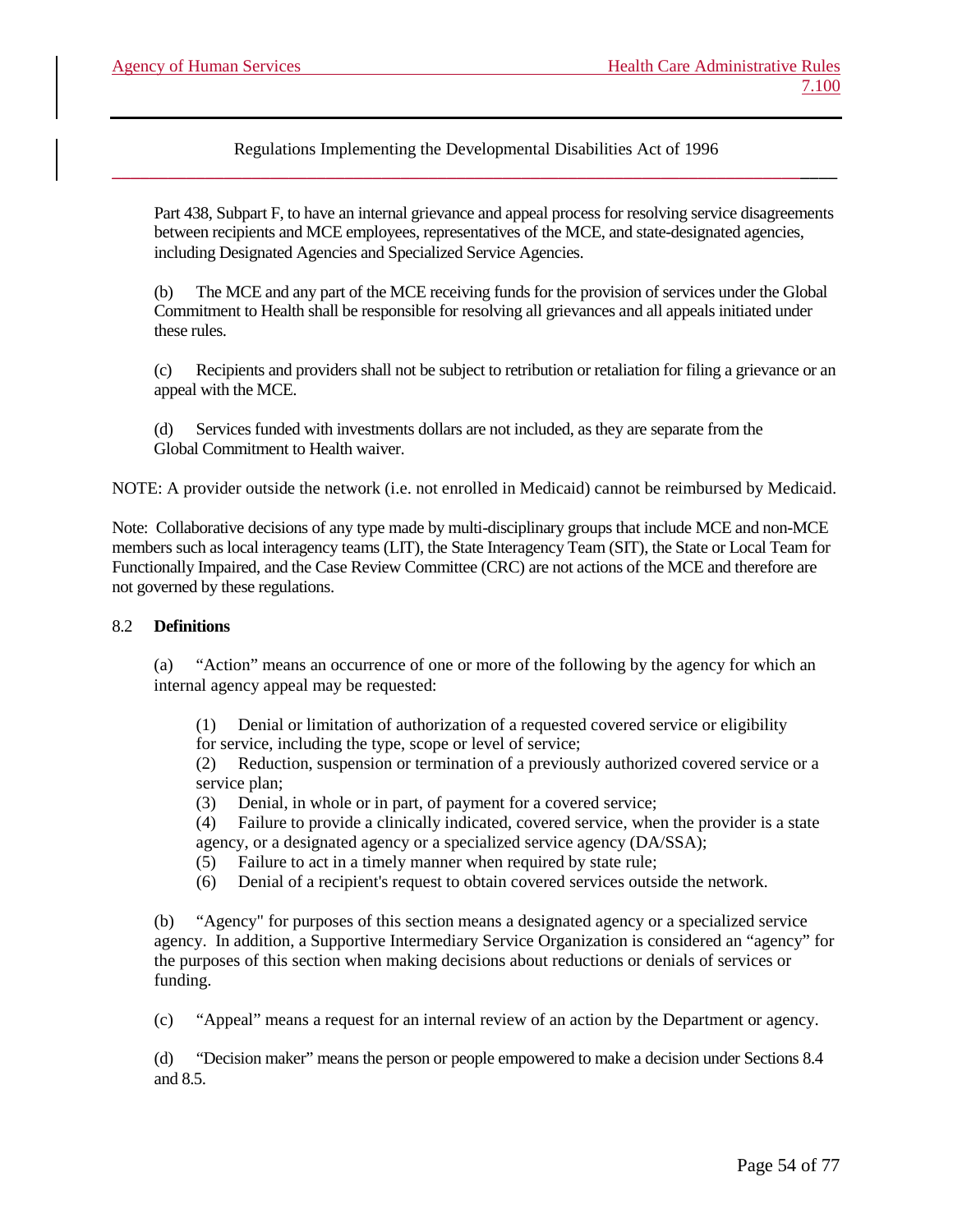(e) "Expedited Appeal" means an internal MCE appeal in an emergent situation in which taking the time for a standard resolution could seriously jeopardize the recipient's life, health or ability to attain, maintain, or regain maximum functioning.

(f) "Fair Hearing" means an appeal filed with the Human Services Board, whose procedures are specified in rules separate from the MCE grievance and appeal process.

(g) "Filed" or "notified" means personally delivered, or deposited in the U.S. mail with first class postage affixed.

(h) "Grievance" means an expression of dissatisfaction about any matter that is not an action. Possible subjects for a grievance include, but are not limited to, the quality of care or services provided, aspects of interpersonal relationships such as rudeness of a provider or employee, or failure to respect the recipient's rights. If a grievance is not acted upon within the timeframes specified in rule, the recipient may ask for an appeal under the definition above of an action as being a "failure to act in a timely manner when required by state rule." If a grievance is composed of a clear report of alleged physical harm or potential harm, the agency or Department will immediately investigate or refer to the appropriate investigatory body (fraud, malpractice, professional regulations board, Adult Protective Services).

(i) "Managed Care Entity" (MCE) means:

(1) The Department of Vermont Health Access (DVHA);

(2) Any state department with which DVHA has an Intergovernmental Agreement under the Global Commitment to Health 1115(a) waiver, excluding the Department of Education, that results in that department administering or providing services under the Global Commitment waiver (i.e. Department for Children and Families; Department of Disabilities, Aging and Independent Living; Department of Health; Department of Mental Health);

(3) A designated agency or a specialized services agency; and

(4) Any contractor authorizing service authorizations or performing prior authorizations on behalf of the MCE.

(j) "Network" means providers enrolled in the Vermont Medicaid program who are designated by the Commissioner of the Department of Disabilities, Aging and Independent Living and who provide services on an ongoing basis to recipients. It does not include a provider who enrolls on a one-time basis for the purpose of serving a specific recipient.

(k) "Provider" means a person, facility, institution, partnership or corporation licensed, certified or authorized by law to provide health care service to an individual during that individual's medical care, treatment or confinement. A provider cannot be reimbursed by Medicaid unless he/she is enrolled with Medicaid; however, a provider may enroll to serve only a specific beneficiary. A developmental home provider, employee of a provider, or an individual or family that manages services is not a provider for purposes of this rule.

(l) "Service" means a benefit 1) covered under the 1115(a) Global Commitment to Health waiver as set out in the Special Terms and Conditions approved by the Center for Medicare and Medicaid Services (CMS), 2) included in the State Medicaid Plan if required by CMS, 3)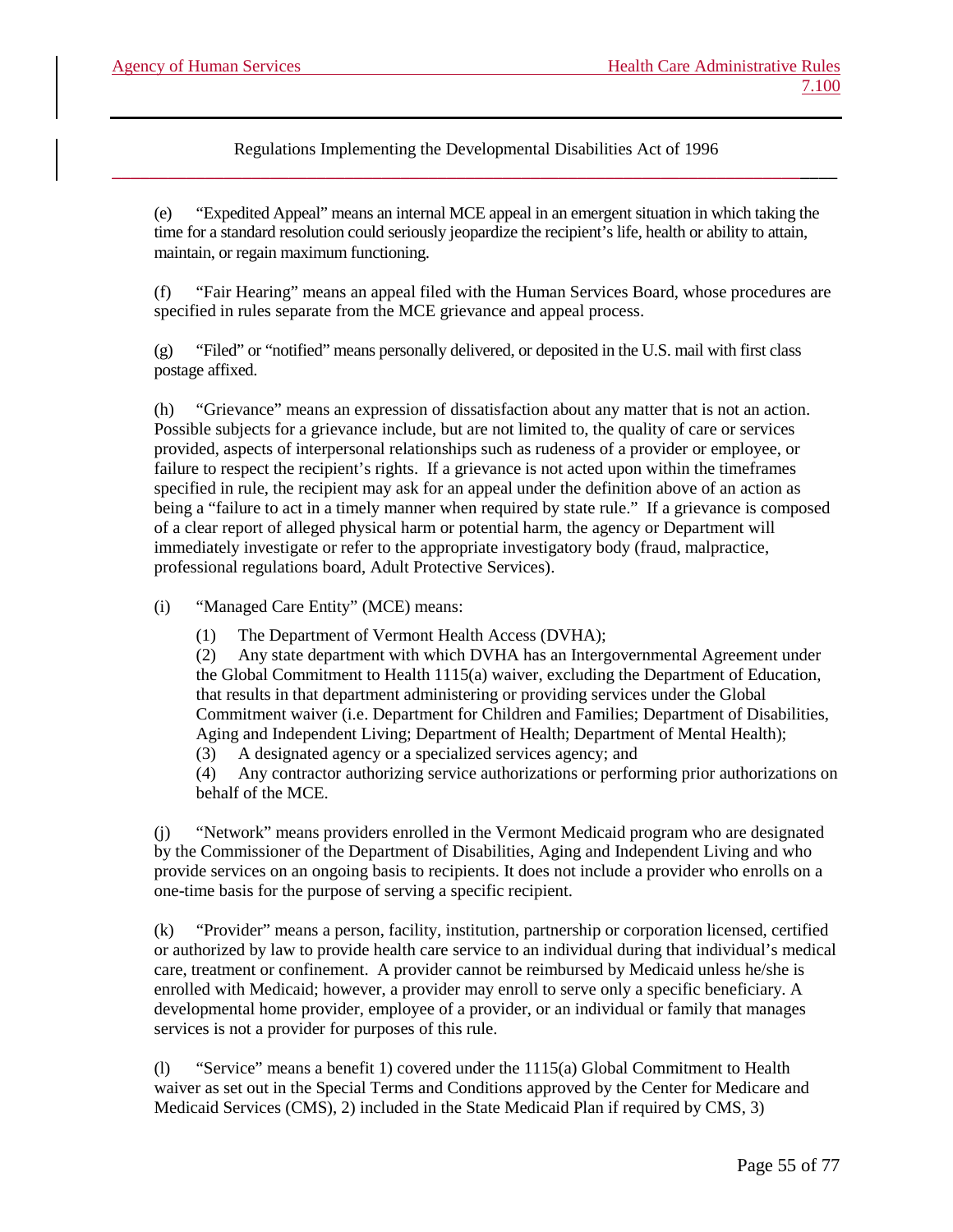authorized by state rule or law, or 4) identified in the Intergovernmental Agreement between the Department of Vermont Health Access and Agency of Human Services departments or the Department of Education for the administration and operation of the Global Commitment to Health waiver.

### 8.3 **Grievances**

(a) A grievance may be initiated by a recipient or the designated representative of a recipient. A grievance may be expressed orally or in writing.

(b) Grievances shall be filed within 60 days of the pertinent issue in order for the grievance to be considered. Staff members shall assist a recipient if the recipient or his or her representative requests such assistance.

A written acknowledgement of a grievance shall be mailed within 5 calendar days of receipt by the MCE. The acknowledgement shall be made by the part of the MCE responsible for the service area that is the subject of the grievance. If the MCE decides the issue within the five-day time frame, it need not send separate notices of acknowledgement and decision. The decision notice is sufficient in such cases.

(d) Recipients or their designated representatives may withdraw grievances orally or in writing at any time. If a grievance is withdrawn orally, the withdrawal will be acknowledged by the MCE in writing within 5 calendar days.

(e) All grievances shall be addressed within 90 calendar days of receipt. The person making the decision shall provide the recipient with written notice of the disposition. The written notice shall include a brief summary of the grievance, information considered in making the decision, and the disposition. If the response is adverse to the recipient, the notice shall also inform the recipient of his or her right to initiate a grievance review with the MCE as well as information on how to initiate such review.

(f) If a grievance is decided in a manner adverse to the recipient, the recipient may request a review by the MCE within 10 calendar days of the decision. The review will be conducted by an individual who was not involved in deciding the grievance under review and is not a subordinate of the individual who decided the original grievance.

(g) The MCO shall acknowledge grievance review requests within 5 calendar days of receipt.

(h) The grievance review will assess the merits of the grievance issue(s), the process employed in reviewing the issue(s), and the information considered in making a final determination. The primary purpose of the review shall be to ensure that the grievance process has functioned in an impartial manner and that the response was consistent with the issues and/or facts presented. The recipient shall be notified in writing of the finding of the grievance review within 90 days.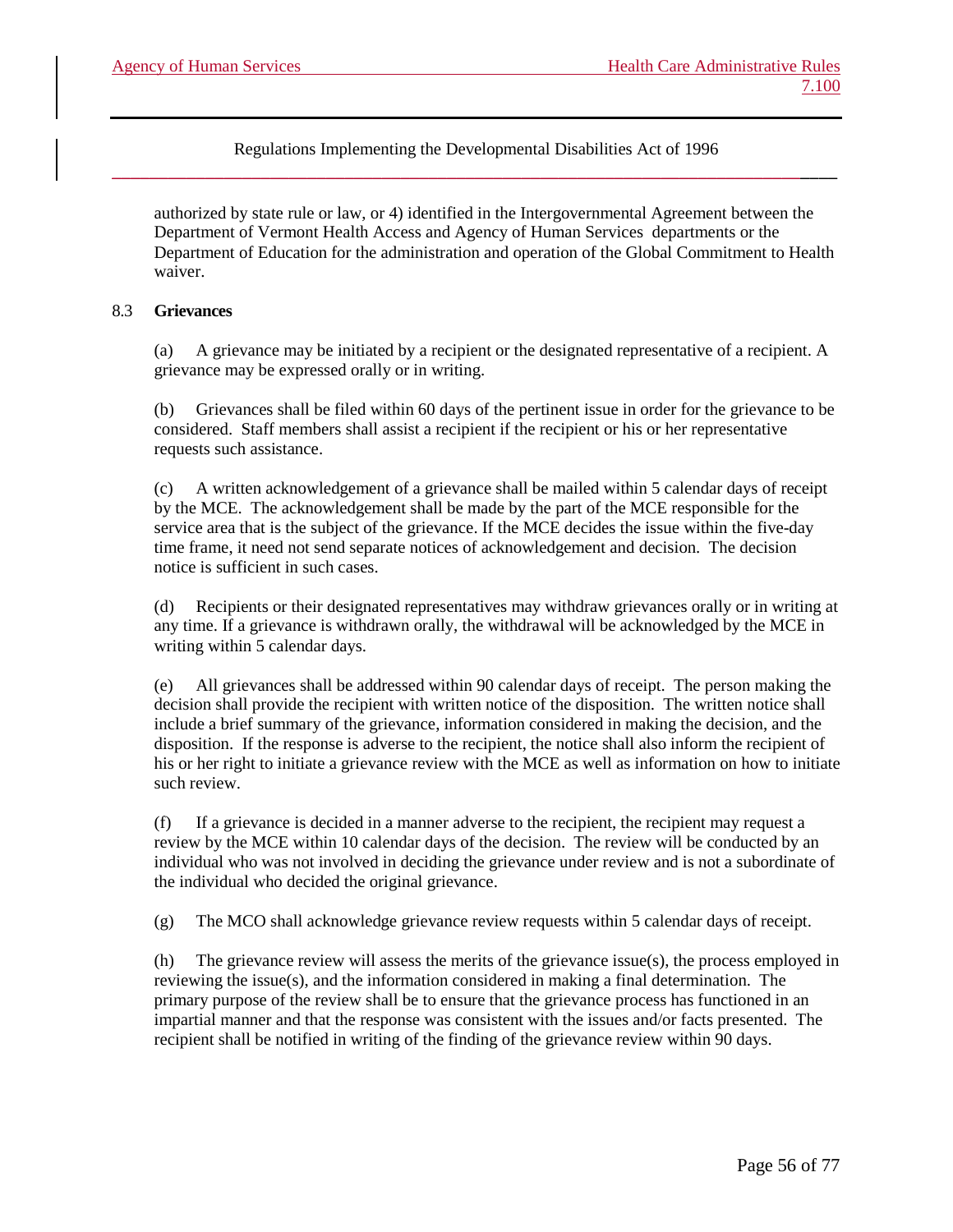(i) Although the disposition of a grievance is not subject to a fair hearing before the Human Services Board, the recipient may request a fair hearing for an issue raised that is appropriate for review by the Board, as provided by 3 V. S. A. § 3091 (a).

### 8.4 **Right to an internal MCE appeal**

(a) When the agency issues an action subject to appeal, including a decision to deny, reduce, or terminate eligibility, or deny, reduce, or terminate services, or when an agency fails to act within 45 days upon an application for services, it shall notify the applicant or recipient of the right to appeal. Notice shall be provided as described herein. In the event the agency fails to provide notice of appeal rights, the time limit for an applicant or recipient to submit an appeal shall be extended.

(b) An applicant or recipient may request an internal MCE appeal of an MCE action, and a fair hearing before the Human Services Board. An applicant or recipient may use the internal MCE appeal process while a fair hearing is pending or before a fair hearing is requested  $(8.11)$ , except when a benefit or service is denied, reduced or eliminated as mandated by federal or state law or rule, in which case the recipient cannot use the MCE appeal process and shall challenge the decision only by requesting a fair hearing.

(1) The agency shall notify the Department within one working day of receipt of the request for appeal. The agency and the Department shall render a final MCE decision. (2) The applicant or recipient shall have 30 calendar days from the date of the final MCE decision to request a fair hearing.

(c) An internal MCE appeal under this rule may only be filed regarding the denial of a service that is covered under Medicaid.

(d) If an applicant or recipient requests an internal MCE appeal regarding only a Medicaid eligibility or premium determination, the entity that receives the appeal will forward it to the Department for Children and Families (DCF), Economic Services Department. They will then notify the applicant or recipient in writing that the issue has been forwarded to and will be resolved by DCF. These appeals will not be addressed through the internal MCE appeal process and will be considered a request for fair hearing as of the date the MCE received it.

Applicants or recipients may file requests for internal MCE appeals orally or in writing for any MCE action. Representatives of the applicant or recipient may initiate internal appeals only after a determination that the third party involvement is being initiated at the applicant's or recipient's request. Internal MCE appeals of actions shall be filed with the MCE within 90 calendar days of the date of the MCE notice of action. The date of the appeal, if mailed, is the postmark date. The internal MCE appeal process will include assistance by staff members of the MCE, as needed, for the applicant or recipient to initiate and participate in the appeal. Recipients shall not be subject to retribution or retaliation for appealing an MCE action.

(f) An initial applicant who files an appeal shall not receive benefits pending the appeal.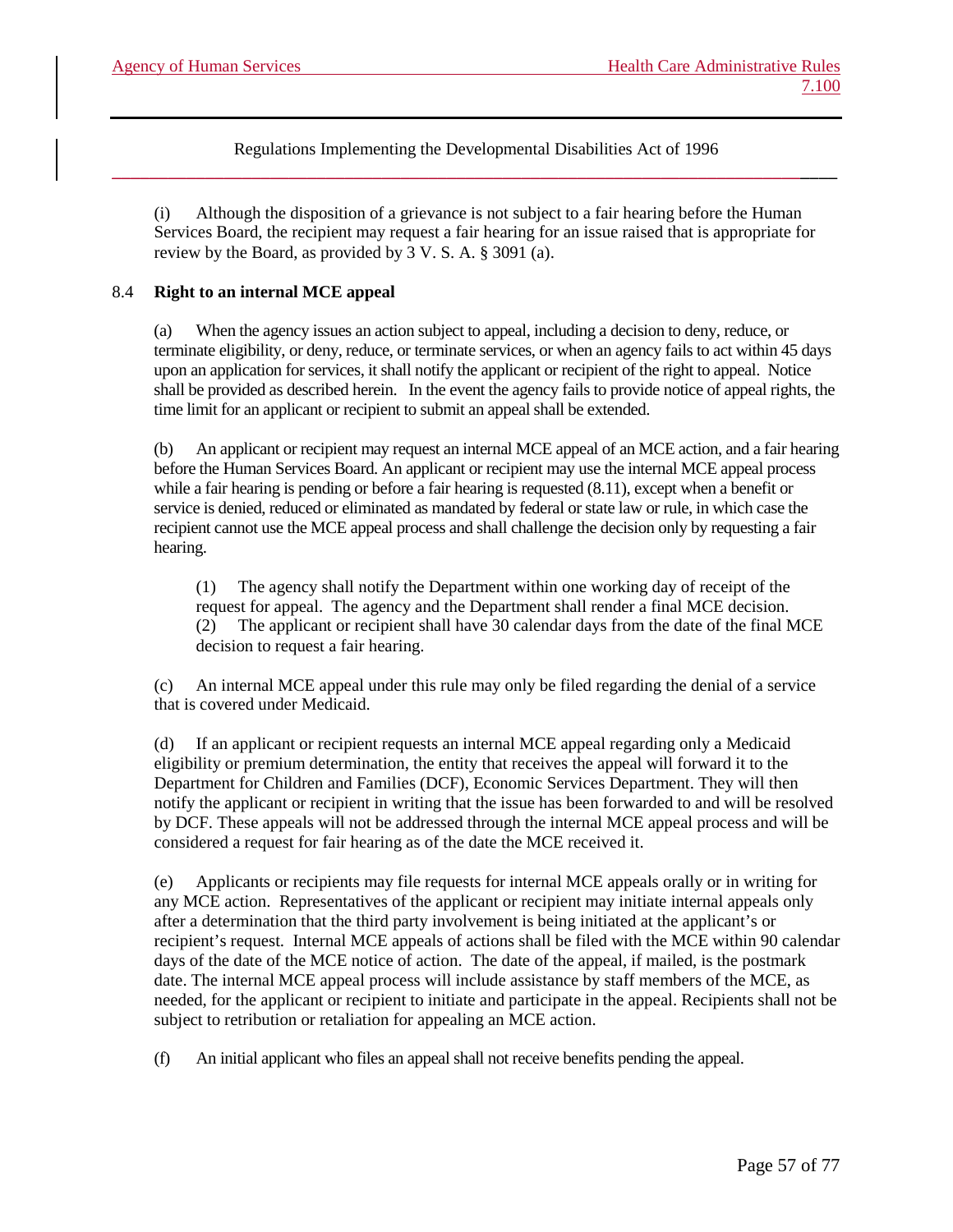(g) Written acknowledgement of the internal MCE appeal shall be mailed within 5 calendar days of receipt by the part of the MCE that receives the appeal request. If a recipient files an appeal with the wrong entity, that entity will notify the recipient in writing in order to acknowledge the appeal. This written acknowledgement shall explain that the issue has been forwarded to the correct part of the MCE, identify the part to which it has been forwarded, and explain that the appeal will be addressed by that part of the MCE. This does not extend the deadline by which an internal MCE appeal shall be determined.

(h) Recipients or their designated representatives may withdraw appeals orally or in writing at any time. If an appeal is withdrawn orally, the withdrawal will be acknowledged by the MCE in writing within 5calendar days.

(i) The recipient or his or her designated representative has the right to participate in person, by telephone or in writing in the meeting in which the MCE is considering the final decision regarding the internal MCE appeal. If the appeal involves an agency decision, a representative of the DA/SSA may also participate in the meeting. Recipients or their designated representative may submit additional information that supplements or clarifies information that was previously submitted and is likely to materially affect the decision. They will also be provided the opportunity to examine the case file, including medical records and other documents or records, prior to the meeting. Upon request, the MCE shall provide the recipient or his or her designated representative with all the information in its possession or control relevant to the internal appeal process and the subject of the internal appeal, including applicable policies or procedures and (to the extent applicable) copies of all necessary and relevant medical records. The MCE will not charge the recipient for copies of any records or other documents necessary to resolve the internal appeal.

(j) The individual who hears the internal MCE appeal shall not have made the decision that is subject to appeal and shall not be a subordinate of the individual who made the original decision.

(k) Internal MCE appeals shall be decided and written notice sent to the applicant or recipient within 45 calendar days of receipt of the appeal. The applicant or recipient shall be notified as soon as the appeal meeting is scheduled. Meetings will be held during normal business hours and, if necessary, the meeting will be rescheduled to accommodate individuals wishing to participate. If a meeting cannot be scheduled so that the decision can be made within the 45-day time limit, the time frame may be extended up to an additional 14 days, by request of the applicant or recipient or by the MCE if the extension is in the best interest of the applicant or recipient. If the extension is at the request of the MCE, it shall give the applicant or recipient written notice of the reason for the delay. The maximum total time period for the resolution of an internal MCE appeal, including any extension requested either by the applicant/recipient or the MCE, is 59 days. If a meeting cannot be scheduled within these timeframes, a decision will be rendered by the MCE without a meeting with the applicant or recipient, or the designated representative.

# 8.5 **Expedited internal MCE appeal requests**

(a) Expedited internal MCE appeals may be requested in emergent situations in which the recipient or designated representative indicates that taking the time for a standard resolution could seriously jeopardize the recipient's life or health or ability to attain, maintain, or regain maximum function. Requests for expedited appeals may be made orally or in writing with the MCE for any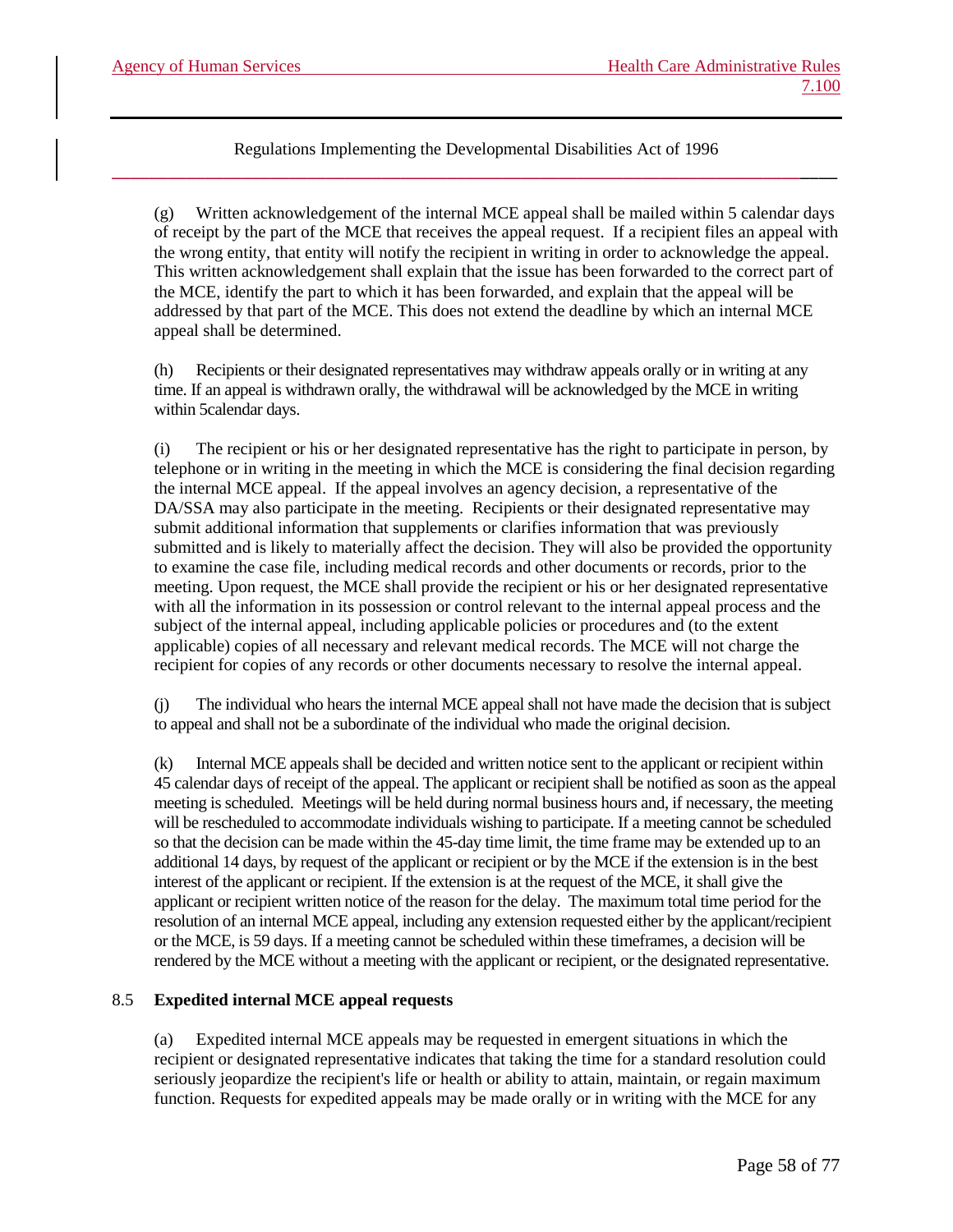MCE actions subject to appeal. The MCE will not take any punitive action against a provider who requests an expedited resolution or supports a recipient's appeal.

(b) If the request for an expedited internal MCE appeal is denied because it does not meet the criteria, the MCE will inform the recipient that the request does not meet the criteria for expedited resolution and that the appeal will be processed within the standard 45-day time frame. An oral notice of the denial of the request for an expedited internal MCE appeal shall be promptly communicated (within 2 calendar days) to the recipient and followed up within 2 calendar days of the oral notification with a written notice.

(c) If the expedited internal MCE appeal request meets the criteria for such appeals, it shall be resolved within 3 working days. If an expedited appeal cannot be resolved within 3 working days, the time frame may be extended up to an additional 14 calendar days by request of the recipient, or by the MCE if the extension is in the best interest of the recipient. If the extension is at the request of the MCE, it shall give the recipient written notice of the reason for the delay. An oral notice of the expedited appeal decision shall be promptly communicated (within 2 calendar days) to the recipient and followed up within 2 calendar days of the oral notification with a written notice. The written notice for any expedited internal MCE appeal determination shall include a brief summary of the appeal, the resolution, the basis for the resolution, and the recipient's right to request a fair hearing if not already requested.

# 8.6 **Participating provider decisions**

(a) Provider decisions shall not be considered MCE actions and are not subject to appeal using this process.

- (b) A state agency shall be considered a provider if it provides a service that is:
	- (1) Claimed at the Medicaid service matching rate;
	- (2) Based on medical or clinical necessity; and
	- (3) Not prior-authorized.

(c) Designated agencies/specialized service agencies (DA/SSA) are providers when their decisions do not affect recipient eligibility or services.

#### 8.7 **Notices**

(a) The part of the MCE issuing a services decision that meets the definition of an action shall provide the recipient with written notice of its decision. In cases involving a termination or reduction of services, such notice of decision shall be mailed at least 11 days before the change will take effect. Where the decision is adverse to the recipient, the notice shall inform the recipient when and how to file an internal MCE appeal or fair hearing. In addition, the notice shall inform the recipient that he or she may request that covered services be continued without change as well as the circumstances under which the recipient may be required to pay the costs of those services pending the outcome of any internal MCE appeal or fair hearing.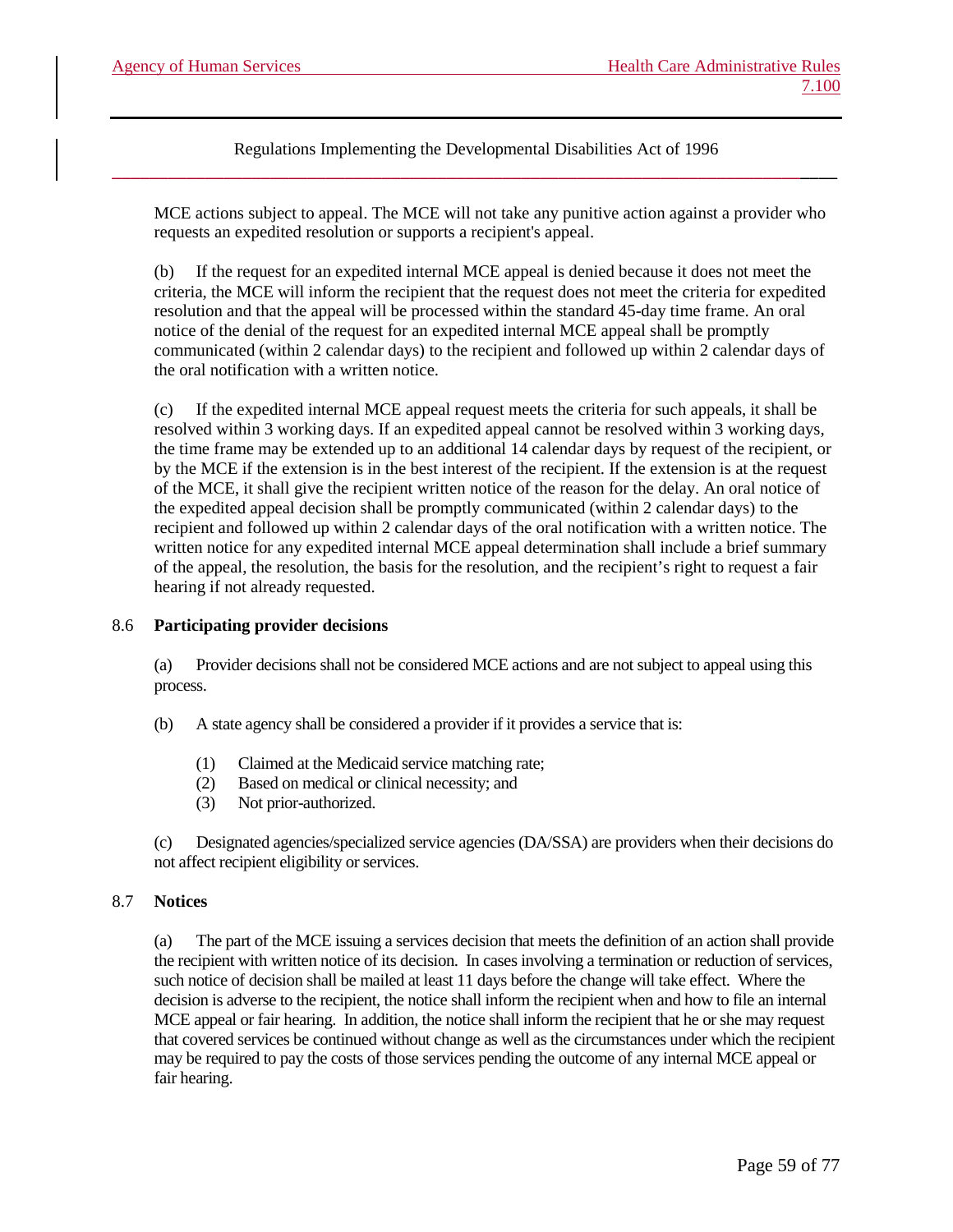(b) The agency shall provide notice, including reference to the applicable policy or citation the action is based on, as described in Sections 4.7, 4.12, 4.14, 4.15 and throughout Part 8, to an applicant or recipient of the rights provided in the Developmental Disabilities Act, 18 V.S.A. §§ 8727 (a) and 8728, and any other rights under state and federal law, as well as the right of grievance.

(c) All agencies and the Department shall post notices of the right to appeal and the procedure for appealing or initiating a grievance within the public areas of the agency. The Department shall provide such notices for posting, which shall include telephone numbers for receiving help in initiating a grievance, appeal, or fair hearing request.

### 8.8 **Continued services**

(a) If requested by the recipient, services shall be continued during an appeal regarding a Medicaidcovered service termination, suspension or reduction under the following circumstances:

(1) The appeal was filed in a timely manner, meaning before the effective date of the proposed action;

(2) The recipient has paid any required premium(s) in full; and

(3) The appeal involves the termination, suspension or reduction of a previously-authorized course of treatment or services plan.

(b) Where properly requested, a service shall be continued until any one of the following occurs:

(1) The recipient withdraws the appeal;

(2) Any limits on the cost, scope or level of service, as stated in law or rule, have been reached;

(3) The MCE issues an appeal decision adverse to the recipient, and the recipient does not request a fair hearing within the applicable time frame;

(4) A fair hearing is conducted and the Human Services Board issues a decision adverse to the recipient; or

(5) The time period or service limits of a previously authorized service has been met.

(c) Continuation of benefits without change does not apply when the appeal is based solely on a reduction, suspension or elimination of a benefit or service required by federal or state law or rule affecting some or all recipients, or when the decision does not require the minimum advance notice as specified in Medicaid Rule 4150.

(d) Recipients may waive their right to receive continued benefits pending appeal.

# 8.9 **Recipient liability**

(a) A recipient may be liable for the cost of any services provided after the effective date of the reduction or termination of service or the date of the timely appeal, whichever is later.

(b) The MCE may recover from the recipient the value of any continued benefits paid during the appeal period when the recipient withdraws the appeal before the relevant internal MCE appeal or fair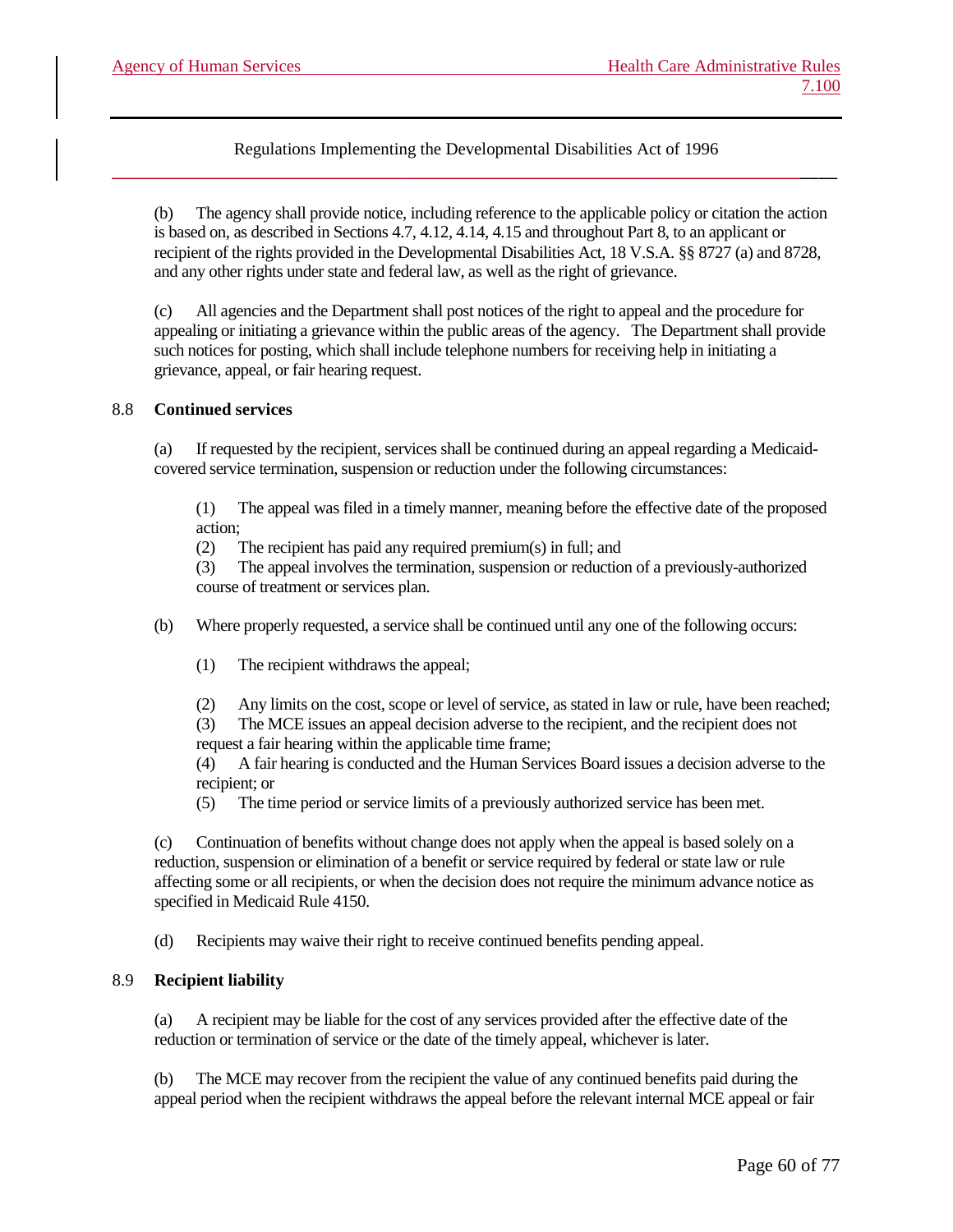hearing decision is made, or following a final disposition of the matter in favor of the MCE. Recipient liability will occur only if an internal MCE appeal, fair hearing decision, secretary's reversal and/or judicial opinion upholds the adverse determination, and the MCE also determines that the recipient should be held liable for service costs.

(c) If the provider notifies the recipient that a service may not be covered by Medicaid, the recipient can agree to assume financial responsibility for the service. If the provider fails to inform the recipient that a service may not be covered by Medicaid, the recipient is not liable for payment. Benefits will be paid retroactively for recipients who assume financial responsibility for a service and who are successful on such service coverage appeal.

### 8.10 **Appeals regarding proposed services**

(a) If an appeal is filed regarding a denial of service eligibility, the MCE is not required to initiate service delivery.

(b) The MCE is not required to provide a new service or any service that is not a Medicaid-covered service while a fair hearing determination is pending.

### 8.11 **Fair hearing**

(a) A recipient may use the MCE internal appeal process and be entitled to a fair hearing before the Human Services Board. Fair hearings or internal MCE appeals shall be filed within 90 days of the date the notice of action was mailed by the MCE, or if not mailed, within 90 days after the action occurred. A request for a fair hearing challenging an MCE internal appeal decision shall be made within 90 days of the date of the original notice of the MCE internal appeal decision, or within 30 days of the date the MCE internal appeal decision was mailed. If the recipient's original request for an MCE internal appeal was filed before the effective date of the adverse action, the recipient has requested continuing benefits before the effective date of the adverse action, and the recipient has paid in full any required premium(s), the recipient's services will continue consistent with Section 8.8.

(b) The Department shall have standing to be a party to any request for fair hearing filed with the Human Services Board.

(1) Appeals to the Human Services Board shall be conducted in accordance with the rules governing the conduct of fair hearings by the Human Services Board, 3 V.S.A. Section 3091. (2) The fair hearing officer shall assure that the person with a developmental disability has access to legal representation, if desired.

(3) The fair hearing officer may order an independent evaluation at no cost to the person with a developmental disability if he or she finds that it would aid in resolution of the issue on appeal.

(c) The Human Services Board may reverse or modify a decision of the Department or an agency only if the decision is inconsistent with the System of Care Plan and the rules and policies of the Department. The Human Services Board shall not reverse a decision of the MCE if the decision is consistent with the System of Care Plan and the rules and policies of the Department, unless the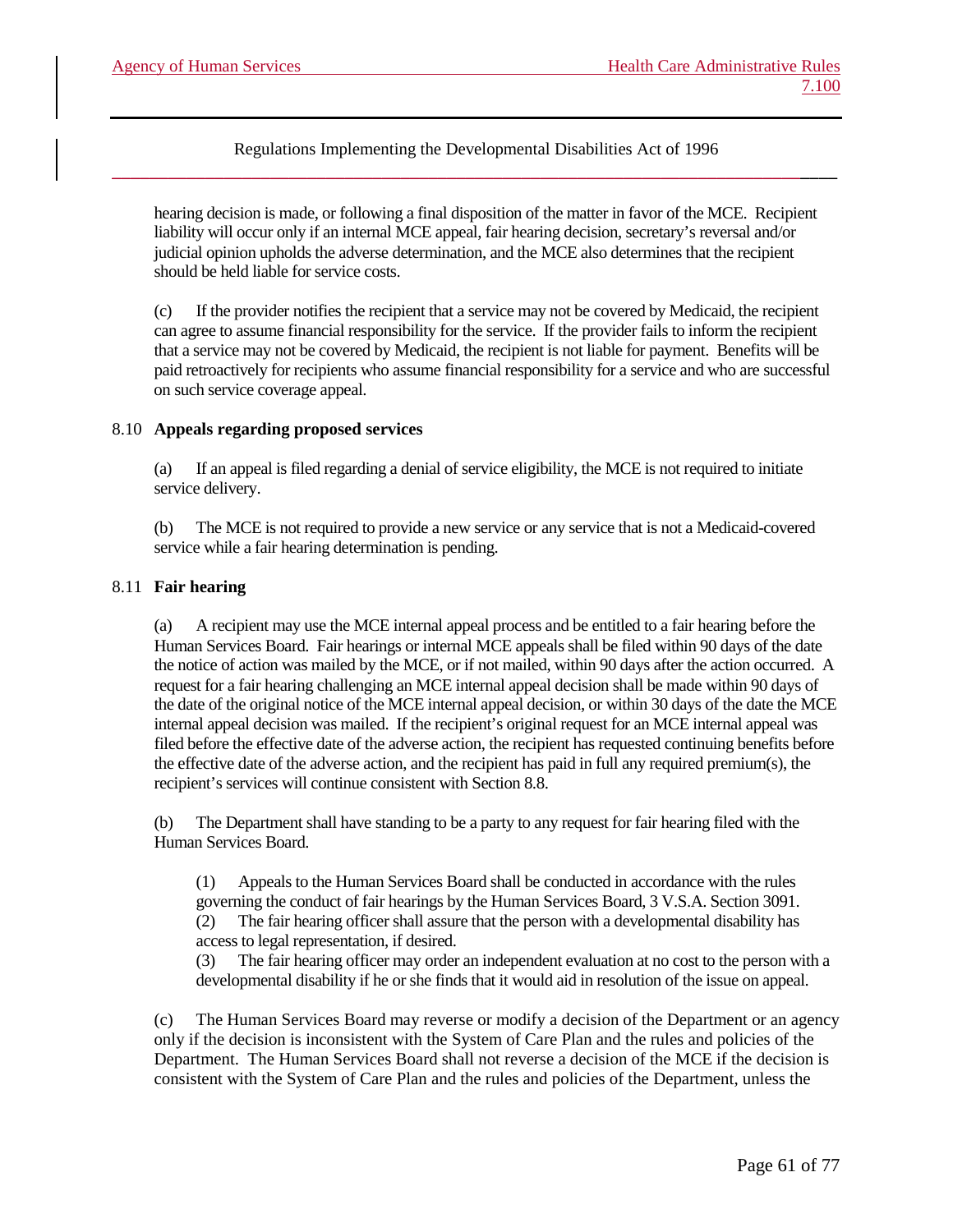Board finds that the System of Care Plan rules, or policies of the Department conflict with state or federal law.

(d) The Secretary of the Agency of Human Services shall review all decisions and orders of the Human Services Board in accordance with 18 V.S.A. §8727 (b) (2).

# **Part 9. Training**

# 9.1 **Purpose**

Training is an ongoing process that helps ensure safety and quality services and reflects the principles of services of the Developmental Disabilities Act of 1996, generally accepted best practices, and promising practices and the priorities of the *System of Care Plan* System of Care Plan and these regulations.

# 9.2 **Standards**

(a) The Division Department shall developspecify training standards and periodically update them to ensure that workers:

(1) Understand the values and philosophy underlying services and supports;

(2) Acquire skills necessary to address the individual needs of the recipient for whom they provide services and support;

(3) Acquire skills to implement the principles and purposes of the Developmental Disabilities Act of 1996; and

(4) Are exposed to best and promising practices in supporting individuals with developmental disabilities.

(b) In developing t<sub>T</sub>he standards the Division shall ensure that endeavor to involve individuals people with developmental disabilities and their families are involved in the design, delivery, and evaluation of training.

# 9.3 **Agency and Supportive Intermediary Support Organization responsibilities**

(a) Each agency shall adopt and implement a training plan which ensures adherence to the following minimum standards:

(1) Workers compensated with funds paid or administered by the agency willshall receive pre-service and in-service training or have knowledge and skills in the areas addressed by pre-service and in-service training consistent with Department and Division standards and these regulations.

(2) Workers, on an ongoing basis, willshall have opportunities to broaden and develop their skills and knowledge in the following areas: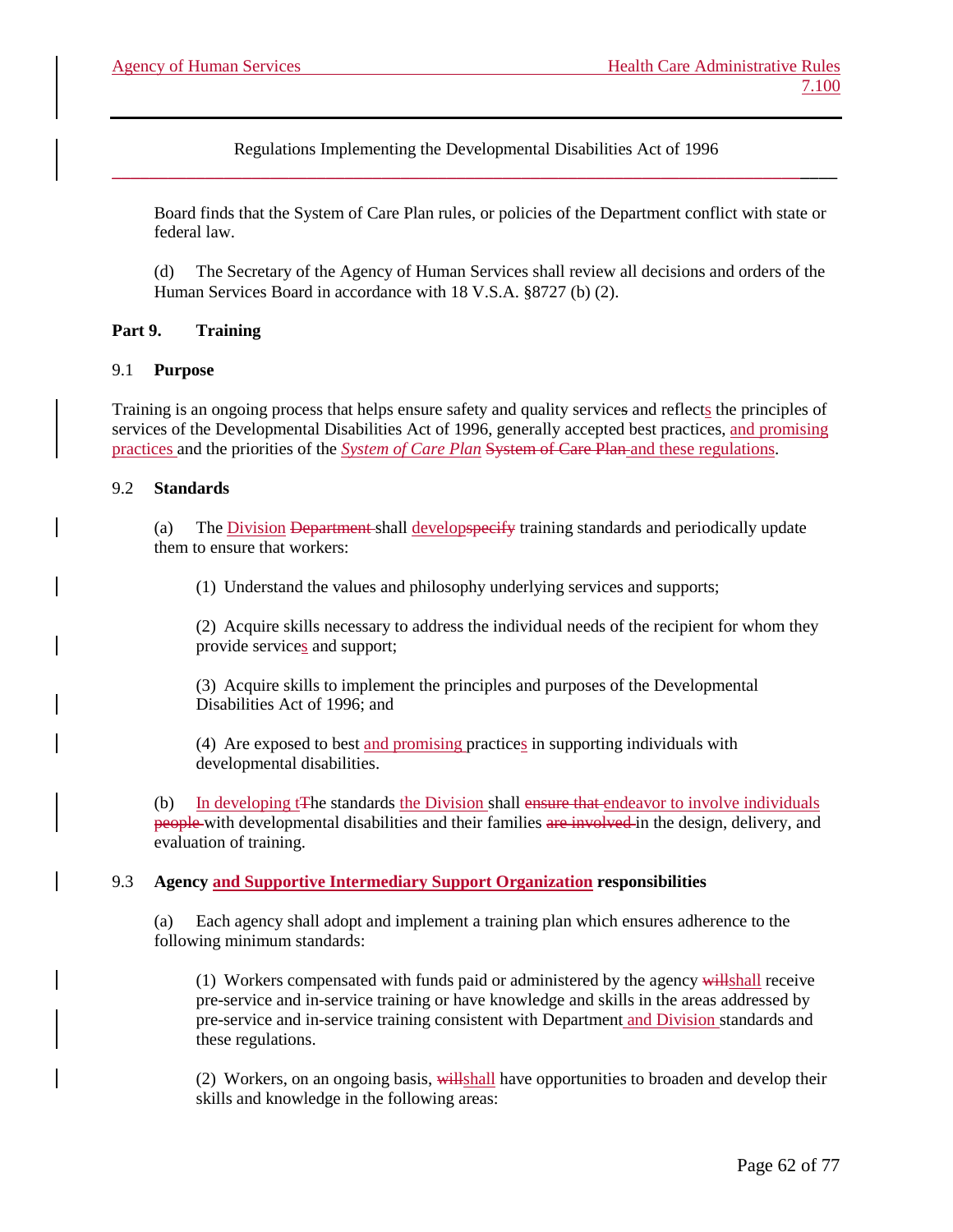- (A) Best and promising practices;
- (B) Values including:

The principles of supporting people to have valued roles in their community including:

- The dignity of valued roles
- Sharing ordinary places
- Making choices and the dignity of risk
- Relationships in living a full life
- Making contributions to others

The principles of person-centered thinking including:

- How to respectfully address significant issues of health or safety while supporting choice
- How to sort what is important for people from what is important to the people we support
- How rituals and routines play a role in what is important to the people we support
- The importance of having power with rather than power over the people we support;
- (C) Current and emerging worker responsibilities; and

(D) Current and emerging needs of the individualperson with a developmental disability.

(b) The training plan shall be written and based on the agency's assessment of the agency's its ability and capacity to meet the needs of the people it serves, the local *System of Care Plan*System of Care Plan, and the training needs of its staff and board members.

(c) The training plan shall be updated as needed but at least every three years.

(d) Each designated agency, specialized services agency and Supportive ISO shall:

(1) Have a system to verify that all workers compensated with funds administered or paid by the organization have received pre-service and in-service training in accordance with these regulations, or have knowledge and skills in the areas addressed by pre-service and in-service training.

(2) Make pre-service and in-service training available to all workers at no cost to the family or recipient.

(3) Involve people with disabilities and their families in the design, delivery, and evaluation of training and invite them to participate in training.

(4) Have a system to verify that all workers have been told about and understand the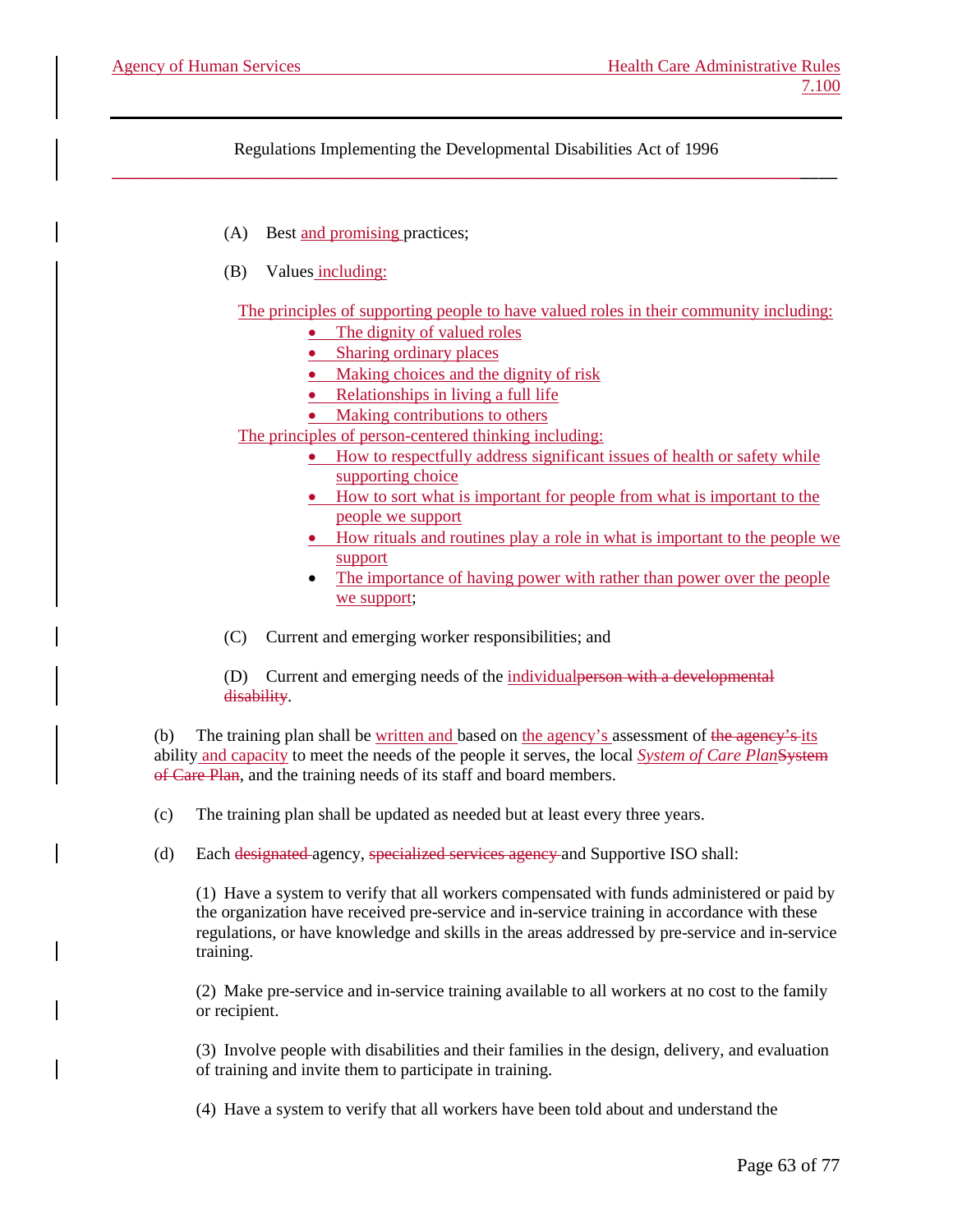> requirement to report abuse and neglect of children to the DCF<del>Department for Children and</del> Families, and abuse, neglect and exploitation of vulnerable adults to APS dult Protective **Services**

(e) Each agency and Supportive ISO shall:

(1) Inform each person that self/family-manages services or share-manages services about the recipients or family's responsibility for ensuring that all workers receive pre-service and in-service training in accordance with these regulations.

(2) Inform each person that self/family-manages or share-manages services about the availability of pre-service and in-service training at no cost to the family.

### 9.4 **Pre-service training**

Before working alone with an individual person who receives support funded by the Department, each worker shall demonstrate knowledge or be trained and demonstrate knowledge in-(a) through (e) of this section.all of the following areas: The employer of record, whether recipient, family, shared living provider or agency, is responsible for providing or arranging for this training for their workers. The agency or Supportive ISO is responsible for verifying that the employer of record has provided or arranged for this training.

(a) Abuse reporting requirements:

(1) The requirements of Vermont law to report suspected abuse or neglect of children; and

(2) The requirements of Vermont law to report suspected abuse, neglect, or exploitation of vulnerable adults.

- (b) Health and Safety:
	- (1) Emergency procedures, including where to locate the emergency fact sheet;
	- (2) What to do if the individualperson is ill or injured;
	- (3) Critical incident reporting procedures; and
	- (4) How to contact a supervisor or emergency on-call staff.

(c) Individual specific information. (The provisions of this subsection apply each time a worker works with a different individual person or family.) For self/family-managed services and sharemanaged services the recipient or family is responsible for providing or arranging for this training for their workers.

(1) Whether the individual person has a guardian, and how to contact the guardian;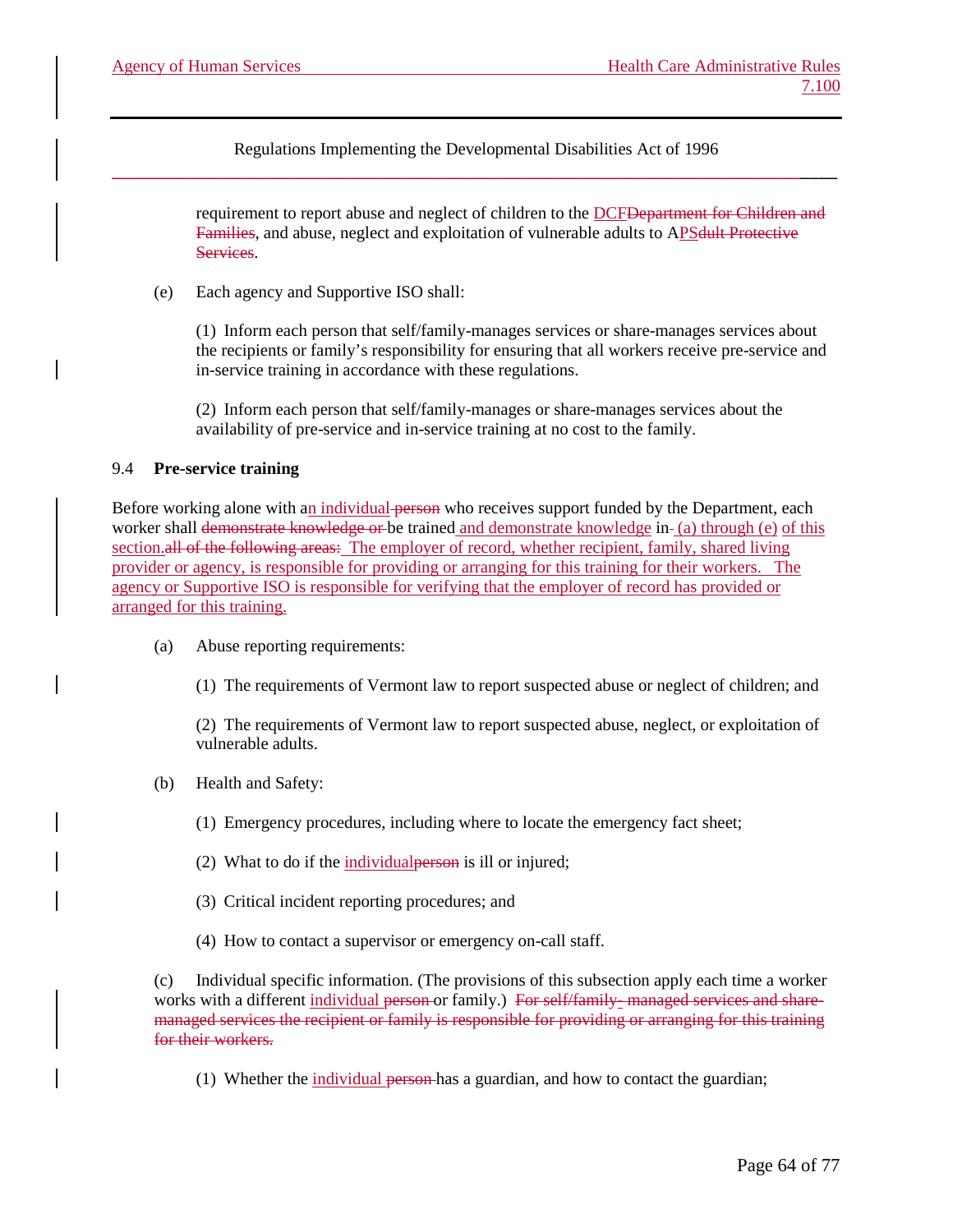> (2) The individual's behavior, including how to recognize and respond to stressorsthe individual's specific emotional regulation support requirements and behaviors which could place the person or others at risk;

- (3) Health and safety needs of the individualperson;
- (4) How to communicate with the individual person; and

(5) The individualperson's ISAindividual support agreement, including the amount of supervision the individual personer requires.

- (d) Values:
	- (1) Individual rights;
	- (2) Confidentiality;

(3) Respectful interactions with individualspeople with developmental disabilities and their families; and

(4) Principles of service contained in the Developmental Disabilities Act of 1996.

(e) How to access additional support, training, or information.

#### 9.5 **In-service training**

(a) Within three months of being hired or entering into a contract, workers shall be trained in or and demonstrate the knowledge and skills necessary to support individuals, in (a)(1) and (2) of this section. Workers shall be trained in or demonstrate knowledge and skills necessary to support individuals, in (a)(3) and (4) of this section. including: The employer of record, whether recipient, family, shared living provider or agency, is responsible for providing or arranging for this training for their workers. The agency or Supportive ISO is responsible for verifying that the employer of record has provided or arranged for this training.

(1) The worker's role in developing and implementing the individual support agreement (ISA), including the role and purpose of the ISA, and working as part of a support team;

(2) The skills necessary to implement the recipient's ISAsupport agreement (including facilitating inclusion, teaching and supporting new skills, supporting communication)... For self/family-managed services, the recipient or family employer of record is responsible for providing or arranging for this training for their workers. For share-managed services and respite the agency is responsible to ensure the employer of record has provided the training and the worker demonstrates knowledge in the areas trained;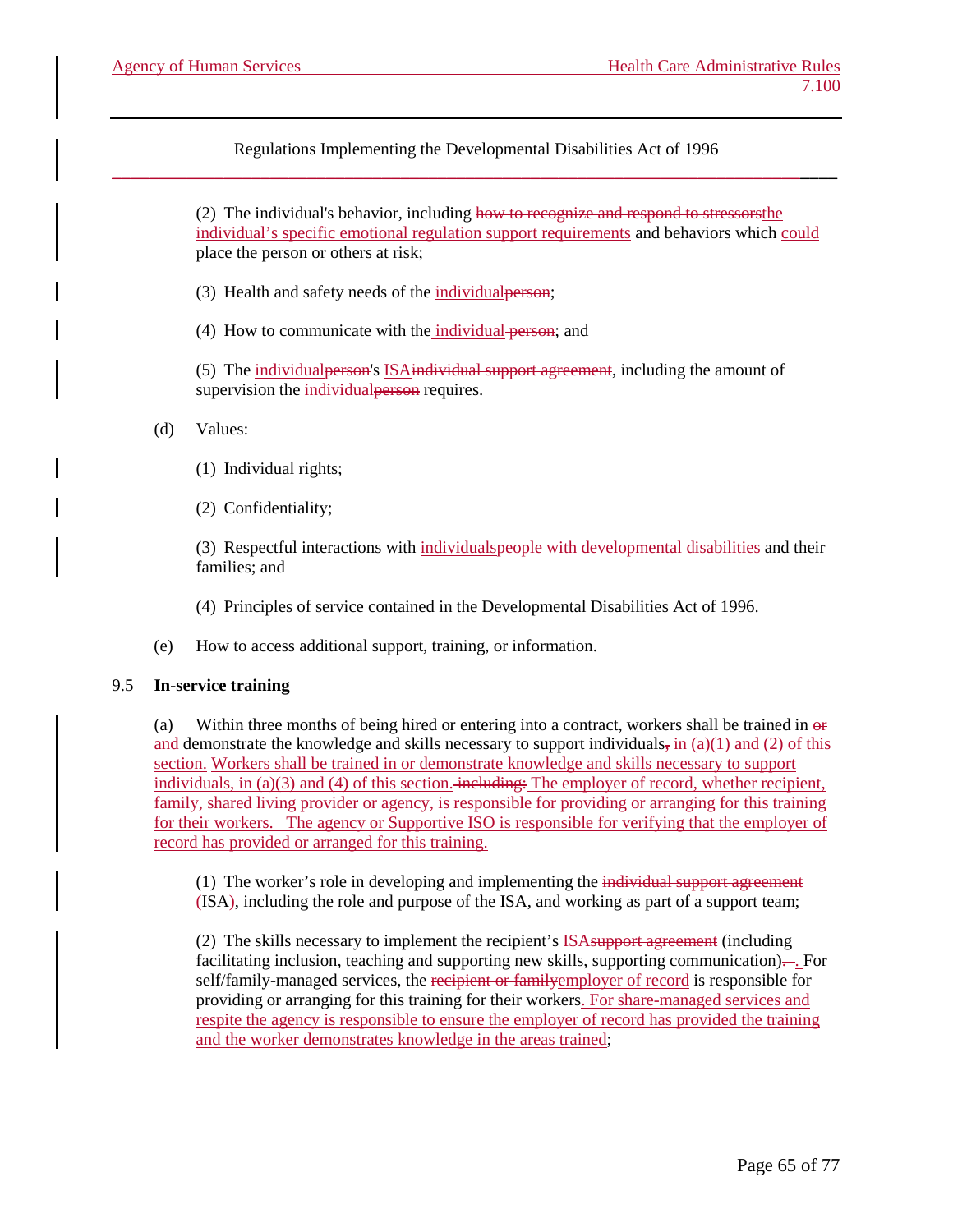> (3) Vermont's developmental disabilities service system (including Department policies and procedures) and agency policies and procedures as relevant to their position in order to carry out their duties; and

(4) Basic first aid.

(b) Workers shall be trained in blood-borne pathogens and universal precautions within time frames required by state and federal law.

### 9.6 **Exception for emergencies**

(a) For the purposes of this section, "emergency" means an extraordinary and unanticipated situation of fewer than 72 consecutive hours.

In an emergency, if the unavailability of a trained worker creates a health or safety risk for the individualperson with a developmental disability, a worker who has not received pre-service training or demonstrated knowledge in all pre-service areas may be used for up to 72 hours after the worker first begins to work with the individual in response to the emergency, as long as essential information about the individual person is communicated to the worker and he or  $\sinh\theta$  in brief form has immediate access to all the documents and information covering all areas of Pre-service training (see Section 9.4).

 (c) This exception does not apply to workers performing special care procedures. All requirements in section 7 of these regulations must be met prior to staff performing special care procedures.

#### **Part 10. Certification of Providers**

#### 10.1 **Purpose of certification**

In order to receive funds administered by the Department to provide services or supports to people with developmental disabilities, providers shall be certified to enable the Department to ensure that an agency can meet certain standards of quality and practice.

#### 10.2 **Certification status/duration of certification**

#### (a) To meet certification standards, an agency must:

(1) Meet the standards for designation as a DA or SSA (see *Administrative Rules on Agency Designation*);

(2) Meet the Department's *Quality Standards for Services* (section 10.5); and

(3) Provide services and supports that foster and adhere to the Principles of Service (See 18 V.S.A. §8724) and the Rights guaranteed by the Developmental Disabilities Services Act (See 18 V.S.A. §8728).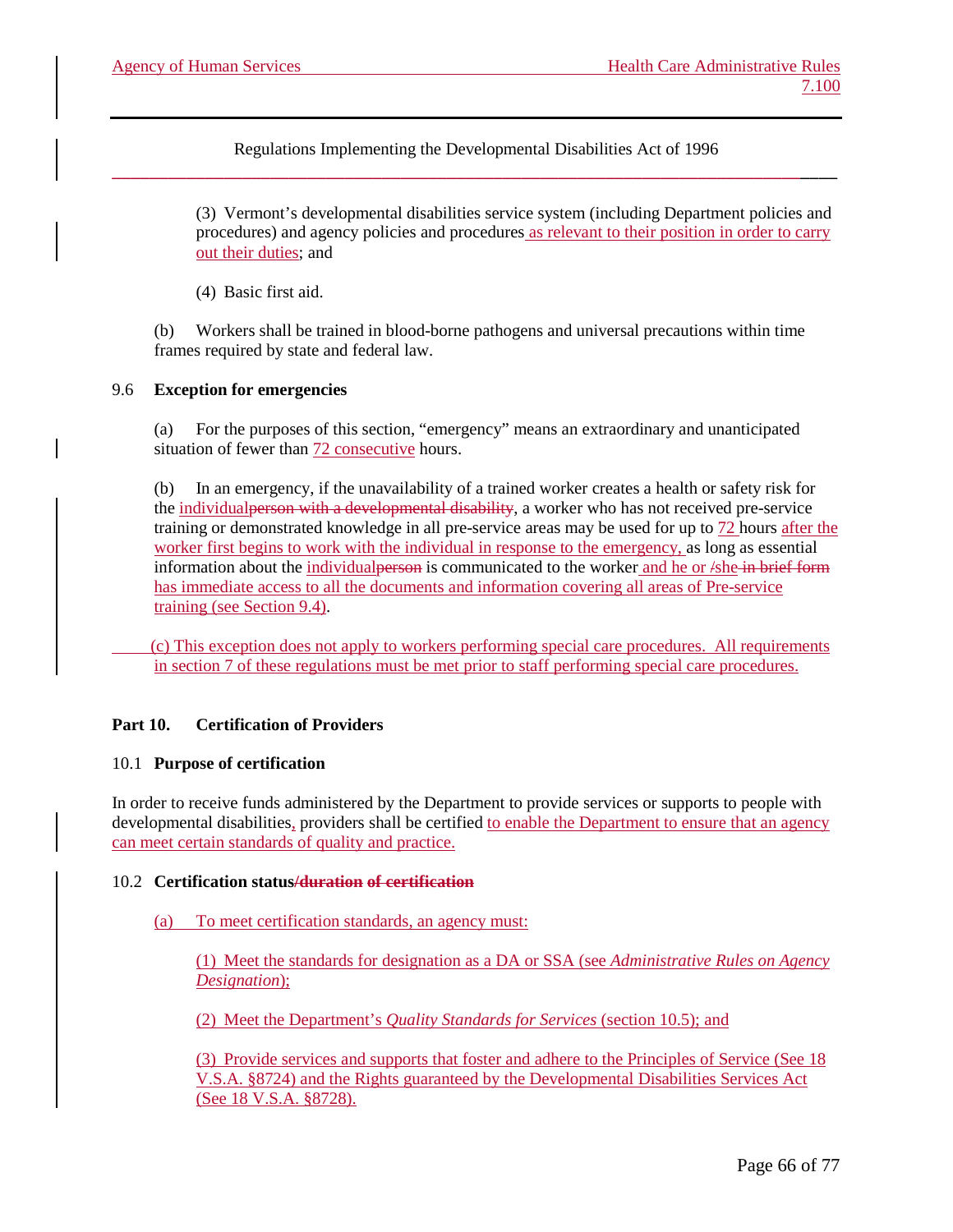(ab) Current providers.... Any designated agency or specialized service agency receiving Department funds on the effective date of these regulations is presumed to be certified.

(bc) New provider. . A new provider that wishes to be certified by the Department shall first establish either that it meets the standards for designation or meets the requirements in subsection (c) below. . Upon being designated, an organization shall apply in writing to the Department for certification... The application shall include policies, procedures, and other documentation demonstrating that the organization is able to meet the quality standards for certification contained in section 10.5 and provide services and supports that foster and adhere to the Principles of Service (See 18 V.S.A. §8724) and the Rights guaranteed by the Developmental Disabilities Services Act (See 18 V.S.A. §8728).

### this Part

(c) Certification or recertification of providers that do not meet the standards for designation

(4d) Providers that are not designated but who wish to be shall not be certified must meet all the requirements of Part 10 of these regulations.

(e) If a certified provider loses its designation status, the provider is automatically de-certified.

(2) When the Department determines that a provider is willing and able to meet certification criteria and provides services consistent with the local and state system of care plans, a provider may be certified for one year. The period of certification may be extended for up to three years in cases of outstanding performance. The duration of certification is dependent upon the level and degree to which the provider meets the certification criteria and its willingness and ability to correct/improve deficiencies.

(3) The Department makes the final decision as to whether an organization should be certified. The Department will offer the designated agency for each region in which a provider will operate an opportunity to comment about whether a provider is needed and should be certified. The Department will consider the recommendations of the designated agency for the region or regions, as well as input from people with developmental disabilities, family members, and other interested people, and will investigate or consider any concerns related to whether the organization should be certified.

(d) The Department will specify the format and procedures for applications for certification.

(fe) The Department shall send the applicant a written determination within 9030 days after receiving an application for certification. An organization shall be certified iIn order to receive funds administered by the Department, an organization must be certified and have a Master Grant Agreement with the AHS.

#### 10.3 **Monitoring of certification**

(a)The Department shall monitor certified providers through a variety of methods including, but not limited to, quality reviews, other on-site visits, review of critical incident reports and mortality reviews,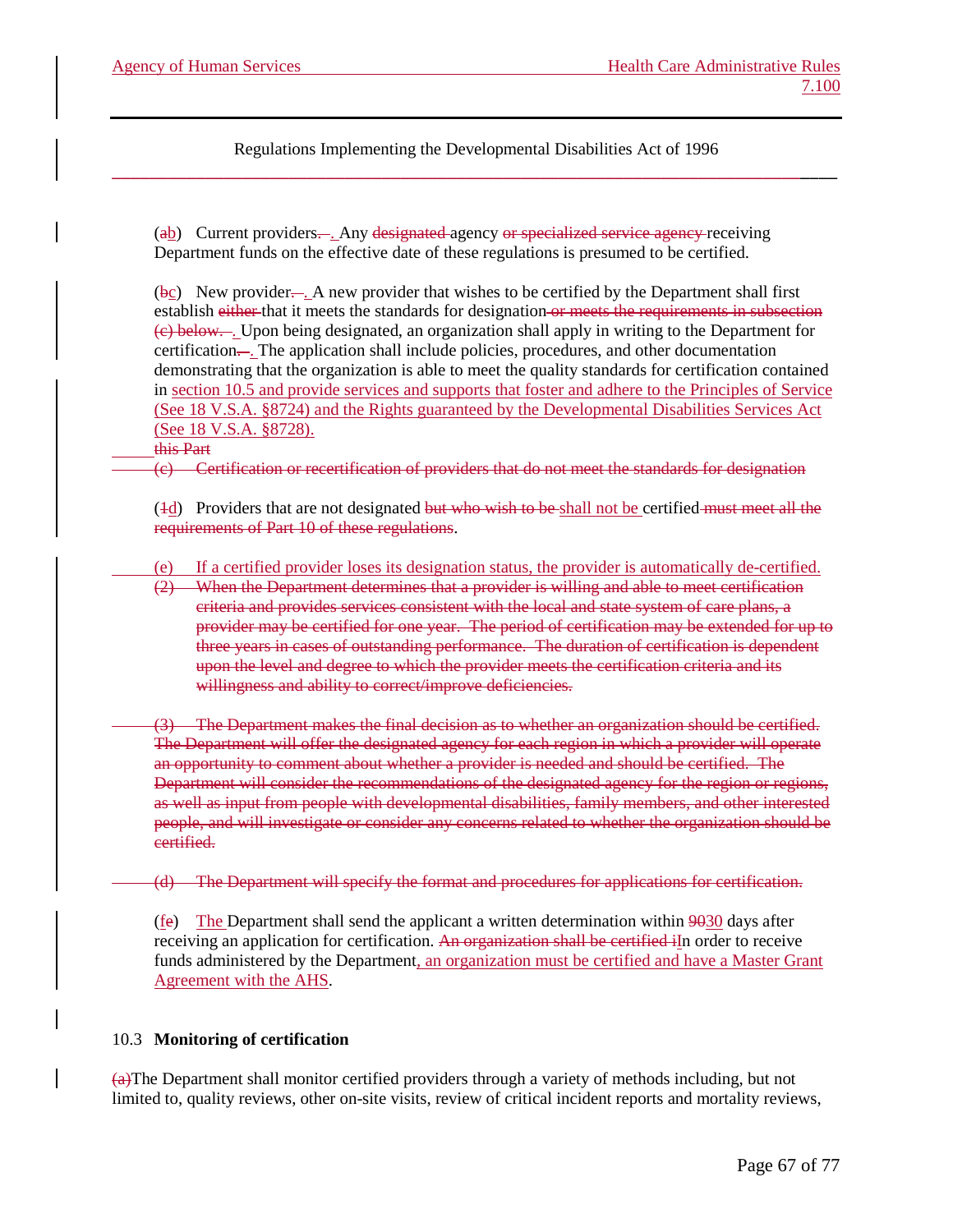investigation of complaints from recipients and the public, input from Department staff and staff or employees of other departments of **AHSthe Agency of Human Services**.

(b) A certified provider shall be subject to unannounced monitoring visits by the Department at any time, regardless of certification status.

### **10.4 Principles of service**

(a) To be certified, a provider shall provide services/supports that foster and adhere to these principles:

- (1) Children's Services. Children, regardless of the severity of their disability, need families and enduring relationships with adults in a nurturing home environment. The quality of life of children with developmental disabilities, their families and communities is enhanced by caring for children within their own homes. Children with disabilities benefit by growing up in their own families; families benefit by staying together; and communities benefit from the diversity that is provided when people with varying abilities are included.
- (2) Adult Services. Adults, regardless of the severity of their disability, can make decisions for themselves, can live in typical homes and can contribute as citizens to the communities where they live.
- (3) Full Information. In order to make good decisions, people with developmental disabilities and their families need complete information about the availability, choices and costs of services, how the decision-making process works, and how to participate in that process.
- (4) Individualized Support. People with developmental disabilities have differing abilities, needs and goals. To be effective and efficient, services shall be individualized to the capacities, needs and values of each individual.
- (5) Family Support. Effective family support services shall be designed and provided with respect and responsiveness to the unique needs, strengths and cultural values of each family and the family's expertise regarding its own needs.
- (6) Meaningful Choices. People with developmental disabilities and their families cannot make good decisions without meaningful choices about how they live and the kinds of services they receive. Effective services shall be flexible so they can be individualized to support and accommodate personalized choices, values and needs and assure that each recipient is directly involved in decisions that affect that person's life.
- (7) Community Participation. When people with disabilities are segregated from community life, all Vermonters are diminished. Community participation is increased when people with disabilities meet their everyday needs through resources available to all members of the community.
- (8) Employment. The goal of job support is to obtain and maintain paid employment in regular employment settings.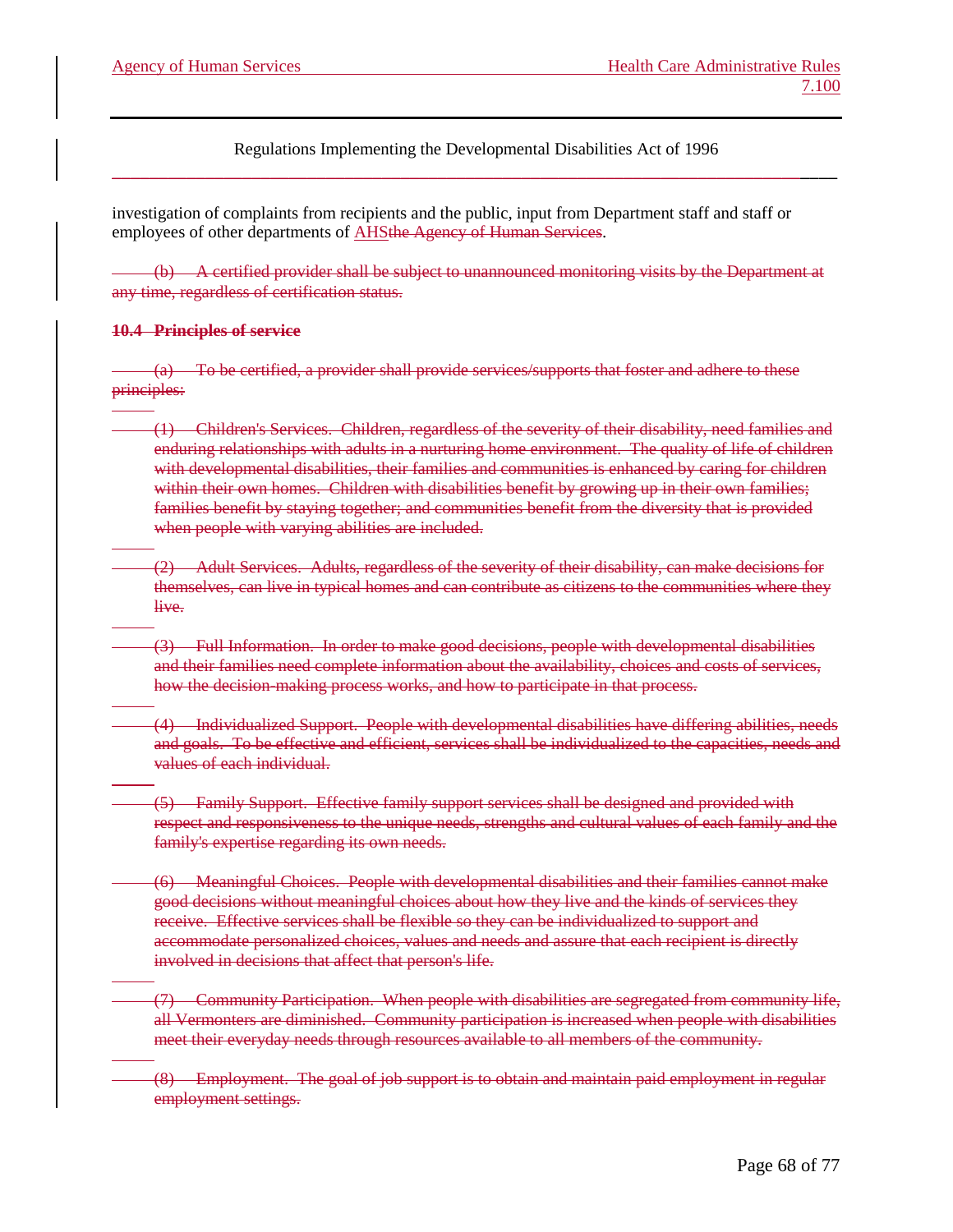(9) Accessibility. Services shall be geographically available so that people with developmental disabilities and their families are not required to move to gain access to needed services, thereby forfeiting natural community support systems.

(10) Health and Safety. The safety and health of people with developmental disabilities is of paramount concern.

(11) Trained Staff. In order to ensure that the goals of this section are attained, all individuals who provide services to people with developmental disabilities and their families shall receive training as required by 18 V.S.A. § 8731 and Part 10 of these regulations.

(12) Fiscal Integrity. The fiscal stability of the service system is dependent upon skillful and frugal management and sufficient resources to meet the needs of Vermonters with developmental disabilities.

### 10.45 **Services available regardless of funding source**

(a) Any services or supports which are provided to people who are eligible for Medicaid shall be made available on the same basis to people who are able to pay for the services or who have other sources of payment.

(b) The rate charged to recipients who are able to pay for services or who have payment sources other than Medicaid shall be the same as the rate charged to Medicaid-eligible recipients, *except that* the rate may be discounted to reflect lower administrative or implementation costs, if any, for non-Medicaid recipients. . If a provider establishes a sliding fee scale for such services, the provider shall have a source of funding (such as United Way, state funds, donated services) for the difference between the cost of providing the service and the fee charged.

(c) Any services not funded by Medicaid may be made available in accordance with a sliding fee schedule.

#### **10.6 Rights of individuals who receive services/supports**

To be certified, a provider shall have a written policy stating its commitment to assuring the rights of all individuals and families who receive services/supports as stated in the Developmental Disabilities Act of 1996. To be certified, a provider shall provide services/supports that respect the rights of individuals and their families. The provider shall assist individuals and families to understand the rights listed in this section as well as rights provided by state or federal law, and shall provide this information in a format and language that is easy to understand.

(a) Every recipient has the right to:

(1) Be free from aversive procedures, devices and treatments.

(2) Have privacy, dignity, confidentiality and humane care.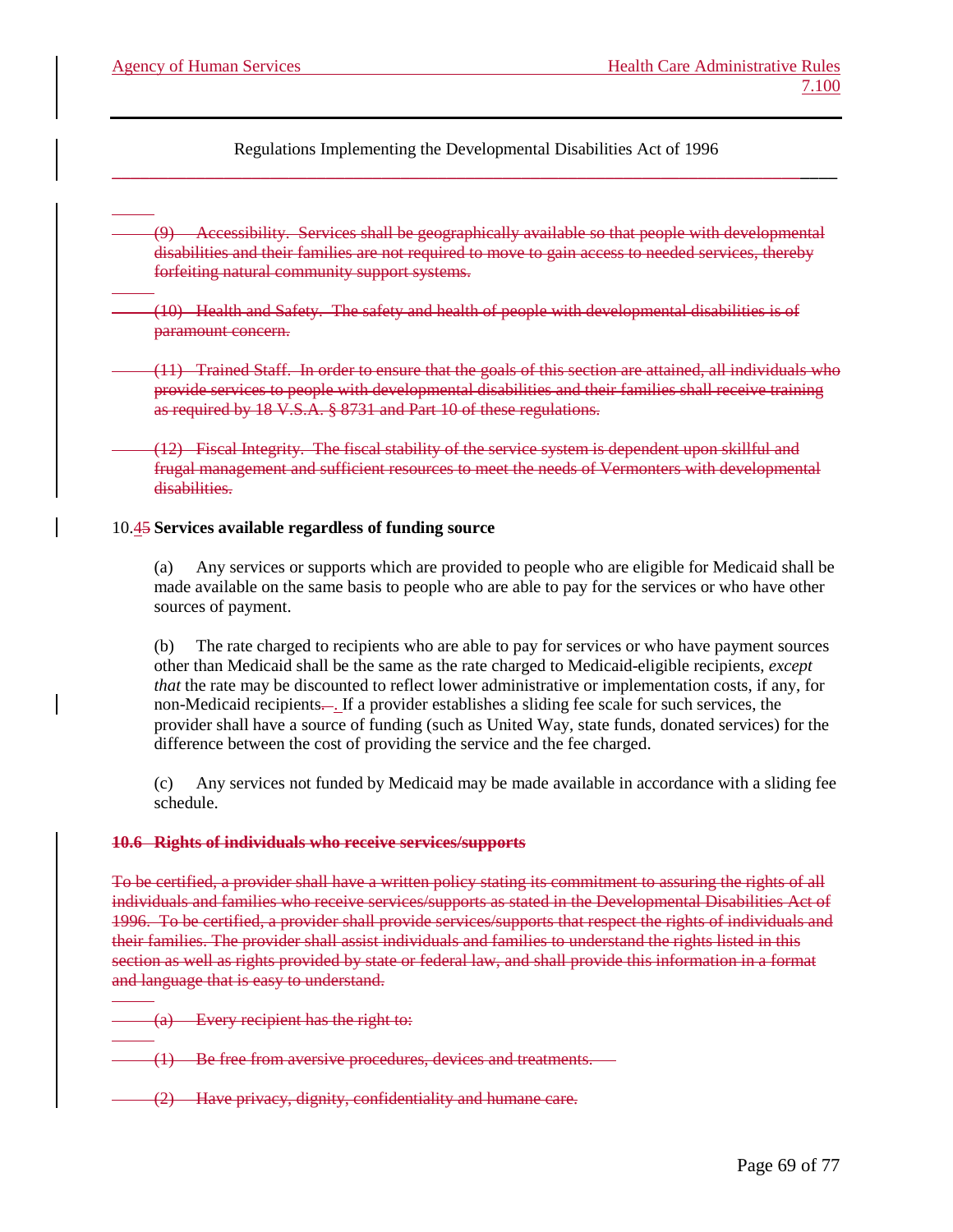(3) Associate with and have relationships with individuals of their choice.

(4) Communicate in private by mail and telephone.

(5) Communicate in his or her primary language and primary mode of communication.

(6) Be free from retaliation for making a complaint, voicing a grievance, recommending changes in policies or exercising a legal right.

(7) Maintain contact with family, unless contact has been restricted by court order.

(8) Refuse or terminate services, except where services are required by court order.

(9) Have access to, read and challenge any information contained in any records about the person that are maintained by the Department or any agency or program funded by the Department and to file a written statement in the record regarding any portion of the record with which the person disagrees.

(b) Every family that receives services in the context of supporting a family member with a developmental disability has the right to:

(1) Receive services without relinquishing custody of a child or children except when custody is terminated in accordance with Vermont law.

(2) Privacy and confidentiality.

(3) Communication.

(4) Be free from retaliation for making a complaint, voicing a grievance, recommending a change in policy or exercising a legal right.

(c) People committed to the care of the Commissioner pursuant to Subchapter 3 of Chapter 206 of Title 18, relating to people who present a danger of harm to others, shall have all the rights provided by this section except when the Commissioner or the court restricts those rights for reasons of safety, security or treatment.

# 10.57 **Quality standards for services**

To be certified, an agency shall provide or arrange for services that achieve –the following <u>outcomes</u> as specified in *Guidelines for the Quality Review Process of Developmental Disabilities Services*. values and goals

(a) Respect: Individuals feel that they are treated with dignity and respect.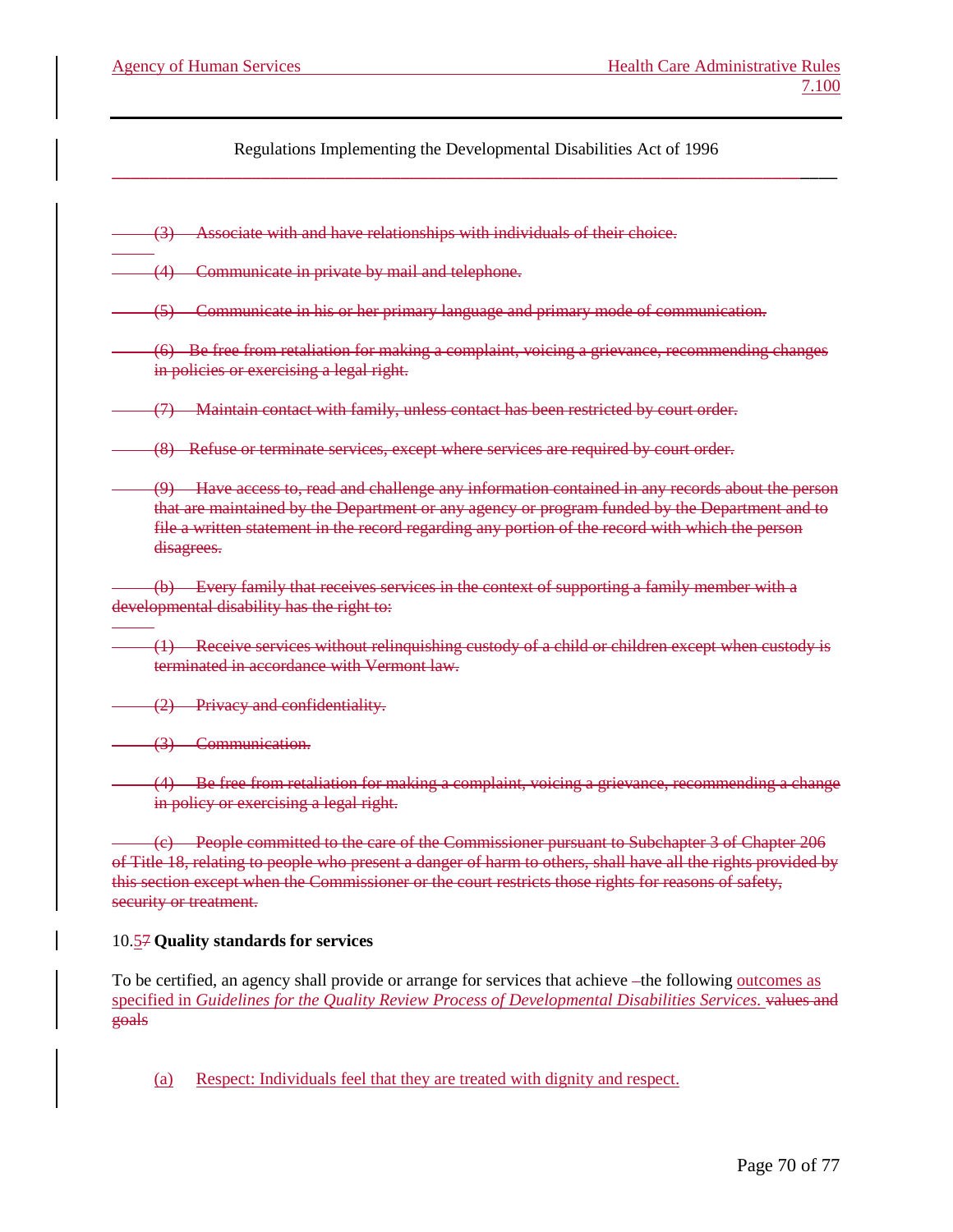- (b) Self Determination: Individuals direct their own lives.
- (c) Person Centered: Individuals' needs are met, and their strengths and preferences are honored.
- (d) Independent Living: Individuals live and work as independently and interdependently as they choose.

(e) Relationships: Individuals experience positive relationships, including connections with family and their natural supports.

- (f) Participation: Individuals participate in their local communities.
- (g) Well-being: Individuals experience optimal health and well-being.
- (h) Communication: Individuals communicate effectively with others.
- (i) System Outcomes.
- (a) The civil and human rights of individuals are encouraged and respected.
- (b) Individuals direct their own lives.
- (1) Individuals make the decisions that affect their lives.
- (2) Individuals have the opportunity to manage services and choose how resources are used.
- (c) The needs of individuals are met and their strengths and preferences are honored.
- (1) Services are developed with the person and family's/guardian's input and reflect the individual's strengths, needs, and goals.
- (2) Services are individualized.
- (d) Individuals live and work as independently and interdependently as they choose.
- (1) Services foster personal growth and encourage the development of practical life skills.
- (2) Individuals are safe in their homes and communities.
	- (3) Individuals who choose to work have meaningful jobs that are suited to their interests and have the supports necessary to maintain those jobs.

(e) Individuals experience positive relationships, including connections with family and their natural supports. Individuals are encouraged and receive guidance to maintain relationships that are meaningful to them.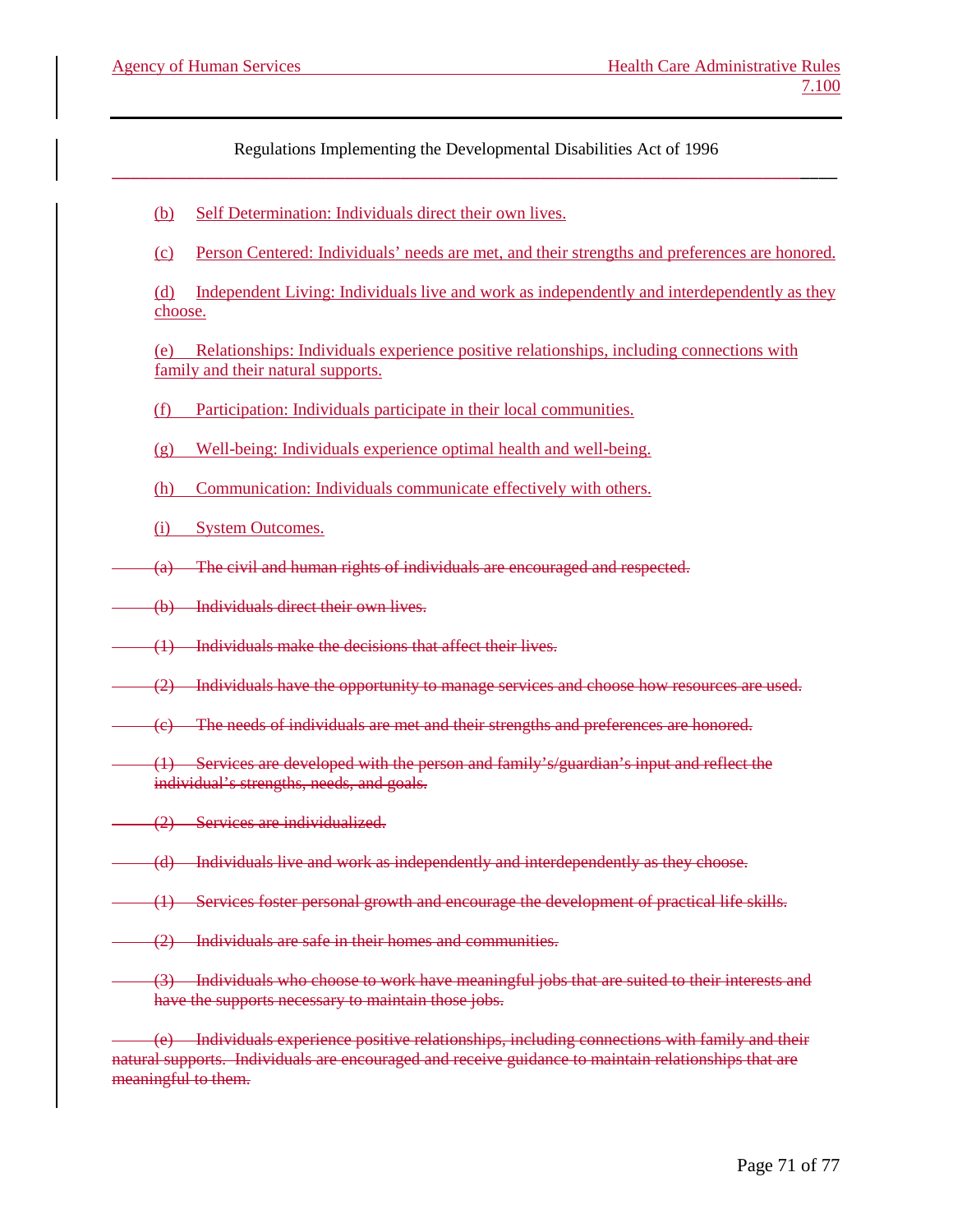(f) Individuals participate in their local communities. Individuals have a sense of belonging, inclusion and membership in their community.

 $(g)$  Individuals experience optimal health and well-being.

(1) Individuals have their medical and health needs met.

(2) Individuals are encouraged and supported to maintain healthy lifestyles and habits.

(h) Individuals communicate effectively with others. Individuals are able to communicate effectively in their preferred mode. (Communication Bill of Rights)

(i) Individuals have timely assessments and service plans.

(j) Individual critical incidents and other reports are made in a timely manner and are in compliance with Department policy.

(k) Individuals have trained and responsive workers.

# 10.6 **Status of non-designated providers**

(a) Any non-designated entity or organization that provides services or supports to individuals with funds administered by the Department must be a subcontractor of an agency. This requirement does not apply to persons employed as independent direct support providers. The decision to subcontract with an entity or organization is at the discretion of the agency.

(b) The Department quality service reviews willshall be responsible for including people served by subcontracted providers to verify that they meet quality review standards.

(c) Any subcontract shall contain provision for operations in accordance with all applicable state and federal policies, rules, guidelines and regulations that are required of agencies.

(d) Agencies shall require the following through all of its subcontracts: reserve the right to conduct inquiries or investigations without prior notification in response to incidents, events or conditions that come to its attention that raise concerns as to person-specific allegations regarding safety, quality of supports, the well-being of people who receive services or any criminal action. Further, the Department may conduct audits without advanced notice.

(e) Having a subcontract does not terminate an agency receiving funds under Vermont's Medicaid program from its responsibility to ensure that all activities and standards under their Master Grant Agreement with AHS are carried out by their subcontractors. **10.8 Adherence to federal and state rules, regulations, policies and procedures**

To be certified, an agency shall demonstrate knowledge of and ability to abide by state and federal rules, regulations, licensing requirements, policies, guidelines and procedures.

#### **10.9 Grievances and appeals**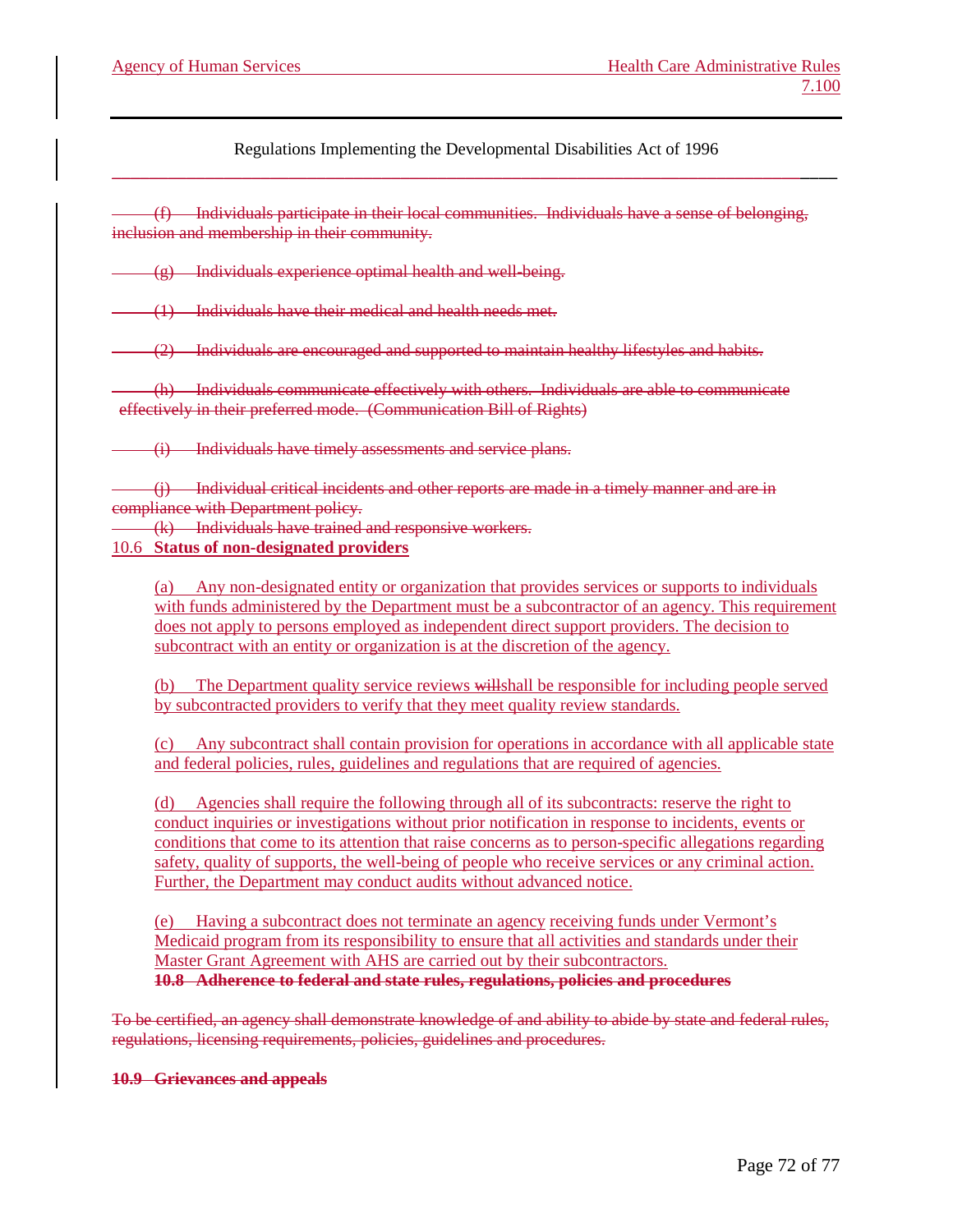(a) To be certified, an agency shall have a written policy and procedures for grievances and appeals and for the dissemination of information to individuals with developmental disabilities, consistent with Part 8 of these regulations.

(b) To be certified, an agency shall implement the decision of the Human Services Board, issued as the result of a fair hearing request filed in accordance with Part 8 of these regulations. **10.10 Local System of Care Plans**

To be certified, an agency shall participate in the development of the local system of care plan, and involve people with developmental disabilities, families, workers and other stakeholders who are associated with the agency in the development of this plan.

## **10.11 Training**

To be certified, an agency shall implement training as required in Part 9 of these regulations and in Department training standards.

## **10.12 Additional certification requirements for providers that are not designated agencies**

In order to be certified, a provider must meet all of the following requirements.

- (a) Organizational requirements.
	- (1) Incorporation. An organization must be incorporated to do business in the State of Vermont as a nonprofit organization, and have received or applied for federal recognition as a tax-exempt charitable organization as defined in Section 501(c) (3) of the Internal Revenue Code of the United States.
- (2) Governance. An organization must have by-laws and a plan for governance and administration that includes a board of directors that consists of citizens who are representative of the general locale and individuals served. The board of directors shall have the powers ordinarily invested in a board of directors, including hiring, evaluation, and termination of the executive director; oversight of budget, operations and property; and assessment of quality of services.
- (3) Policy input from people with developmental disabilities and their natural or adoptive families. A majority of the members of the board shall be composed of both individuals who are or were eligible to receive services from an agency because of their disability, and family members of an individual who is or was eligible to receive services because of his or her disability. At least 25 per cent of the standing committee shall be people with developmental disabilities, and a majority of the standing committee shall be either people with developmental disabilities or family members. The standing committee (or board of directors, if a majority of its members are people with developmental disabilities or family members) shall do the following:
	- $(A)$  Evaluate the performance of the provider.
	- (B) Recommend or set policy regarding services.
- (C) Participate in the selection and evaluation of key managerial staff.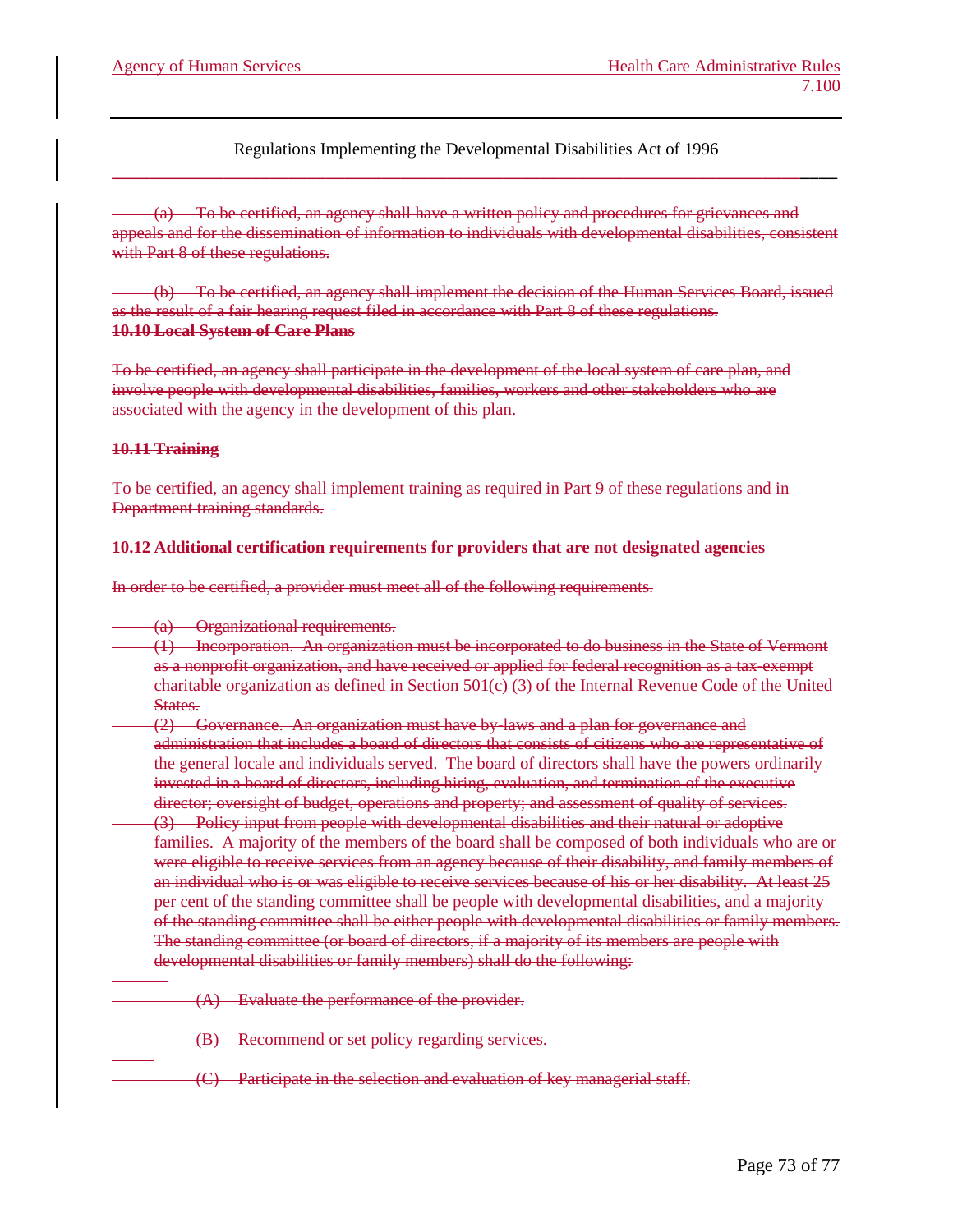(D) Assess the quality and responsiveness of services, and make recommendations as indicated.

(E) Review the efficiency and effectiveness of the provider's financial and human resources.

- (F) Participate with the designated agency in the development and design of services and supports and in development of the local and state system of care plans.
- (G) Participate in and evaluate the provider's complaint resolution process in a manner that is respectful of individual confidentiality, and as required by Part 9 of these regulations.

(H) Report its findings and recommendations to the board of directors and to the Division. (b) Fiscal management. In order to be certified, a provider must:

- (1) have fiscal management practices which demonstrate fiscal solvency as defined by the Division, including the ability to meet payroll and pay bills and taxes due in a timely fashion.
- (2) have the ability to monitor provider revenues and expenditures for each individual with developmental disabilities receiving service/support, by staff, service/support area and in total, in accordance with generally accepted accounting principles (GAAP).
- (3) have proof of professional liability insurance, board/officer insurance, and general tort liability insurance within guidelines set by the Division.
	- (4) if it is an organization, engage an independent auditor to evaluate the financial records of the provider according to Division-established criteria.

**(c) Personnel Policies. To be certified, a provider must have written personnel policies and procedures that prohibit discrimination in accordance with federal and state law. The provider must have performance expectations and experience and education requirements for all positions, including contracted individuals. These requirements and criteria must reflect Department and Division mandates (such as minimum age, background checks, training) and must be sufficient to assure that workers meet the needs of individuals they are supporting.**

**(d) Accessibility. To be certified, a provider's offices, housing, transportation, communication, and other services or supports must meet state and federal requirements for accessibility and comply with the Americans with Disabilities Act as it relates to each individual served.** 

**(e) Nondiscrimination. To be certified, a provider must comply with state and federal antidiscrimination laws and regulations.**

**(f) Regional coordination. To be certified, a provider must have a working agreement with the designated agency for the region or regions where it supports people. The agreement shall detail the roles and responsibilities of the two organizations regarding services and administrative functions, including information sharing and reporting, fiscal monitoring, periodic reviews, and support plan implementation. Designated agencies are required to develop working agreements with certified providers or prospective certified providers, except when the designated agency has**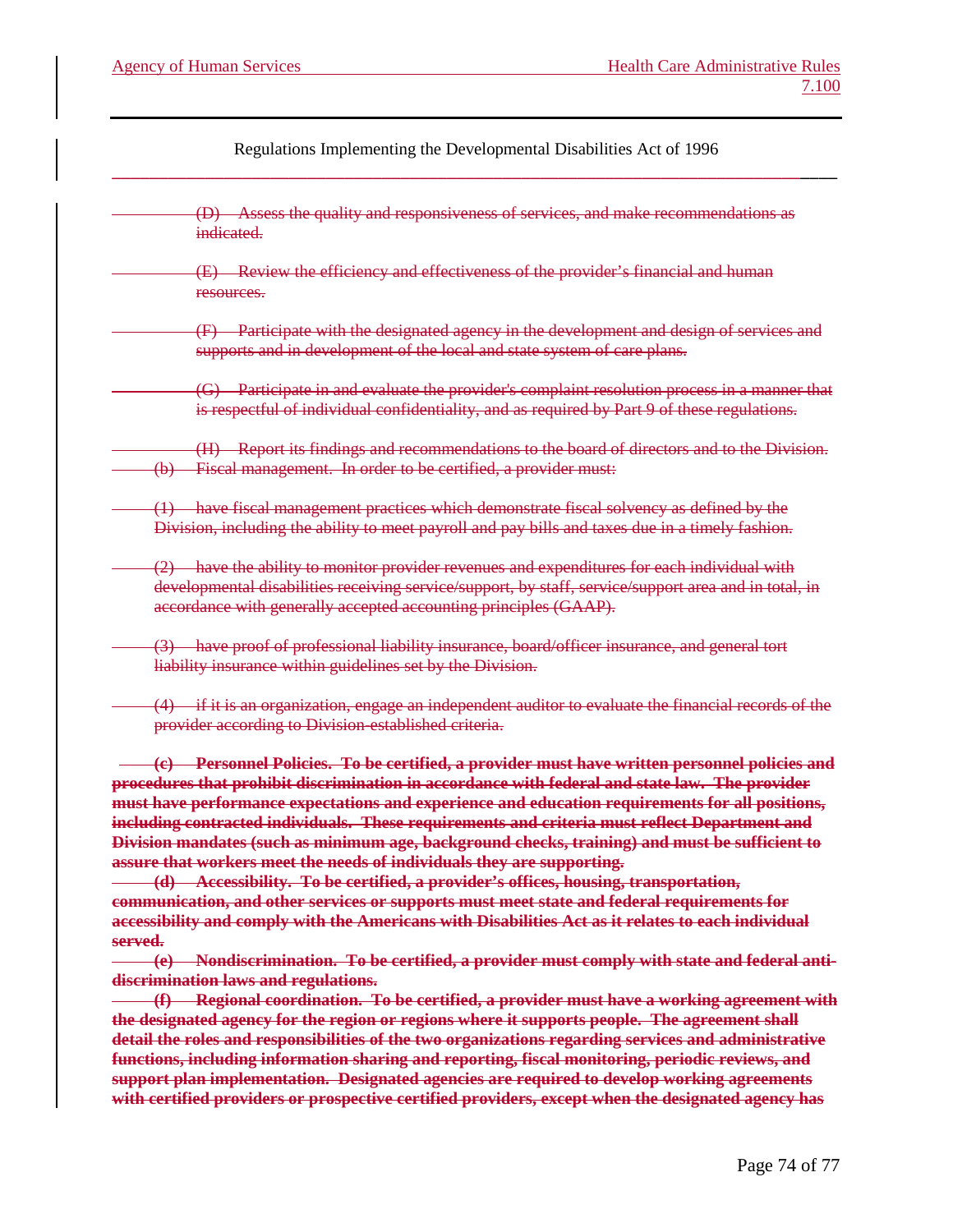**recommended to the Department that a provider should not be certified, and the recommendation is under consideration by the Department.**

**(g) Outcome performance. To be certified, a provider must assure that individuals receiving services and/or supports receive them consistent with their individual support plan. Certified providers must also achieve provider performance outcomes in areas prioritized by the Division, the Department, and the Agency of Human Services.**

**(h) Data and information systems. To be certified, a provider must collect necessary and reliable data in a format and according to timelines set by the Division, and submit accurate information to the designated agency and/or the Division on costs, outcomes, consumer demographics, and types and frequencies of services and supports.**

**(i) Confidentiality. To be certified, a provider must protect the confidentiality of information about individuals with developmental disabilities and their families by:**

(1) Conforming to all state and federal laws, regulations, and policies concerning confidentiality; and,

(2) Including in all contracts, language that explicitly states expectations about the confidentiality of information pertaining to applicants and recipients.

(3) Assuring that applicants, recipients, and former applicants and recipients have the opportunity to approve or refuse the release of identifiable personal information, except when such release is authorized or required by law or by state, federal or designated agency funding sources.

#### **10.13 Probation and decertification**

(a) If at any time the Department determines that an agency is in significant noncompliance with the quality standards described in this Part, the Department may place the program on probation, or decertify the program, in whole or in part, as follows:

(1) Probationary certification. Probationary certification is used to bring the performance of an existing certified provider with numerous or serious deficiencies up to minimum certification criteria. An organization with probationary certification receives intense review during the period of probation.

 $(A)$  A certified provider with probationary certification may be decertified at any time for failure to meet one or more certification criteria. Probationary certification may be granted with or without specific conditions.

(B) A decision to place a provider on probationary certification is appealable to the Commissioner within 15 days of the date the provider receives written notification of probationary status. The Commissioner's decision regarding a probationary status appeal is final.

(2) Decertification. A certified provider may be decertified as follows: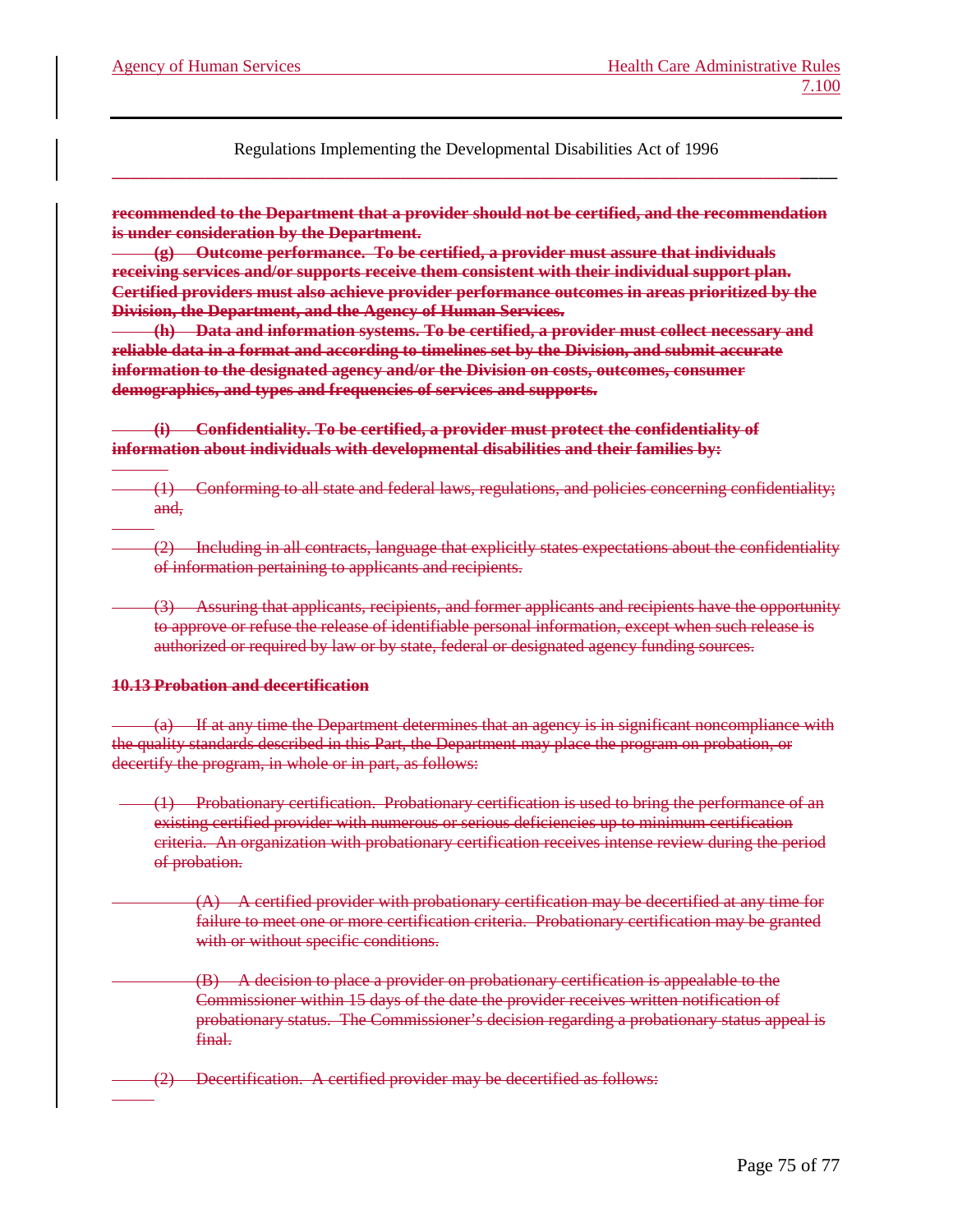> (A) Immediate decertification. If a certified provider knowingly disregards or neglects policies or practices and the result is endangerment of the health or safety of an individual with developmental disabilities, violation of an individual's human or civil rights, severe or intentional fiscal irresponsibility, or falsification of data/record keeping, a certified provider may be immediately decertified.

> (B) Decertification for failure to improve. If the certified provider exhibits unwillingness or inability to improve performance while on probation, as measured by certification criteria and within time frames established by the Department, a certified provider may be decertified.

(b) A decision by the Department to decertify may be appealed to the Commissioner within 15 days of receipt of written notice of the decision. The Commissioner's decision regarding the decision to decertify is final. If decertification is due to endangerment of the health or safety of one or more people with developmental disabilities, the decertification will be effective on the date of notice, pending the appeal process.

(c) If necessary for the orderly transition and protection of individuals served, the Department may provide funding for a transitional period to a certified provider which has lost its certification.

## **Part 11. Evaluation and Assessment of the Success of Programs**

The Department shall evaluate and assess the success of programs using the following processes:

(a) The review of services provision as outlined in the *Guidelines for Quality Review of Developmental Disabilities Services* as well as those processes outlined in Appendix B of the quality review guidelines *Sources of Quality Assurance and Protection for Citizens with Developmental Disabilities;*

(b) The designation process for DA and SSAs as outlined in the *Administrative Rules on Agency Designation;*